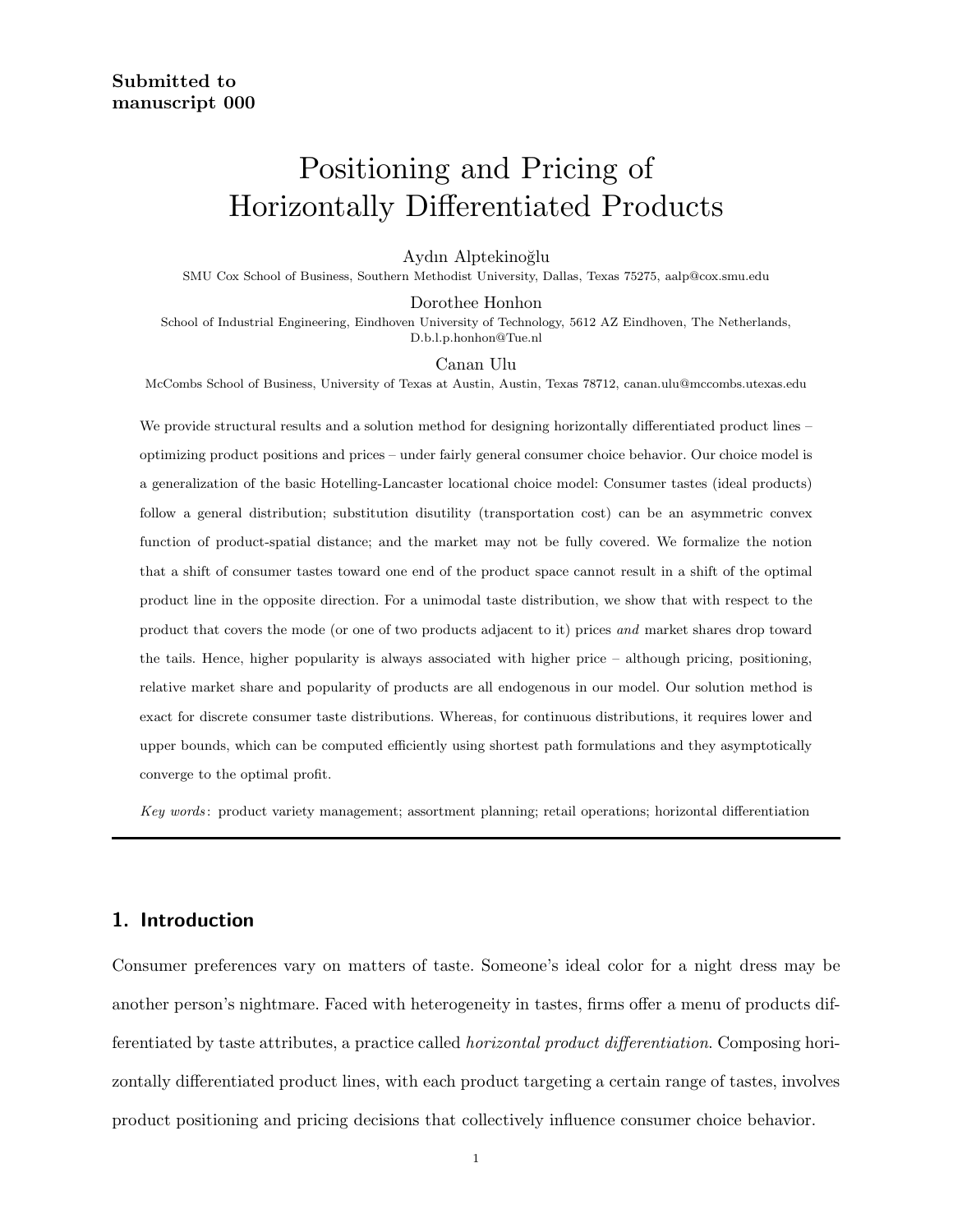In practice we often see firms offering product lines that exhibit pure horizontal differentiation. For example, most electronic gadgets come in several fashionable colors, chocolate bars differ in cacao content (37%, 59%, 74% and 87%) and cheddar cheese has varying sharpness of flavor depending on its age (1, 2, 4, 6 and 10 years). Other examples include: color in furniture, apparel and countless other fashion items; and flavor, consistency, spiciness, fattiness, etc. of food products (orange juice with no pulp, some pulp or lots of pulp; mild, medium or spicy salsa dipping sauce; whole, reduced or no fat yogurt). Horizontally differentiated variants of the same product usually have the same price (as in orange juice, salsa and yogurt) but we also see different prices being charged (for cheese, some chocolate bars, electronic gadgets and furniture items).

Product line design for horizontal differentiation must take into account how consumer tastes are distributed and how willing consumers are to substitute away from the product they prefer most. In this paper, we study how consumer preferences shape the optimal product line design – involving product positioning and pricing decisions – aimed at achieving horizontal product differentiation. We use the Hotelling-Lancaster locational choice model under fairly general assumptions: consumer tastes follow a general distribution; the disutility of substituting away from an ideal product has a general form (an asymmetric convex function of product-spatial distance) and the firm does not have to cater to all the consumers (less than full market coverage is allowed).

There is no known solution to the product line design problem with such general assumptions; it is common practice in the literature – for tractability reasons – to assume a uniform consumer taste distribution, symmetric and linear transportation costs, and complete market coverage (e.g., [de Groote 1994,](#page-26-0) [Balasubramanian 1998,](#page-26-1) [Dewan et al. 2000\)](#page-26-2). In contrast, we start by establishing structural results on the optimal product line design under these general assumptions and then develop a solution method using these structural results. Among our structural results, we show that a unimodal consumer taste distribution requires products with higher price and higher market share be placed where the consumer taste distribution peaks. In consequence, prices and market shares in the optimal assortment are unimodal, implying that products with higher popularity should be more expensive. Note that product positions, prices and market shares, hence the popularity of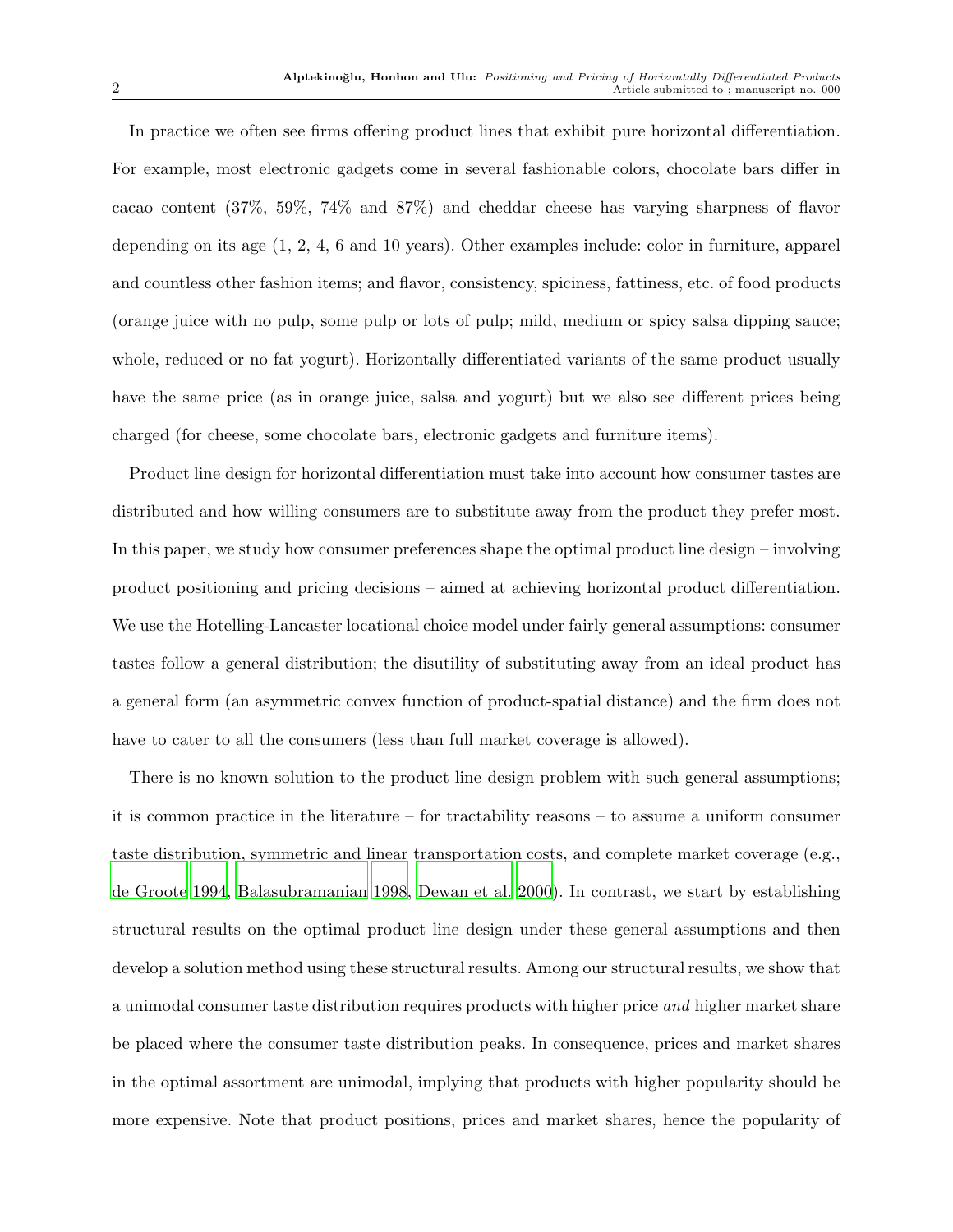products, are endogenous in our model. We also derive a novel and very intuitive monotonicity result on the optimal assortment: if the consumer tastes shift such that they favor one end of the product space, the optimal assortment cannot move toward the opposite end. Finally, we develop a shortest path formulation of the product line design problem by discretizing the product space, and demonstrate that it produces a near-optimal solution that asymptotically converges to the optimum. We accomplish this by developing effective lower and upper bounds on the true optimal profit and demonstrating that optimality gaps lower than 1% can be achieved within seconds.

Locational choice models have been used extensively in operations management research to model consumer behavior. [de Groote \(1994](#page-26-0)) focuses on operations-marketing coordination issues around how a firm's breadth of product line gets decided. [Chen](#page-26-3) et al. [\(1998\)](#page-26-3) explore optimal product line design under full market coverage when consumers have heterogenous reservation prices. [Gaur and Honhon \(2006](#page-26-4)) solve an assortment-inventory problem in static and dynamic substitution settings with exogenously set prices and study the value of considering dynamic substitution in assortment planning with a unimodal consumer taste distribution. [Jiang et al. \(2006\)](#page-27-0) compare optimal product positioning policies under two settings: offering a set of standard products that cannot be altered or a set of base products that can be customized to enable downward substitution. They study the properties of optimal assortments for monotone consumer taste distributions when the firm can engage in first-degree price discrimination for custom products (hence pricing is not a decision variable). Alptekinoğlu and Corbett (2010) study inventory replenishment and product line design decisions of a firm that can offer custom products that are made to order and standard products that are made to stock to achieve a shorter delivery leadtime. They consider a general distribution of consumer tastes and assume a linear and symmetric transportation cost as well as full market coverage. Their structural results focus on the mix of standard and custom products in the optimal product line design. [Honhon et al. \(2012](#page-27-1)) develop methods to find the optimal assortment under exogenous prices and a ranking-based choice model that includes the locational choice model with fixed product locations and prices as a special case.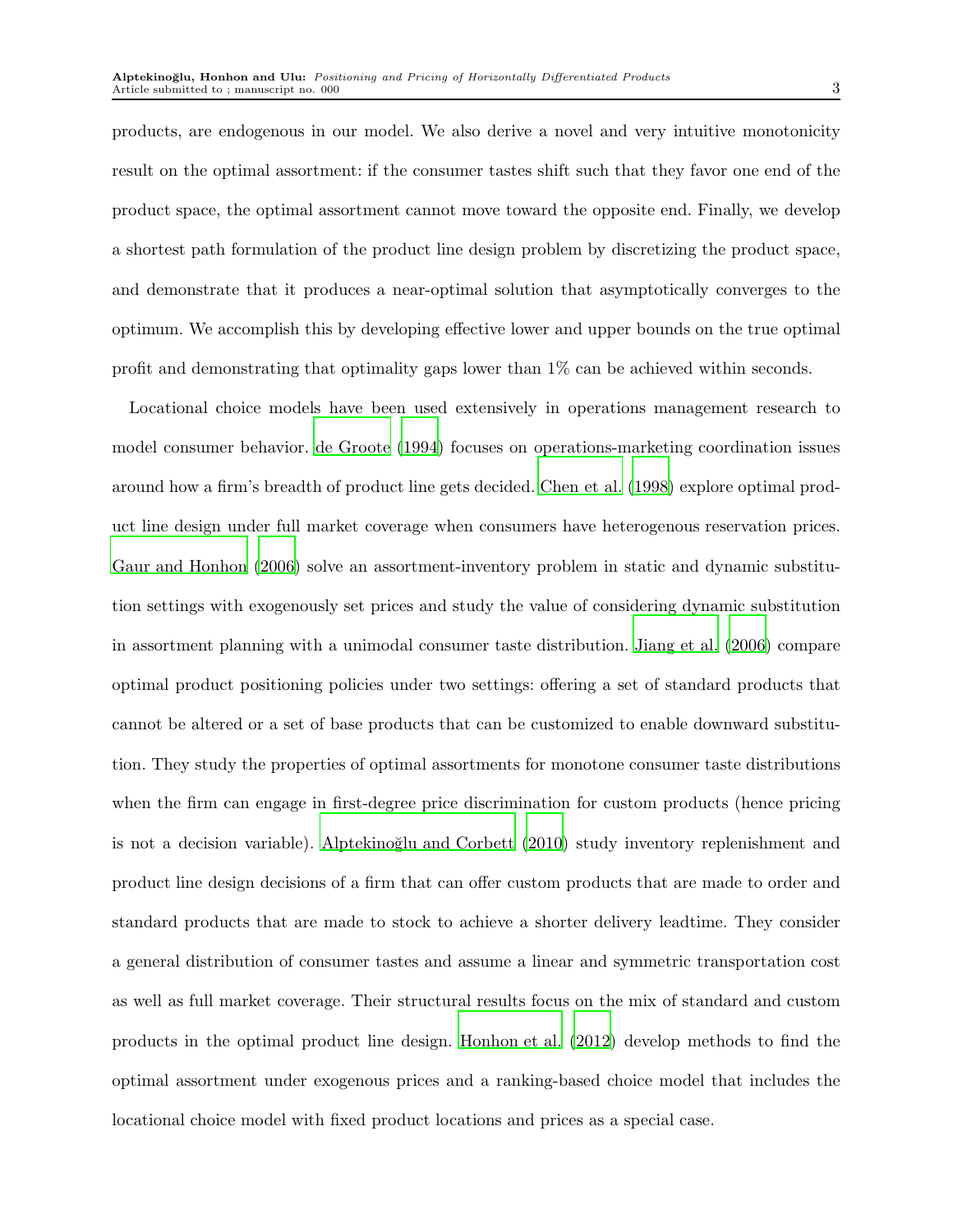Logit choice models have also been popular in addressing assortment planning problems in operations management, due in large part to their convenient analytical properties. Papers that consider pricing and assortment selection issues using the basic multinomial logit (MNL) or nested logit choice models include Cachon and Kök (2007), [Aydın and Porteus \(2008](#page-26-7)), [Rusmevichientong et al.](#page-27-2) [\(2010](#page-27-2)) and [Li and Huh \(2011](#page-27-3)). We defer to [Gaur and Honhon \(2006](#page-26-4)) for a comparison between the two choice models and to [Li and Huh \(2011\)](#page-27-3) for a recent review of logit based literature.

Our contribution is two-fold: (i) we establish structural results on the optimal assortment and prices under general conditions (continuous nonuniform distributions, nonlinear and asymmetric transportation costs and the possibility of less than full market coverage); and (ii) we develop and study the performance of various discretization methods that make the problem amenable to a shortest path formulation and provide near-optimal solutions. We hope that these results will be of value for assortment planning in multiperiod, dynamic or competitive settings. Our discretization methods can be helpful in achieving computational tractability in these problems, which often suffer from the curse of dimensionality.

In the next two sections we formulate the product line design problem and present our structural results. We then develop our solution method in §[4](#page-12-0) and study its performance numerically in §[5.](#page-20-0) All proofs are presented in Appendix A.

## 2. Product Line Design Problem

We consider consumers making a choice among a set of horizontally differentiated products. Let  $\Omega \subseteq \mathbb{R}$ , a convex set of real numbers, represent the product space. Each product is characterized by a single taste attribute, an element of  $\Omega$ , which we refer to as product's *location*. We assume that this attribute can be measured on a cardinal scale such as fat content for dairy products. Alternatively, product location can be interpreted as the ratio of two product attributes [\(Lancaster](#page-27-4) [1998\)](#page-27-4), as long as unit cost does not vary with these attributes.

There is a firm operating in this product space that decides how many products to offer, where in the product space to locate its products, and what price to charge for each. Let  $n$  denote the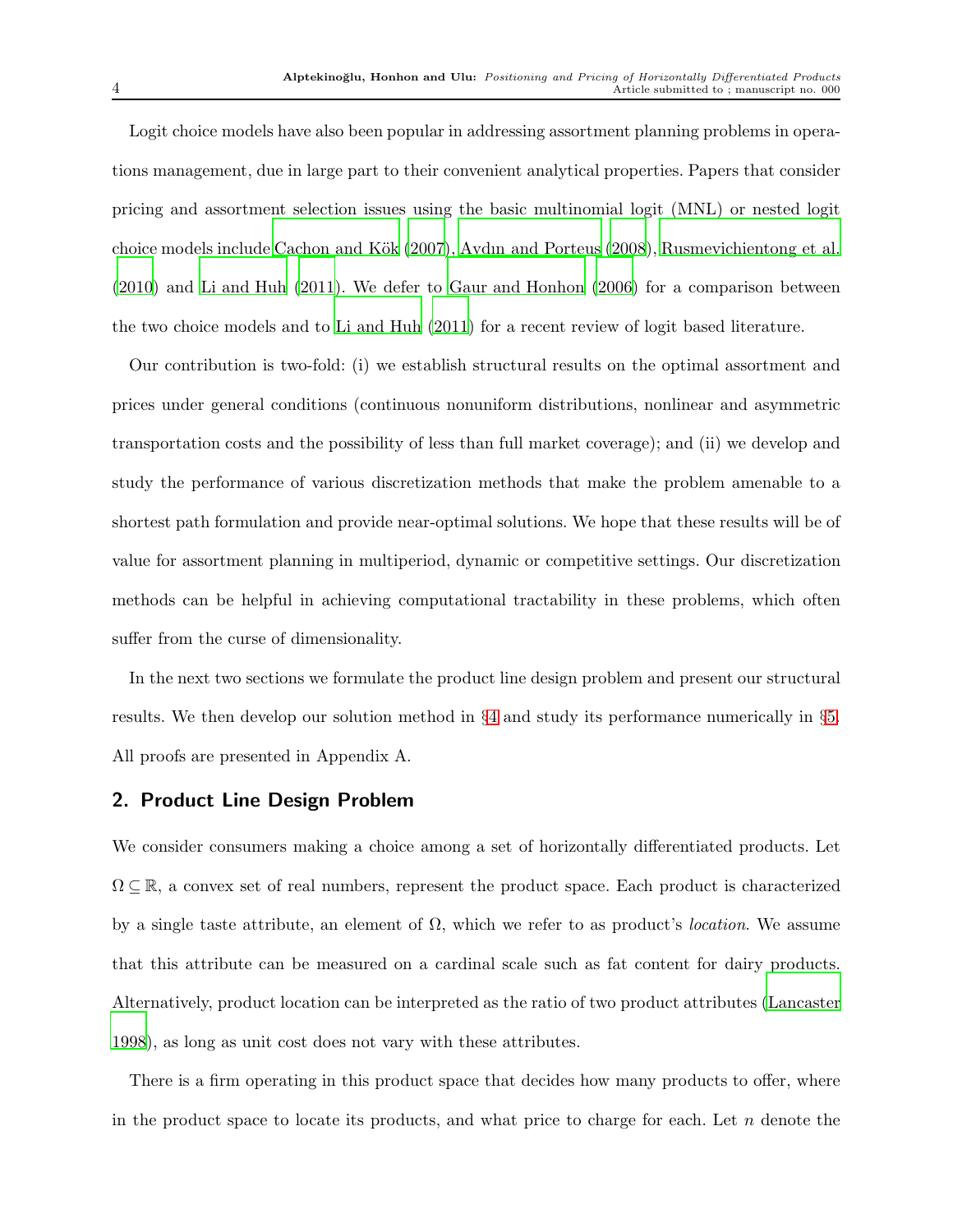number of products,  $x_i \in \Omega$  be the location and  $p_i$  be the price of product i. The firm must choose number of products n, product locations  $\mathbf{x} \equiv (x_1, ..., x_n)$ , and prices  $\mathbf{p} \equiv (p_1, ..., p_n)$ . The variable unit cost of production for a product with any location in  $\Omega$  is  $c \geq 0$  and there is a fixed cost  $k > 0$ for offering each product.

The consumer population is heterogenous in their tastes: they each have a *location* in  $\Omega$  that represents their ideal product - the product they would purchase if price was not a factor at all. While consumers know their own location, from the firm's perspective, the location of any given consumer is a continuous random variable Y with cumulative distribution function (cdf)  $F$  and probability density function (pdf) f.

A consumer with location y receives utility  $U(y, x_i, p_i) = \bar{p} - p_i - d(x_i - y)$  from a product located at  $x_i$  and priced at  $p_i$ . Here,  $\bar{p}$  is the consumer's willingness-to-pay for her ideal product, typically referred to as the reservation price. Also, consumers suffer an asymmetric and nonlinear disutility from having to consume a non-ideal product. We model this by a transportation cost function,  $d(x_i - y)$ , whose argument is the distance from the consumer's location to the product's location. Specifically, we assume that  $d(\cdot)$  is a positive, finite-valued convex function that has a minimum at zero,  $d(0) = 0$ , and is differentiable everywhere else such that  $0 < d(z) < \infty$ ,  $|d'(z)| > 0$ , and  $d''(z) \geq 0$  for all  $z \neq 0$ . The reservation price,  $\bar{p}$ , and transportation cost function, d, are assumed to be the same for all consumers.

We let the transportation cost function,  $d$ , to be asymmetric around each consumer's ideal product to capture settings where positive and negative deviations from a consumer's ideal product result in different disutilities. For example, a consumer who ideally wants 2% milk might prefer  $1\%$  milk to  $3\%$  milk in the absence of her ideal product. Convexity of d reflects the possibility that larger deviations in either direction may cause higher disutility at an increasing rate.

Consumers have an outside option with a fixed utility, set to zero without loss of generality. Each consumer chooses to buy the product that gives her the highest utility, or opts out and obtains zero utility from not buying any of the n products. That is, a consumer located at y buys product i if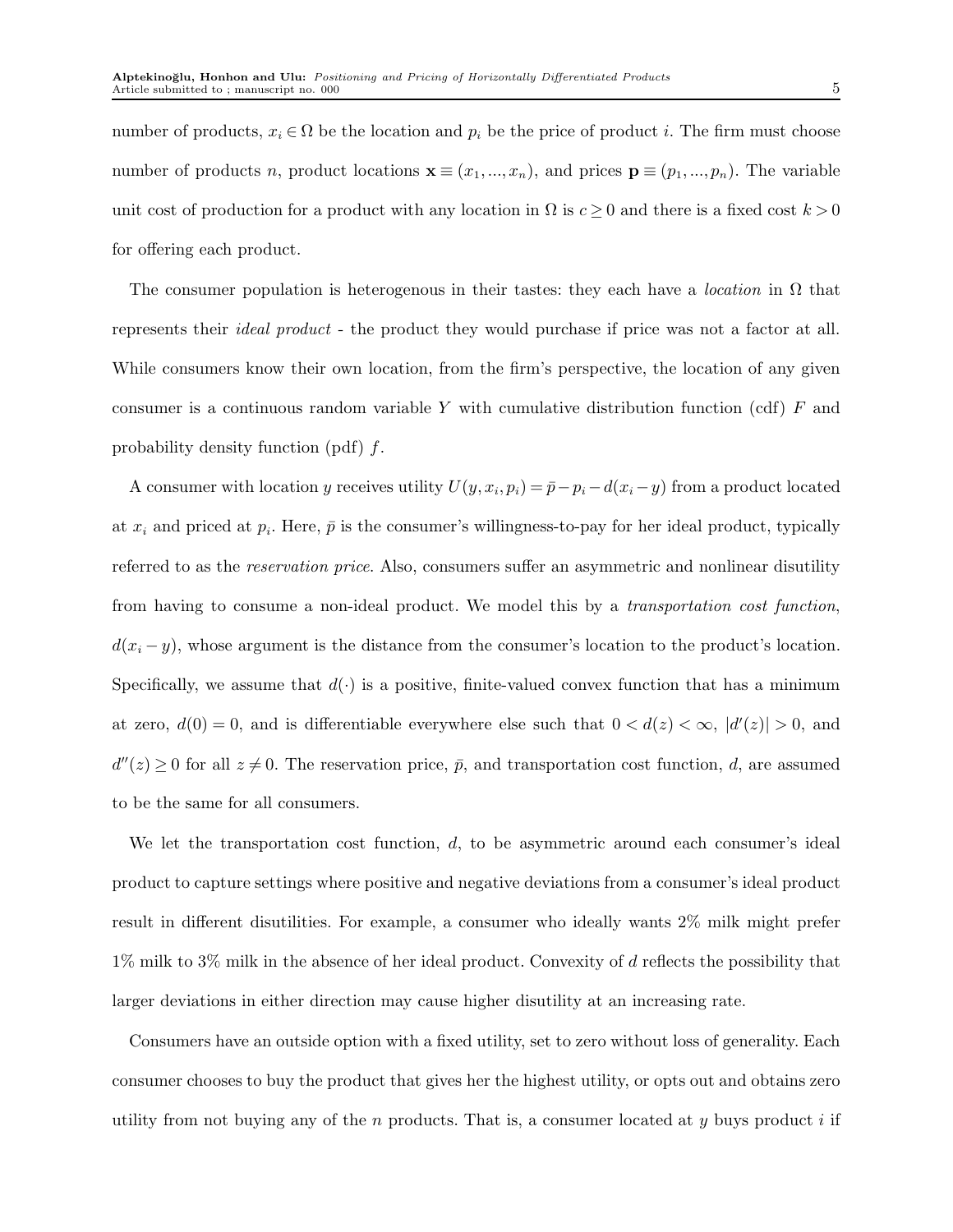$i = \arg \max_{j \in \{1,2,...,n\}} {\{\bar{p} - p_j - d(x_j - y)\}}$ , and  $\bar{p} \ge p_i + d(x_i - y)$ . If no such product exists, meaning that all  $n$  products result in negative utility, the consumer chooses the outside option.

This locational consumer choice model dates back to [Lancaster \(1966,](#page-27-5) [1975](#page-27-6)), who extended the work of [Hotelling \(1929\)](#page-27-7) on spatial competition. The Hotelling-Lancaster model assumes a uniform density of consumers on a continuous attribute space. In contrast, we assume a general continuous distribution, and extend our work to discrete distributions in Appendix B.

We let *market size*,  $m$ , be the total number of consumers in the market and consider it as a deterministic parameter for simplicity (one can also let the market size be a random variable with expected value  $m$  as long as the market size is independent of consumer locations and firm decisions). We call an interval the market segment of a product, if for all consumers with locations within that interval, purchasing a unit of the product is a utility-maximizing choice among the  $n$ products offered by the firm and the outside option.

The firm's expected profit can then be expressed as

$$
\pi(n, \mathbf{x}, \mathbf{p}) = -kn + \sum_{i=1}^{n} m(p_i - c) P\{Y \in a_i(\mathbf{x}, \mathbf{p})\}
$$

where product i captures the market segment  $a_i(\mathbf{x}, \mathbf{p}) = [\underline{x}_i, \overline{x}_i] \subseteq \Omega$  and commands a *market share* of  $P(Y \in a_i(\mathbf{x}, \mathbf{p}) = F(\overline{x}_i) - F(\underline{x}_i)$ , which is the probability that a consumer buys product *i*. (Henceforth we suppress the dependence of  $a_i$  on product locations **x** and prices  $\mathbf{p}$ .)

To sum up, the firm's product line design problem is to decide the number and locations of products to offer  $(n, x)$  and to set the prices of the products  $(p)$  so as to maximize  $\pi(n, x, p)$ . Let  $\pi^* = \max_{n,\mathbf{x},\mathbf{p}} \pi(n,\mathbf{x},\mathbf{p})$  denote the optimal expected profit; and  $n^*,\mathbf{x}^*$  and  $\mathbf{p}^*$  be the optimal number of products, and the optimal product location and price vectors, respectively. Throughout, we assume  $c < \overline{p}$  so that the market is profitable.

## 3. Structural Results on the Optimal Assortment

In this section, we explore the properties of the optimal assortment to gain insights into which products the firm should offer in the assortment and how it should price them. Because there is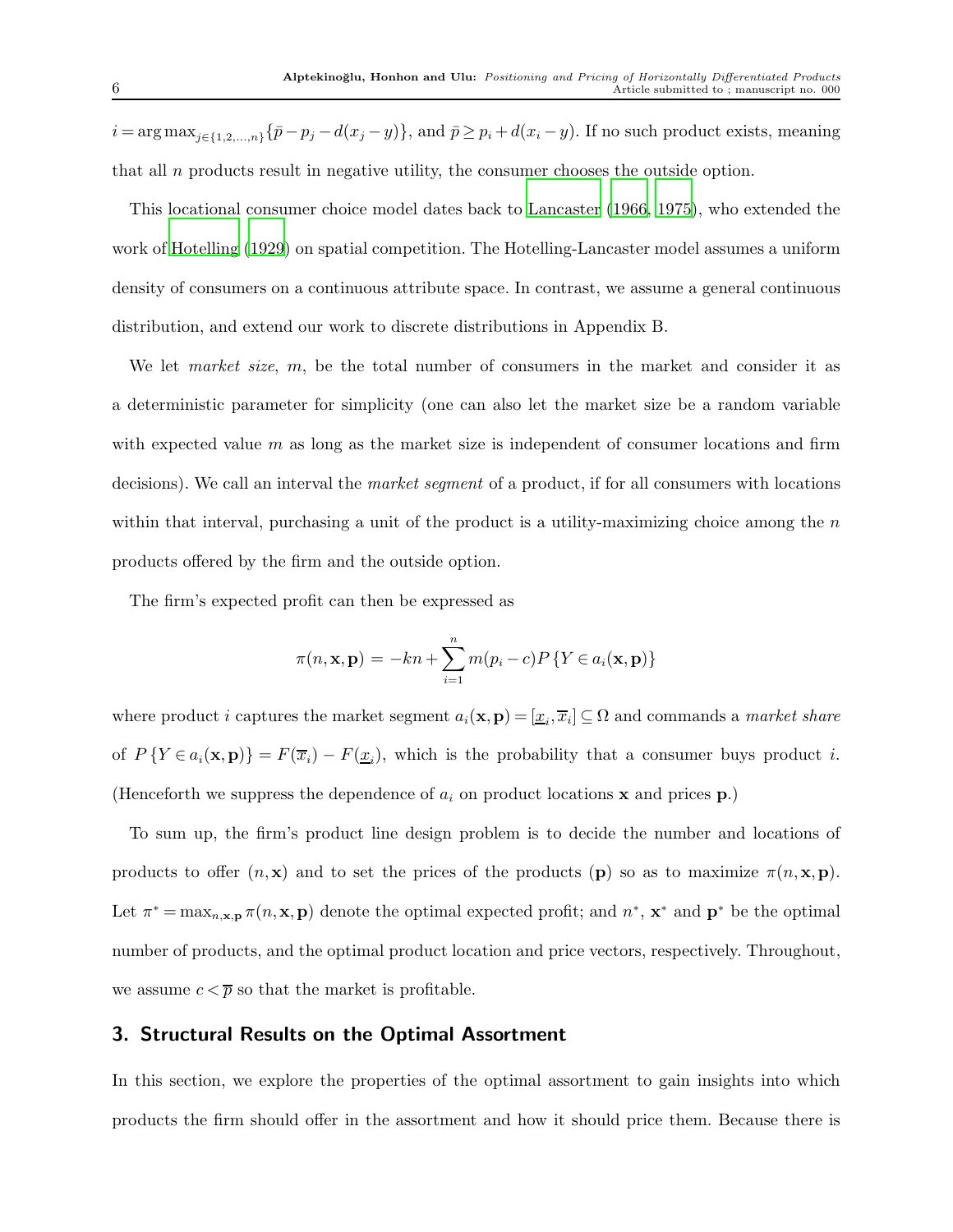a fixed cost associated with every product included in the assortment, the firm cannot just offer dedicated products for each consumer and charge the reservation price. Instead, the firm needs to offer an assortment that can attract consumers whose ideal products do not necessarily match any of the products offered. The firm can ensure this by charging a price lower than the reservation price. The larger the range of locations the firm wants to cover with a single product, the lower the price it should charge for that product. We refer to the difference between the reservation price and the price charged for a product as the price differential.

<span id="page-6-0"></span>We first show a basic structural property of the optimal assortment. This property helps us derive more structural results in this section and is also essential to formulate the product assortment problem as a dynamic programming (DP) problem in the next section and solve it.

LEMMA 1. Optimal product locations and prices,  $\mathbf{x}^*$  and  $\mathbf{p}^*$ , must satisfy the following properties: (a) Market segments that result from  $\mathbf{x}^*$  and  $\mathbf{p}^*$  are closed intervals with boundary points  $\underline{x}_i^*, \overline{x}_i^* \in$  $\Omega$  such that  $\underline{x}_i^* < \overline{x}_i^*$  for  $i = 1, ..., n$  and  $\overline{x}_i^* \leq \underline{x}_{i+1}^*$  for  $i = 1, ..., n-1$ .

(b) Products are located and priced such that consumers at the boundary points of market segments obtain zero utility from purchase. That is, with a market segment of length  $\xi_i^* = \overline{x}_i^* - \underline{x}_i^*$ , product i is located at  $x_i^* = \underline{x}_i^* + L(\xi_i^*)$  and priced at  $p_i^* = \overline{p} - T(\xi_i^*)$  for  $i = 1, \ldots, n$ , where  $L(\xi_i^*)$  is the distance from the lower boundary point to the product location,  $T(\xi_i^*)$  is the price differential, and they satisfy  $d(L(\xi_i^*)) = d(L(\xi_i^*) - \xi_i^*) = T(\xi_i^*)$ .

Hence, the optimal product line design must have non-overlapping market segments in the sense that no consumer obtains strictly positive utility from more than one product, and that consumers at market segment boundary points obtain zero utility. See [Chen et al. \(1998\)](#page-26-3) and Alptekinoğlu and Corbett (2010) for similar results in different contexts.

The most important implication of Lemma [1](#page-6-0) is that the product line design problem can be reformulated in terms of market segment boundary points rather than product locations and prices. That is, optimizing the product locations x and prices **p** is equivalent to optimizing  $a \equiv$  $(a_1,\ldots,a_n) = (\underline{x}_1,\overline{x}_1],\ldots,\underline{x}_n,\overline{x}_n],$  which we refer to as the *assortment*. Once the firm chooses the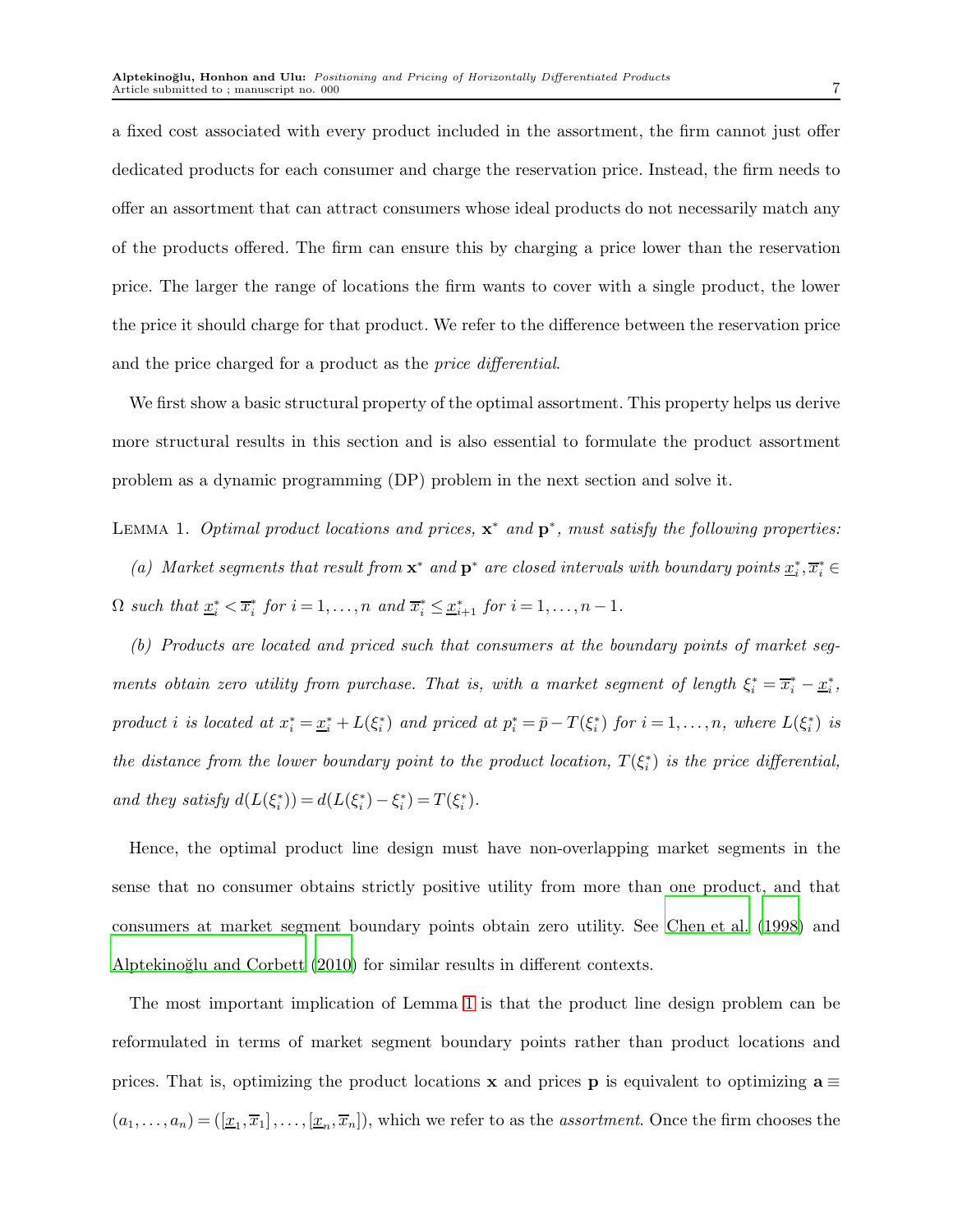

Figure 1 Optimal assortment in Example [1.](#page-7-0)

boundary points  $[\underline{x}_i, \overline{x}_i]$  optimally for each product i, with n also considered as a decision variable, the optimal product locations and prices are also effectively set. Given a market segment of length  $\xi_i = \overline{x}_i - \underline{x}_i$ , because consumers at the boundary points must have 0 utility, the transportation cost incurred by those consumers must be the same and the price differential must be equal to it, i.e.,  $d(L(\xi_i)) = d(L(\xi_i) - \xi_i) = T(\xi_i)$ . That is, the firm has to lower the price just enough to compensate for the transportation cost that the consumers at the boundary points incur. All other consumers within the market segment receive a strictly positive utility.

<span id="page-7-0"></span>We now provide an example where we calculate the price differential and product locations. EXAMPLE 1. Let  $\bar{p} = 25$ ,  $c = 5$ ,  $m = 1$ ,  $k = 2$ , and  $d(z) = 100z$  if  $z \ge 0$ ,  $200z^2$  if  $z < 0$ . Assume that the consumer tastes follow a Beta distribution with parameters  $\alpha = 1$  and  $\beta = 2$ , i.e.,  $f(y) =$  $\frac{1}{B(\alpha,\beta)}y^{\alpha-1}(1-y)^{\beta-1}$  for  $y\in(0,1)$  where B is the Beta function. The optimal assortment is  $\mathbf{a}^* =$  $(0, 0.1891], [0.1891, 0.3977], [0.3977, 0.6409])$  with market segment lengths  $\xi_1 = 0.1891, \xi_2 = 0.2086$ and  $\xi_3 = 0.2432$ . We defer the discussion of how to find the optimal solution to §[4.](#page-12-0) See Figure [1](#page-7-0) for a depiction of the consumer taste distribution (dashed line) and the utility derived by consumers who purchase each product in the optimal assortment (solid lines). Zero-utility points are the market segment boundary points. The product that covers a given market segment is located where the utility is maximized; the consumer who happens to have that ideal product does not incur any transportation cost and therefore gets the highest utility within that segment. Because the utility for that consumer is  $\bar{p} - p_i(a_i)$ , the price of a product is inversely proportional to the maximum height of the utility curve in each market segment. Solving for  $d(L(0.1891)) = d(L(0.1891) - 0.1891)$ , we get  $L(0.1891) = 0.0428$ . Similarly, we find that  $L(0.2086) = 0.0502$  and  $L(0.2432) = 0.0641$ . Therefore, products are located at  $x_1^* = 0 + 0.0428 = 0.0428$ ,  $x_2^* = 0.1891 + 0.0502 = 0.2393$  and  $x_3^* = 0.3977 + 0.0641 = 0.4618$ . Also, we have the price differentials  $T(0.1891) = 100 \times 0.0428 = 4.28$ ,  $T(0.2086) = 5.02$  and  $T(0.2432) = 6.41$ ; and finally the optimal prices  $p_1^* = 25 - 4.28 = 20.72$ ,  $p_2^* =$  $25 - 5.02 = 19.98$  and  $p_3^* = 25 - 6.41 = 18.59$ .

Letting  $A$  be the set of all possible assortments that satisfy the properties shown in Lemma [1,](#page-6-0) we rewrite the firm's product line design (or assortment planning) problem as follows: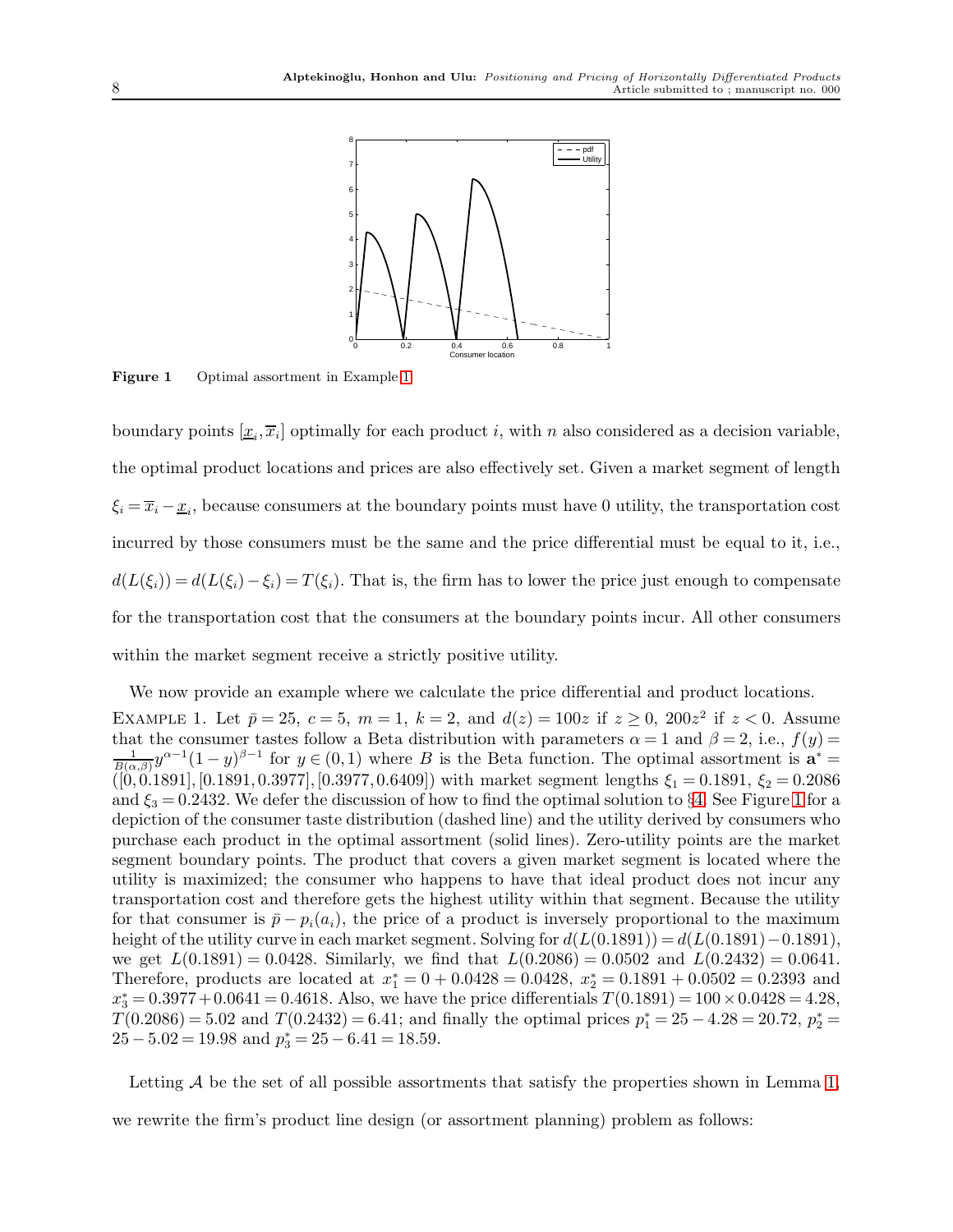$$
\pi^* = \max_{\mathbf{a} \in \mathcal{A}} \pi(\mathbf{a}) = -kn + \sum_{i=1}^n m[p_i(a_i) - c]P\{Y \in a_i\},\
$$

where  $p_i(a_i) = \bar{p} - T(\bar{x}_i - \underline{x}_i)$  and  $P(Y \in a_i) = F(\bar{x}_i) - F(\underline{x}_i)$ . Note that it is possible for the firm not to cover the entire market, that is, we can have  $\sum_{i=1}^{n} P\{Y \in a_i\} < 1$ .

<span id="page-8-0"></span>Next, we study how the market shares and prices compare in the optimal assortment. Where should the firm locate the most expensive products? Which products should have the highest market share? We first prove two general results and then focus on the unimodal case.

#### LEMMA 2. The price differential  $T(\xi)$  is increasing and convex in market segment length  $\xi$ .

Naturally, if the firm wants to capture a wider market segment with a single product, it has to decrease the price. Furthermore, as the market segment length increases, the rate of price decrease required increases.

Our next result, which uses Lemma [2,](#page-8-0) relates the prices and market shares of two adjacent products in the optimal assortment. It implies that a higher market share is always coupled with a higher price; one of two adjacent products will not only command a higher price but also a higher market share (a higher purchase probability). Note that a higher price necessarily means a narrower market segment - and vice versa - due to Lemmas [1b](#page-6-0) and [2.](#page-8-0)

<span id="page-8-1"></span>LEMMA 3. Suppose the optimal assortment has two products that cover adjacent segments:  $[a, x]$ and [x, b]. Let e be the point that divides [a, b] into two equiprobable intervals, i.e.,  $F(e) - F(a) =$  $F(b) - F(e)$ . Then, the common boundary point x must be between e and  $(a + b)/2$ . That is, we must have  $x \in [e,(a+b)/2]$  if  $e \le (a+b)/2$ , or  $x \in [(a+b)/2,e]$  if  $e \ge (a+b)/2$ .

A direct implication of the structural results above is that if the consumer taste distribution is uniform on  $\Omega$ , then products in the optimal assortment have equal market segment lengths, identical prices and market shares. For a general consumer taste distribution, F, however, the optimal assortment is not as simple.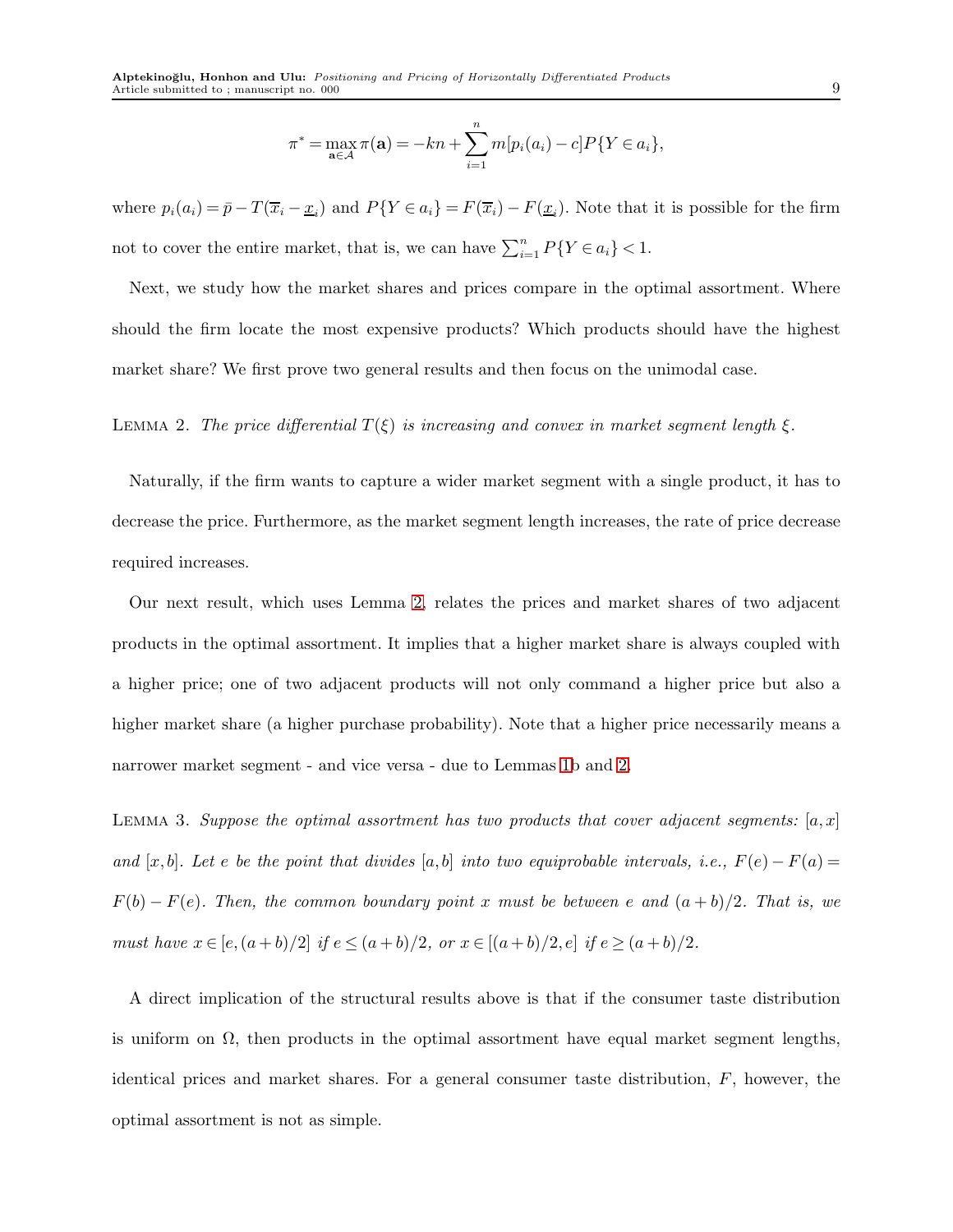#### 3.1. Unimodal Tastes

Although a local result about any two adjacent products in the optimal assortment, Lemma [3](#page-8-1) suggests that more expensive products will tend to be located in higher-density locations where they can attract a higher market share. There is a clean implication of this general observation in the case of unimodal taste distributions: the optimal prices and market shares have to be unimodal.

<span id="page-9-0"></span>THEOREM 1. If the pdf of consumer tastes, f, is unimodal, then the optimal assortment  $a^*$  must satisfy the following properties:

(a) The mode  $M$ , defined as the maximizer of  $f$ , must be covered.

(b) All covered market segments must be adjacent to each other, i.e.,  $\overline{x}_i^* = \underline{x}_{i+1}^*$  for  $i = 1, ..., n-1$ .

(c) Prices and market shares must be unimodal. That is, there must exist a product  $i_0$  such that it has the highest price  $\underline{and}$  the highest market share, and going from product 1 to  $i_0$  (from product  $i_0$  to  $n^*$ ) prices and market shares must both increase (decrease). Furthermore,  $i_0$  must be either the product that covers the mode M or one of the two adjacent products. If f is symmetric unimodal or monotone, then  $i_0$  is the product that covers the mode.

Thus, the optimal assortment under a unimodal consumer taste distribution clusters products around the mode and leaves non-covered consumer locations (if any) at the tails. Also, generally speaking, prices and market shares drop as one moves away from the mode toward either of the tails. Because prices and market shares are unimodal and they move together, more popular products are always more expensive. Note that the positions, prices, relative market shares, and popularity of products are all endogenous in our model. In contrast, MNL choice model does not allow relative market shares to vary. Due to the so called Independence of Irrelevant Alternatives (IIA) property, relative market shares of any two products (the ratio of their choice probabilities) remain a constant regardless of which other products are included in the assortment. Also, popularity ordering of products is exogenous under MNL choice, because higher attractiveness implies higher market share independent of the assortment. In our model, product popularity is fully endogenous as it depends on which other products are introduced, at what locations and at what prices.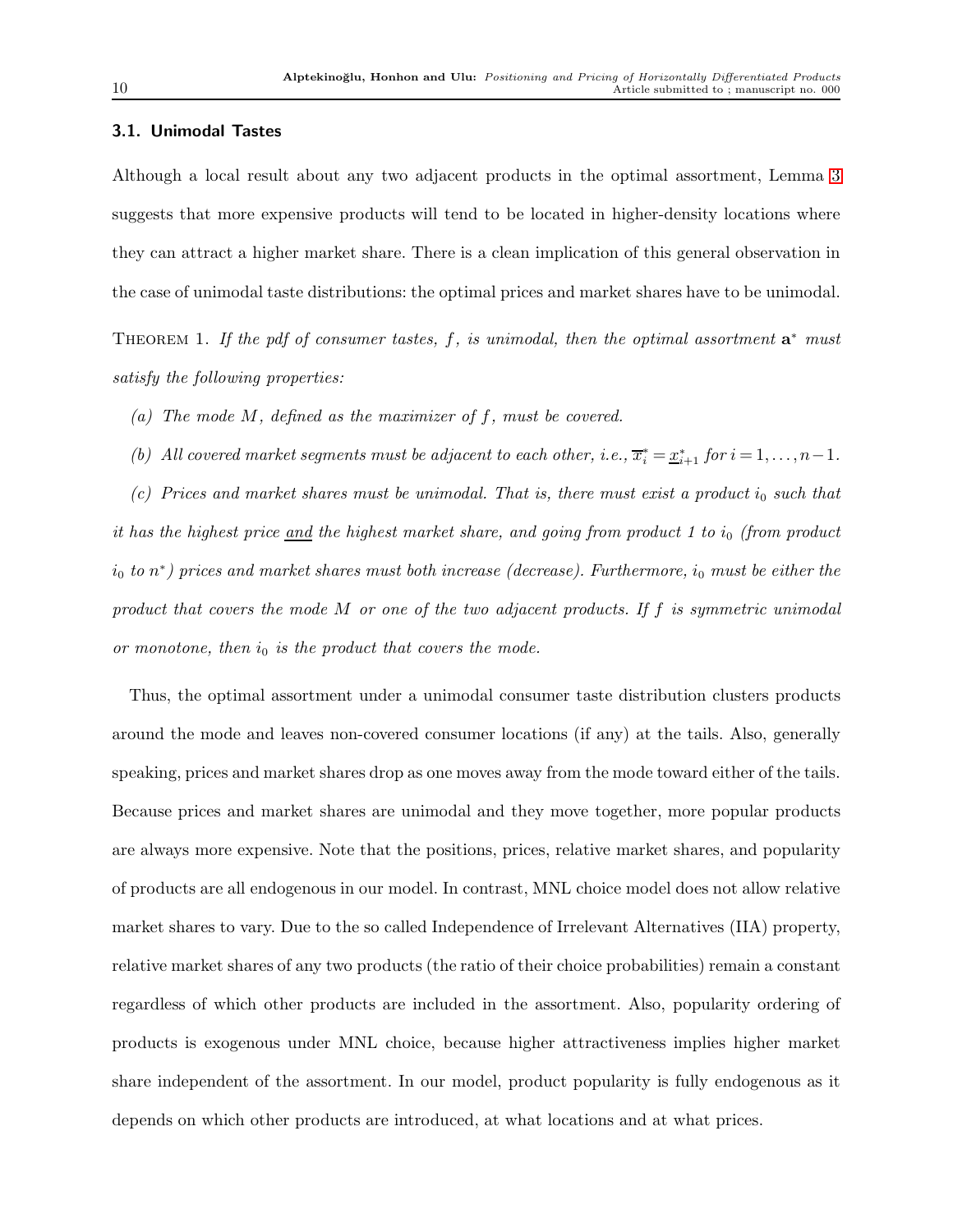<span id="page-10-1"></span>

Figure 2 Optimal assortment in Example [2.](#page-10-0)

One would further expect the highest-priced product with the highest market share to always cover the mode. Theorem [1c](#page-9-0) shows that this is true for unimodal distributions that are symmetric or monotone. Example [2](#page-10-0) demonstrates that this property does not necessarily hold for all unimodal distributions. The product with the highest market share and price can be one of the two products adjacent to the one that covers the mode.

<span id="page-10-0"></span>EXAMPLE 2. Consider a triangular consumer taste distribution on  $[0, 1]$  with a mode at 0.05 (shown in Figure [2](#page-10-1) with dashed lines). Set  $\bar{p} = 25$ ,  $c = 5$ ,  $m = 1$ ,  $k = 0.5$ , and  $d(z) = 100z$  if  $z \ge 0$ ,  $200z^2$  if  $z < 0$ . The optimal solution is to offer the seven products shown in Figure [2](#page-10-1) (please see Example [1](#page-7-0)) for a description of how to interpret the figure). Note that the first product covers the mode of the distribution but it neither has the highest price nor the highest market share (the first product's market share is 0.18, versus 0.19 for the second product). The second product has the highest price and the prices monotonically decrease going from the second to the seventh product.

[Jiang et al. \(2006](#page-27-0)) have a related result in a specialized setting with downward customization (a base product being altered to match the ideal products of lower locations), first-degree price discrimination and linear transportation costs. They prove that the market shares of base products are increasing and the distances between them are decreasing as the density of consumer tastes increases (Proposition 4, p. 30). Our result in Theorem [1,](#page-9-0) more general in many ways (e.g., unimodal distribution, nonlinear transportation costs, pricing decisions), complements this result. Another related result is by Alptekinoğlu and Corbett  $(2010)$ : for a unimodal consumer taste distribution, they find that it is optimal to locate standard products around the mode and custom products at the tails, a result driven by leadtime-variety tradeoff between standard and custom products.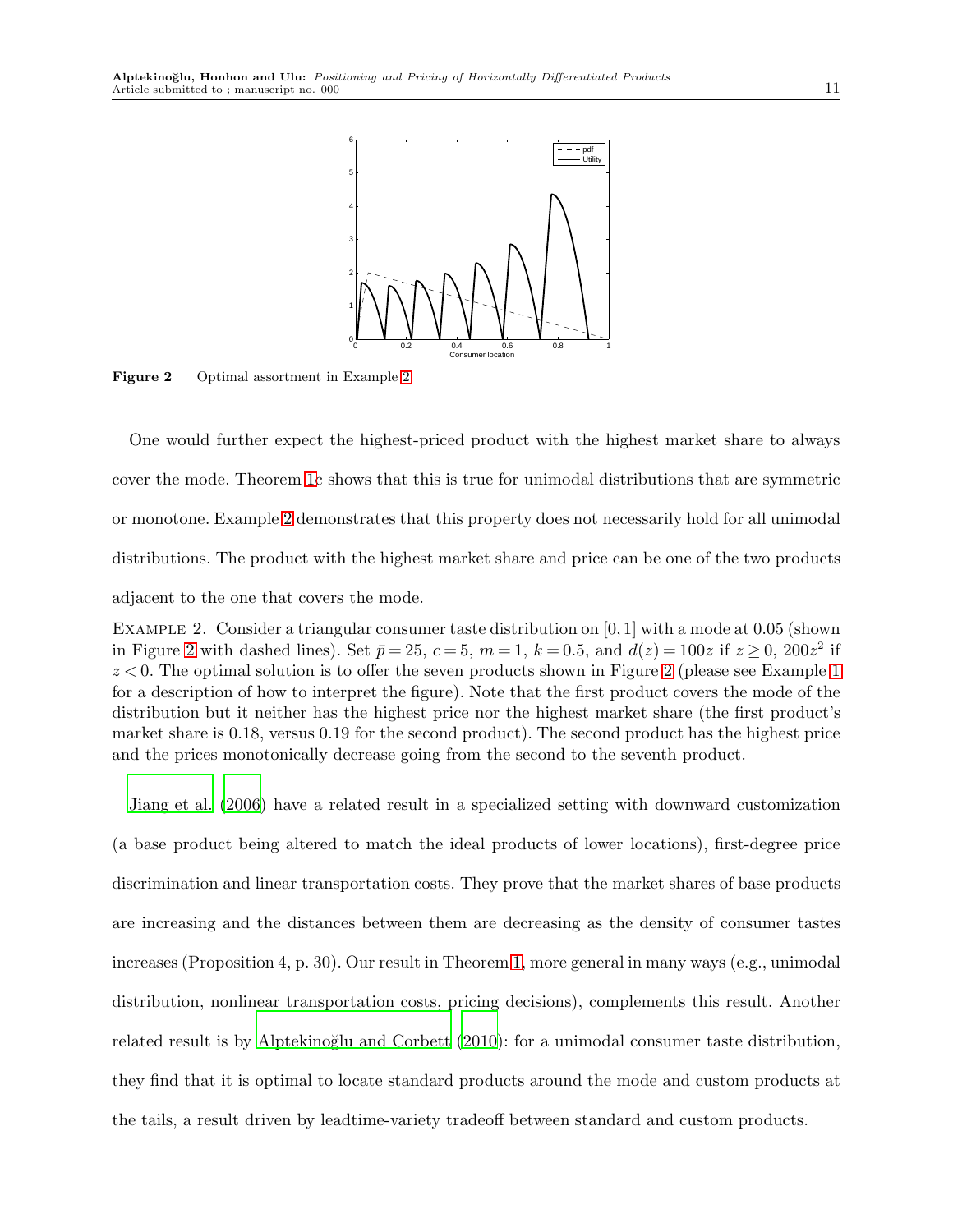

<span id="page-11-1"></span>**Figure 3** Definition [1](#page-11-0) imposes a partial order:  $a_2$  and  $a_3$  are to the right of  $a_1$ ;  $a_2$  and  $a_3$  cannot be ordered.

#### 3.2. Shifting Tastes

In this section, we study how the optimal assortment changes as the distribution of consumer tastes shifts. Suppose the product space is  $[0, 1]$ , the consumer taste distribution is uniform on  $[0, 0.5]$  and the transportation cost function is symmetric linear, i.e.,  $d(z) = d|z|$ . For small enough values of d and large enough values of  $k$ , the optimal assortment is to place a product exactly at  $0.25$  which covers the interval  $[0, 0.5]$ . If instead, f is uniform on  $[0.5, 1]$ , then the optimal assortment shifts 'to the right' and it becomes optimal to place a product at 0.75 covering the interval [0.5, 1]. In this example, transferring probability from locations on the left of the product space to locations on the right results in the optimal assortment moving to the right.

<span id="page-11-0"></span>To formalize this monotonicity property of the optimal assortment, we need to define a partial order on assortments that corresponds to *being to the right* and a stochastic order in probability distributions that represents the notion of *moving probability to the right*.

DEFINITION 1. An assortment  $\mathbf{a}' = (\underline{x}'_1, \overline{x}'_1], \ldots, \underline{x}'_n, \overline{x}'_n]$  is 'to the right' of assortment  $\mathbf{a} =$  $([\underline{x}_1, \overline{x}_1], \ldots, [\underline{x}_n, \overline{x}_n])$ , or  $\mathbf{a}' \succeq_R \mathbf{a}$ , if for any product i, we have  $\underline{x}_i \leq \underline{x}'_i$  and  $\overline{x}_i \leq \overline{x}'_i$ . If  $\mathbf{a}' \succeq_R \mathbf{a}$ , we also say  $\bf{a}$  is 'to the left' of  $\bf{a}'$ .

This definition partially orders assortments that have the same number of products. Take, for example, the assortments depicted in Figure [3;](#page-11-1) while both  $a_2$  and  $a_3$  are to the right of  $a_1$ ,  $a_2$  and  $a_3$  cannot be ordered using Definition [1.](#page-11-0)

We next define likelihood ratio (LR) dominance for probability distributions, which represents the notion of moving probability mass from consumer locations on the left to locations on the right. This stochastic order implies the more frequently used first order stochastic dominance (FOSD).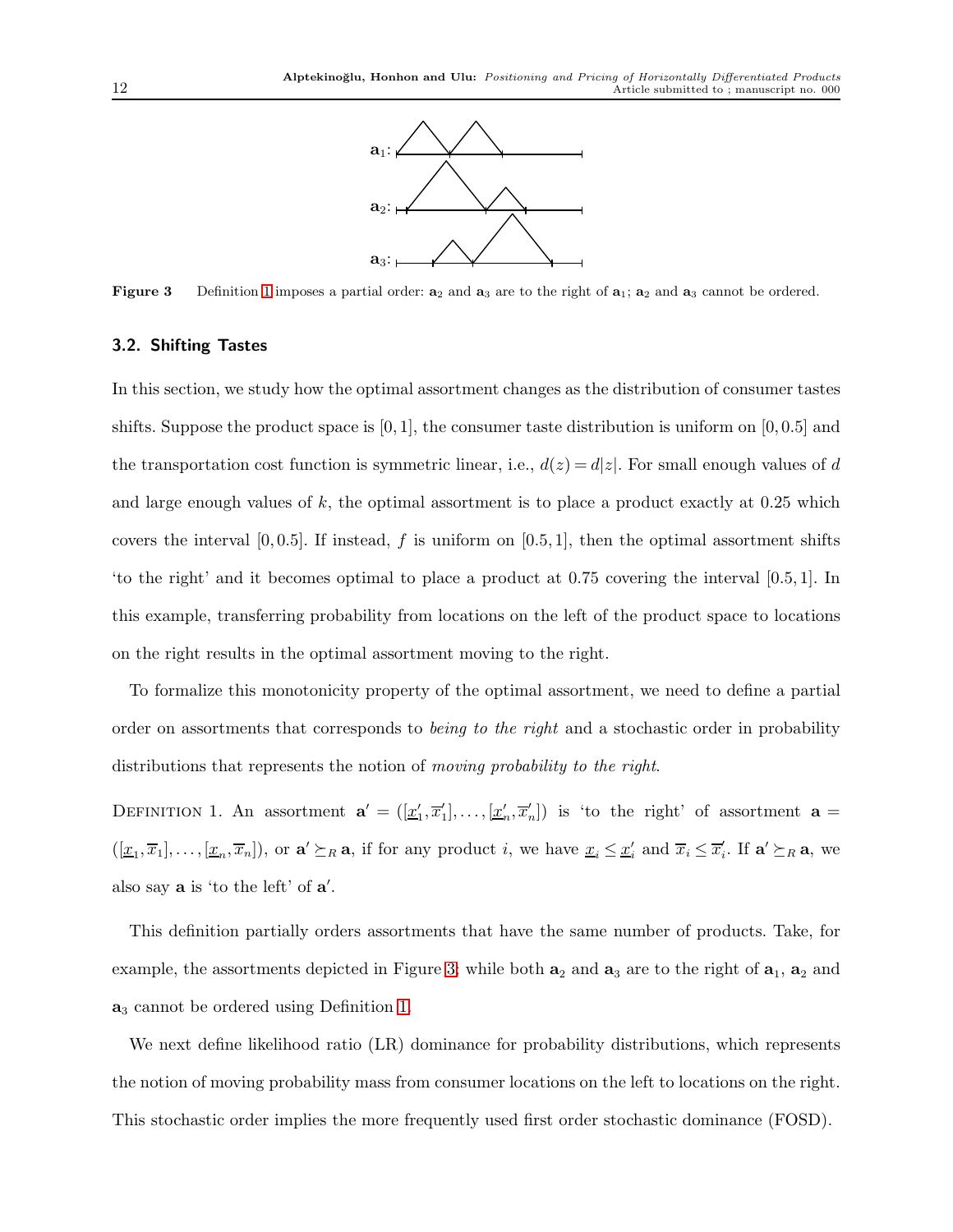<span id="page-12-1"></span>

Figure 4 An example of optimal assortments shifting to the right  $(\bar{p} = 25, c = 5, k = 2, m = 1 \text{ and } d(z) = 5|z|)$ .

DEFINITION 2. G LR-dominates F, or  $G \succeq_{LR} F$ , if  $\frac{g(x)}{f(x)}$  is non-decreasing in x.

<span id="page-12-2"></span>Our main result using LR dominance is that the optimal assortment cannot move to the left if the consumer taste distribution shifts to the right. See Figure [4](#page-12-1) for an example with Beta distributions  $(\text{Beta}(4,2) \succeq_{LR} \text{Beta}(3,3) \succeq_{LR} \text{Beta}(2,4))$  that shows how the optimal assortment changes.

THEOREM 2. Suppose assortment  $a^*$  is optimal for consumer taste distribution F. Then, for any assortment **a** such that  $\mathbf{a}^* \succeq_R \mathbf{a}$ , and for any consumer taste distribution G such that  $G \succeq_{LR} F$ , we have  $\pi(\mathbf{a}^*;G) \geq \pi(\mathbf{a};G)$ . Therefore, the optimal assortment cannot move to the left when the consumer taste distribution shifts to the right.

This theorem provides sufficient conditions for a very intuitive monotonicity property to hold: if consumer tastes shift toward one end of the product space, the optimal assortment will not shift products toward the other end. The challenge is in specifying conditions under which this property holds. For example, LR-dominance is necessary to state our monotonicity result. In Appendix C we provide an example that shows Theorem [2](#page-12-2) does not necessarily hold under an FOSD shift in the consumer taste distribution. Also, we remark that the profit function in this problem does not satisfy the properties generally used to show monotonicity of optimal decisions, such as increasing or single-crossing differences. We refer to Appendix C for further discussion.

## <span id="page-12-0"></span>4. Finding the Optimal Assortment

In this section we provide a set of tools for finding the optimal assortment. We consider a continuous taste distribution F with finite support  $[z_L, z_H] \subseteq \Omega$ , and set  $z_L = 0$ ,  $z_H = 1$  and  $\Omega = [0, 1]$  to simplify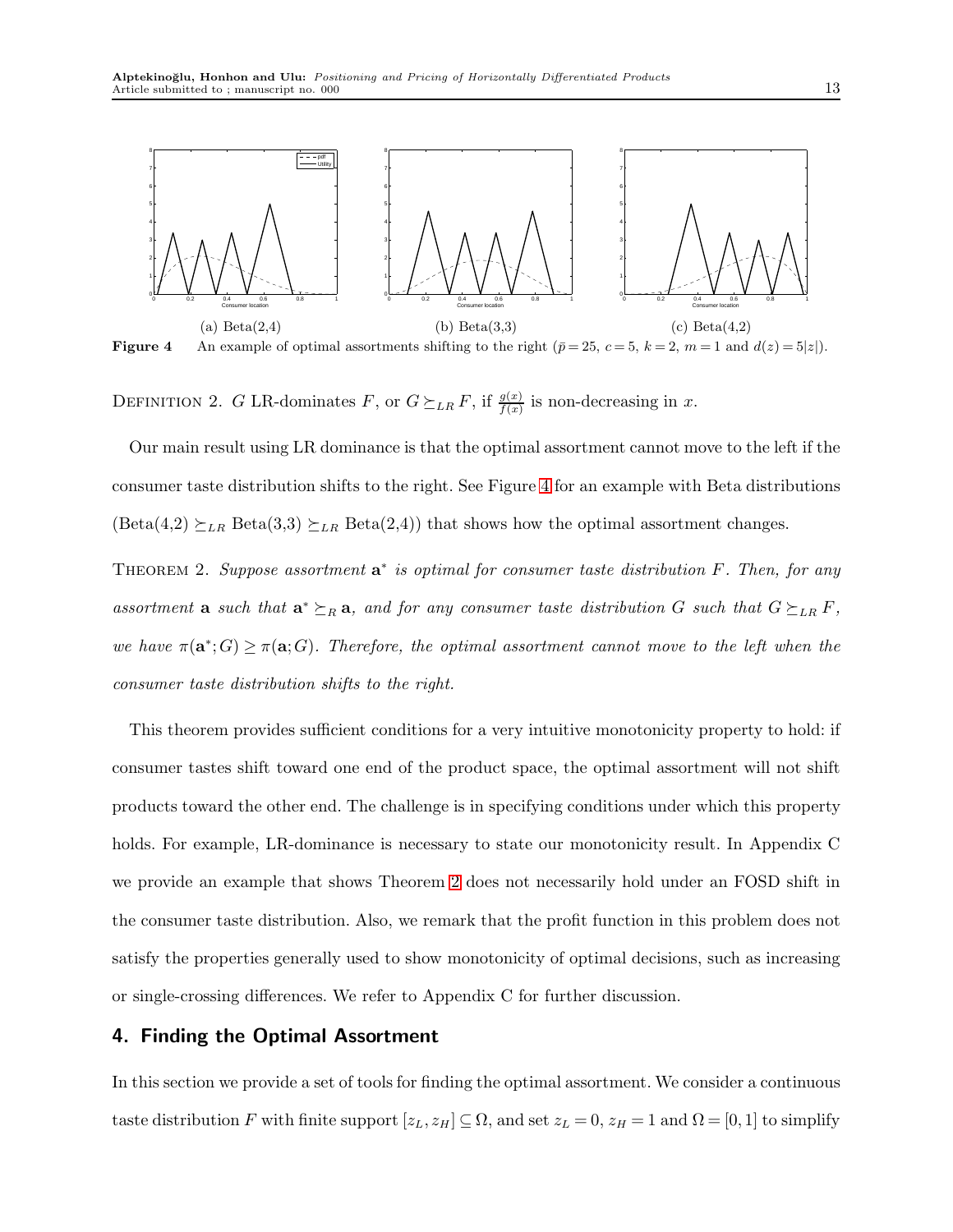the exposition. We first pose the problem as a DP.

Suppose the firm wants to solve the optimal product line problem for the interval  $[z_t,1]$ . This problem can be written as a DP recursion where the value function  $J(z_t)$  is the optimal expected profit from interval [ $z_t$ , 1]. Given a location  $z_t$ , the firm finds the next location  $z_{t+1}$  that maximizes the sum of expected profits from intervals  $[z_t, z_{t+1}]$  and  $[z_{t+1}, 1]$ . The firm either covers the interval  $[z_t, z_{t+1}]$  with a product – if the expected profit from that interval is positive – or chooses not to cover it. We take the terminal profit to be  $J(1) = 0$ . For any  $0 \le z_t < 1$ , we have

<span id="page-13-0"></span>
$$
J(z_t) = \max_{z_t < z_{t+1} \le 1} \{ \max\{0, [\bar{p} - T(z_{t+1} - z_t) - c] \left[ F(z_{t+1}) - F(z_t) \right] m - k \} + J(z_{t+1}) \} \tag{1}
$$

To solve the product design problem, we need to solve  $J(0)$ , that is  $J(0) = \pi^*$ .

The expected profit function for each location  $z_{t+1}$  (the expression inside the first maximization statement) is generally not concave in  $z_{t+1}$  and may in fact contain multiple local maxima; there appears to be no efficient way of finding the optimal value of  $z_{t+1}$  at stage t of the DP. Rather than attempting to find the optimal solution, we propose to tackle the assortment problem in [\(1\)](#page-13-0) by computing a lower bound via a discretization of the product space. We show that this method tends to the optimal solution as the discretization becomes finer. We also develop an upper bound, which allows us to evaluate the performance of the lower bound.

As an aside, if the consumer taste distribution is discrete, we show that the market segments of products in the optimal assortment must have boundary points at the locations with positive probability mass. This observation implies that the firm has to choose from finitely many possible assortments and that the exact optimal solution can be obtained easily (see Appendix B for details).

#### <span id="page-13-1"></span>4.1. Obtaining a Lower Bound by Discretizing the Product Space

To find a lower bound on  $\pi^*$ , we impose a constraint that all market segment boundary points belong to a finite, discrete set of locations in  $\Omega$ . This approach can be used with any discrete set and lends itself to an easily-solvable shortest path formulation. We first formally describe the technique, and then suggest four methods for selecting this set.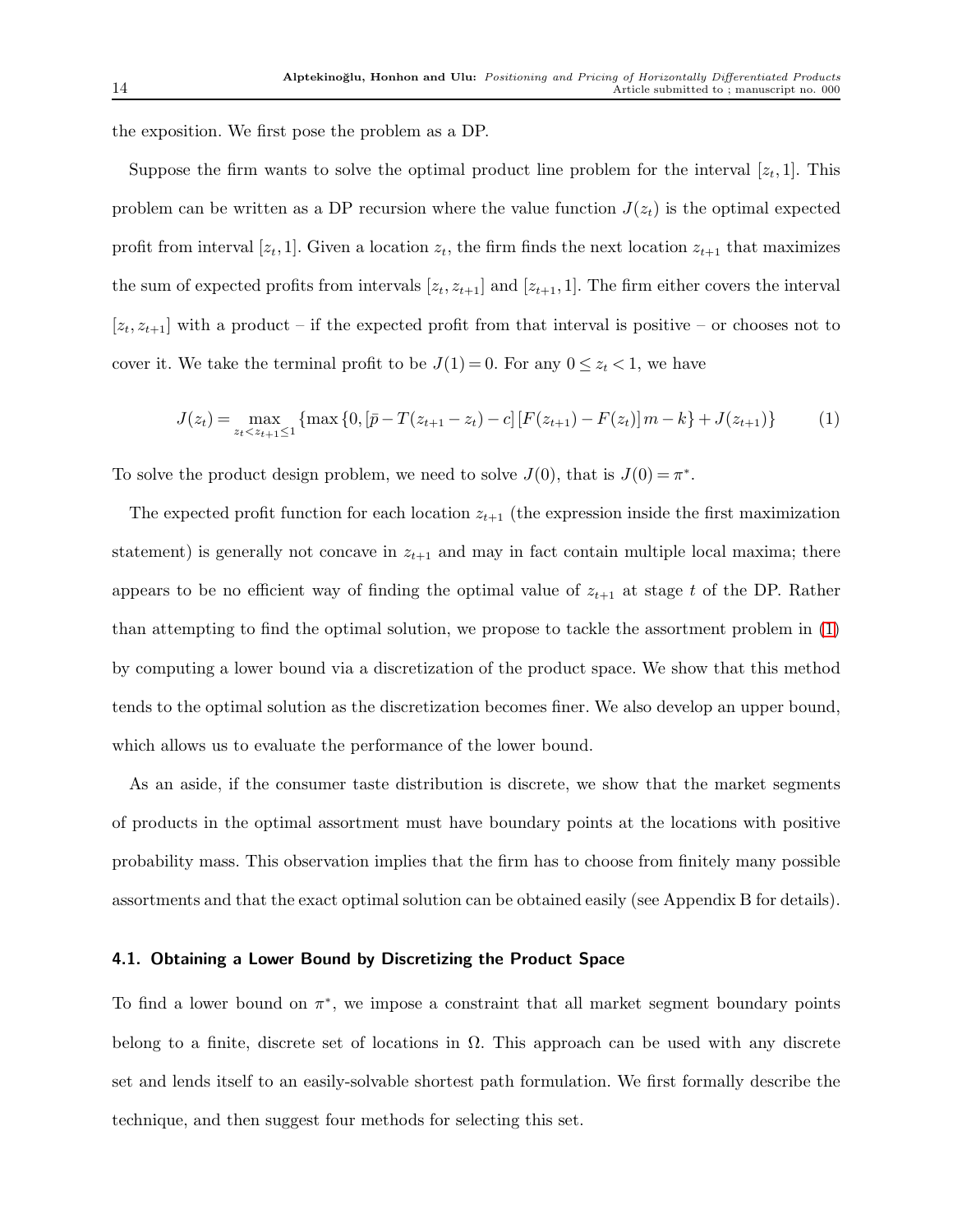Let  $\hat{Z} = \{\hat{z}_0, \hat{z}_1, \dots, \hat{z}_N\}$  be a set of  $N + 1$  locations in  $\Omega$  such that  $0 = \hat{z}_0 < \hat{z}_1 < \dots < \hat{z}_N = 1$ . We impose the following constraint on the problem:  $\underline{x}_i, \overline{x}_i \in \hat{Z}$  for all products  $i = 1, ..., n$  in assortment **a**. Let  $J_{\hat{Z}}$  be the value function for this problem, and  $J_{\hat{Z}}(1) = 0$  be the terminal profit.

The DP recursion then becomes:

<span id="page-14-0"></span>
$$
J_{\hat{Z}}(z_t) = \max_{z_{t+1} \in \hat{Z}, \ z_{t+1} > z_t} \{ \max \{ 0, [\bar{p} - T(z_{t+1} - z_t) - c] [F(z_{t+1}) - F(z_t)] \} m - k \} + J_{\hat{Z}}(z_{t+1}) \}
$$
(2)

for  $z_t \in \hat{Z}$  and  $t = 0, 1, ..., N - 1$ . The firm's product line design problem is to solve  $J_{\hat{Z}}(0)$ . Because this problem has extra constraints, the profit obtained is a lower bound on the optimal profit  $\pi^*$ .

The solution to [\(2\)](#page-14-0) can be found efficiently by casting the problem as a shortest path problem in an acyclic network. Let  $V = \{0, 1, ..., N\}$  be a set of nodes, corresponding to consumer locations  $\hat{z}_0, \hat{z}_1, \ldots, \hat{z}_N$ , respectively. Let  $A = \{(v, v') : v, v' \in V \text{ and } v < v'\}$  be the set of arcs. We have  $|A|$  $N(N+1)/2$ . A unit flow on any arc  $(v, v') \in A$  means that consumer locations  $[\hat{z}_v, \hat{z}_{v'}]$  either make up a market segment, covered by one product with location  $x_i = \hat{z}_v + L(\hat{z}_{v'} - \hat{z}_v)$  and price  $p_i = \bar{p} - T(\hat{z}_{v'} - \hat{z}_v)$  (these follow from Lemma [1\)](#page-6-0), or constitute a set of consumer locations that are not covered. For each arc  $(v, v') \in A$ , we define r as the profit contribution of the product if the segment is covered and zero otherwise:

$$
r(v, v') = \max\left\{0, \left[\bar{p} - T(\hat{z}_{v'} - \hat{z}_v) - c\right] \left[F(\hat{z}_{v'}) - F(\hat{z}_v)\right]m - k\right\}.
$$

<span id="page-14-1"></span>Finding the optimal assortment in the approximate problem is equivalent to finding the shortest path from node 0 to node N in the network described above, with arc lengths equal to  $-r$ . The worst-case computational complexity of the shortest path problem in an acyclic network is bounded by the number of arcs (see [Ahuja et al. 1993,](#page-26-8) page 107). Therefore, our method of finding an approximate solution is of complexity  $O(N^2)$ . Note that a similar solution method is suggested by [Chen et al. \(1998](#page-26-3)) and used by Alptekinoğlu and Corbett (2010). One difference is that neither paper accounts for the possibility of not covering some portions of the market. In the example below, we solve for the best assortment for a given discretization using the shortest path formulation.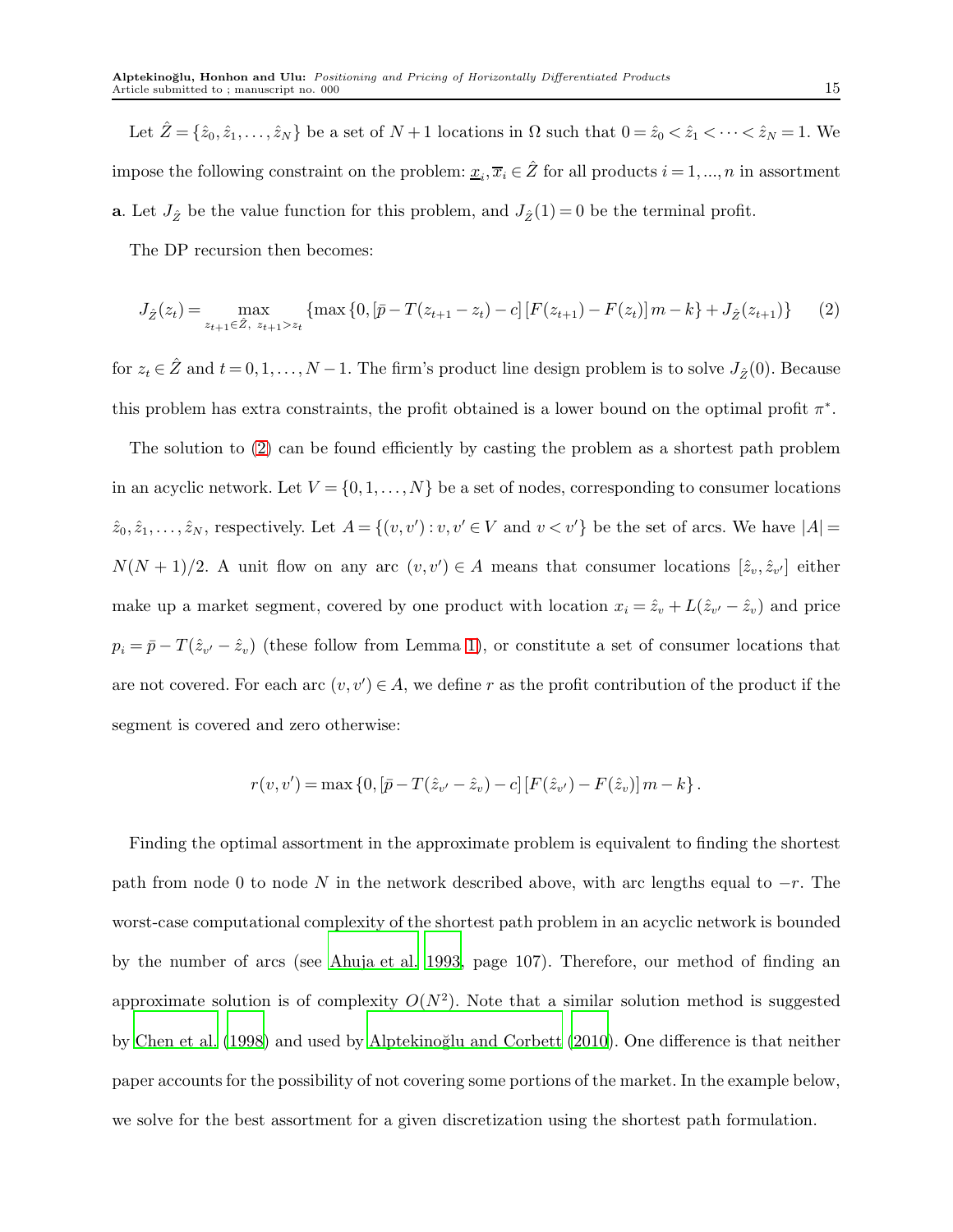<span id="page-15-0"></span>

Figure 5 Network representation of the shortest path problem in Example [3.](#page-14-1)

EXAMPLE 3. Let  $\bar{p} = 25$ ,  $c = 5$ ,  $m = 1$ ,  $k = 3$ , and  $d(z) = 40|z|$ . Assume that the consumer taste distribution is a Beta(1,2). Let  $\hat{Z} = \{0, 0.25, 0.5, 0.75, 1\}$ . In this case  $J_{\hat{Z}}(0) = 5.56$  and the assortment that yields the optimal profit is  $\mathbf{a}^* = ([0, 0.25], [0.25, 0.75])$  $\mathbf{a}^* = ([0, 0.25], [0.25, 0.75])$  $\mathbf{a}^* = ([0, 0.25], [0.25, 0.75])$ . Figure 5 depicts the network. The path that corresponds to assortment  $a^*$  goes from node 0 to node 1, then from node 1 to node 3 and finally from node 3 to node 4.

In the remainder of this section we suggest a number of ways to choose the set  $\hat{Z}$ . The first two are based on equidistant or equiprobable split of the product space. The next two are based on the minimization of a loss function. We prove that all four discretization methods converge to the optimal profit. We study their performance in the next section.

<span id="page-15-1"></span>4.1.1. Equidistant and equiprobable discretization methods. The Equidistant Discretization (ED) method divides the product space into N intervals of equal length:  $\hat{z}_i = \frac{i}{\Delta}$  $\frac{i}{N}$  for  $i = 0, 1, \ldots, N$ , which imply  $\hat{z}_i - \hat{z}_{i-1} = \frac{1}{N}$  for  $i = 1, \ldots, N$ . Let  $\pi_D(N)$  be the lower bound on  $\pi^*$ obtained via the ED method with N equal-length intervals.

The Equiprobable Discretization (EP) method divides the product space into  $N$  intervals of equal probability:  $\hat{z}_i = F^{-1} \left( \frac{i}{\Delta} \right)$  $\frac{i}{N}$  for  $i = 0, 1, ..., N$ , which imply  $F(\hat{z}_i) - F(\hat{z}_{i-1}) = \frac{1}{N}$  for  $i = 1, ..., N$ . Let  $\pi_P(N)$  be the lower bound on  $\pi^*$  obtained via the EP method with N equiprobable intervals.

A finer discretization does not necessarily result in an improved lower bound: neither  $\pi_D(N)$ nor  $\pi_P(N)$  is generally monotone in N. In particular, it is possible to have  $\pi_D(N) < \pi_D(N')$  or  $\pi_P(N) < \pi_P(N')$  for  $N > N'$ , because the set  $\hat{Z}^{N'}$  may happen to be closer to the optimal set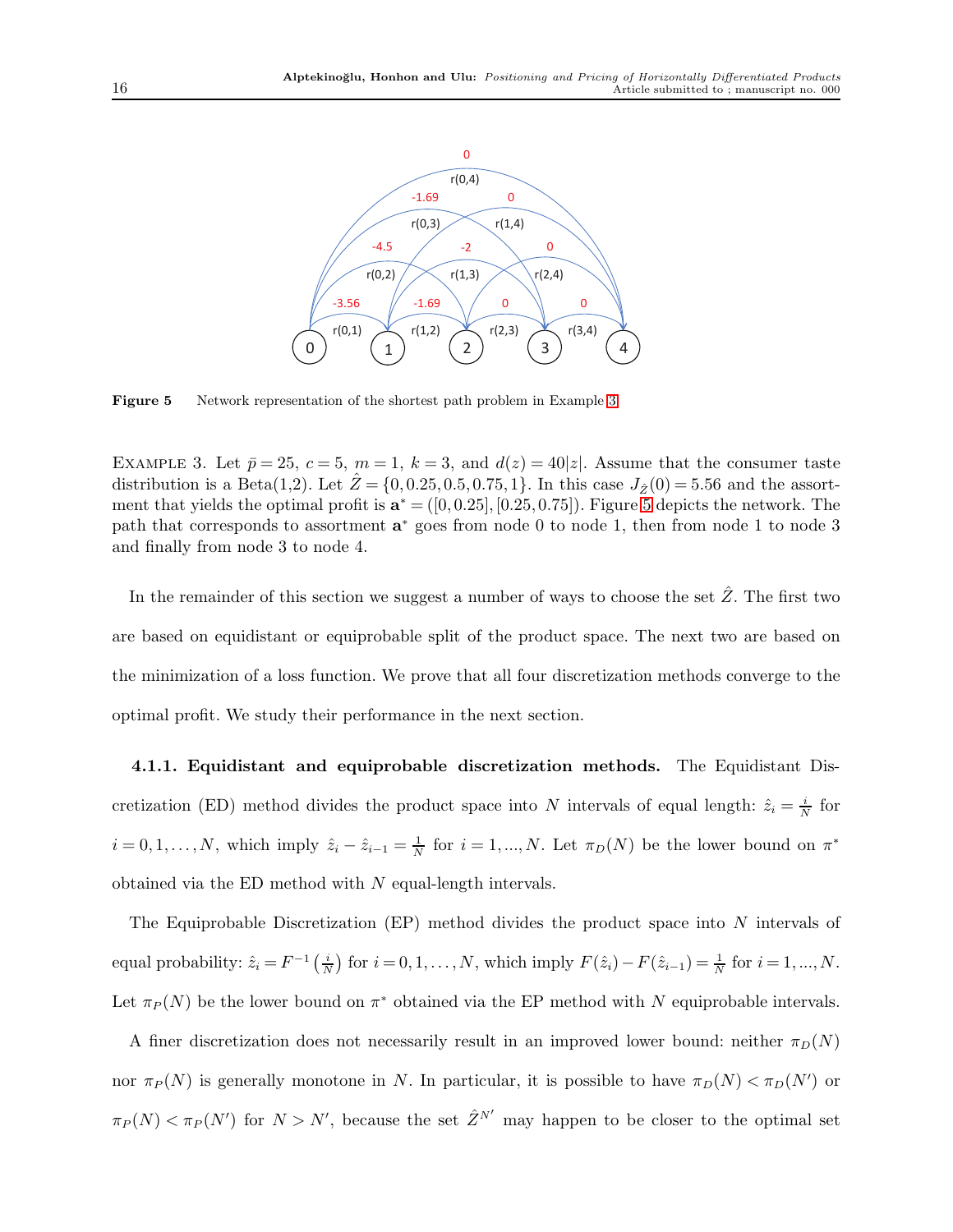of market segment boundary points than  $\hat{Z}^N$ . However, if we double the number of intervals by splitting each interval into two, then we get an improved lower bound. More formally,  $\hat{Z}^N$  is always a subset of  $\hat{Z}^{2N}$  and any feasible assortment to the problem with  $\hat{Z}^{N}$  is also feasible for the problem with  $\hat{Z}^{2N}$ . This is true in general for any  $j \in \mathbb{N}$  as stated in Lemma [4](#page-16-0) (the proof is omitted).

<span id="page-16-0"></span>LEMMA 4.  $\pi_D(N) \leq \pi_D(jN)$  and  $\pi_P(N) \leq \pi_P(jN)$  for all  $j \in \mathbb{N}$ .

<span id="page-16-2"></span>More importantly, we prove that these two lower bounds converge to the optimal solution.

<span id="page-16-1"></span>PROPOSITION 1. The profits calculated using the ED and EP discretization methods converge to the optimal profit, i.e.,  $\lim_{N \to \infty} \pi_D(N) = \pi^*$  and  $\lim_{N \to \infty} \pi_P(N) = \pi^*$ .

4.1.2. Loss function based discretization methods. In addition to using equidistant and equiprobable methods, we also study more sophisticated discretization methods that minimize expected loss from discretization as in [Mease and Nair \(2006\)](#page-27-8). These methods try to find an optimal discretization  $y(X)$  of a random variable X such that the expected loss,  $\mathbb{E}\mathcal{L}[X - y(X)]$ , is minimized. Because of the objective function, we expect these methods to have finer partitions in areas where the probability is high and coarser partitions in areas where the probability is low. This property may work to our advantage because areas with high probability are exactly the regions where the optimal assortment places products with narrow market segments (hence high prices) and high market shares (this follows from Lemma [3](#page-8-1) and Theorem [1\)](#page-9-0); finer partitions in such regions may yield solutions closer to the optimal assortment.

More formally, let  $y(X)$  be an N-level discretized version of X such that  $y(X)$  takes value  $\hat{y}_i$ when X is in the interval  $(\hat{z}_{i-1}, \hat{z}_i]$  for  $i = 1, ..., N$ . The objective is finding boundary points of the intervals,  $\hat{z}_1, ..., \hat{z}_{N-1}$ , and the points  $\hat{y}_1, ..., \hat{y}_N$  at which to locate the mass in those intervals, that minimize  $\mathbb{E}\mathcal{L}[X - y(X)]$  where  $\mathcal L$  is a convex loss function such that  $\mathcal L(x) = 0$  if and only if  $x = 0$ . [Mease and Nair \(2006\)](#page-27-8) show that the optimal values of  $\hat{z}_1, ..., \hat{z}_{N-1}$  and  $\hat{y}_1, ..., \hat{y}_N$  can be obtained by iteratively solving the following two equations:

<span id="page-16-3"></span>
$$
\hat{y}_i = \arg\min_{u} \mathbb{E}\mathcal{L}(X_i - u) \text{ for } i = 1, ..., N
$$
\n(3)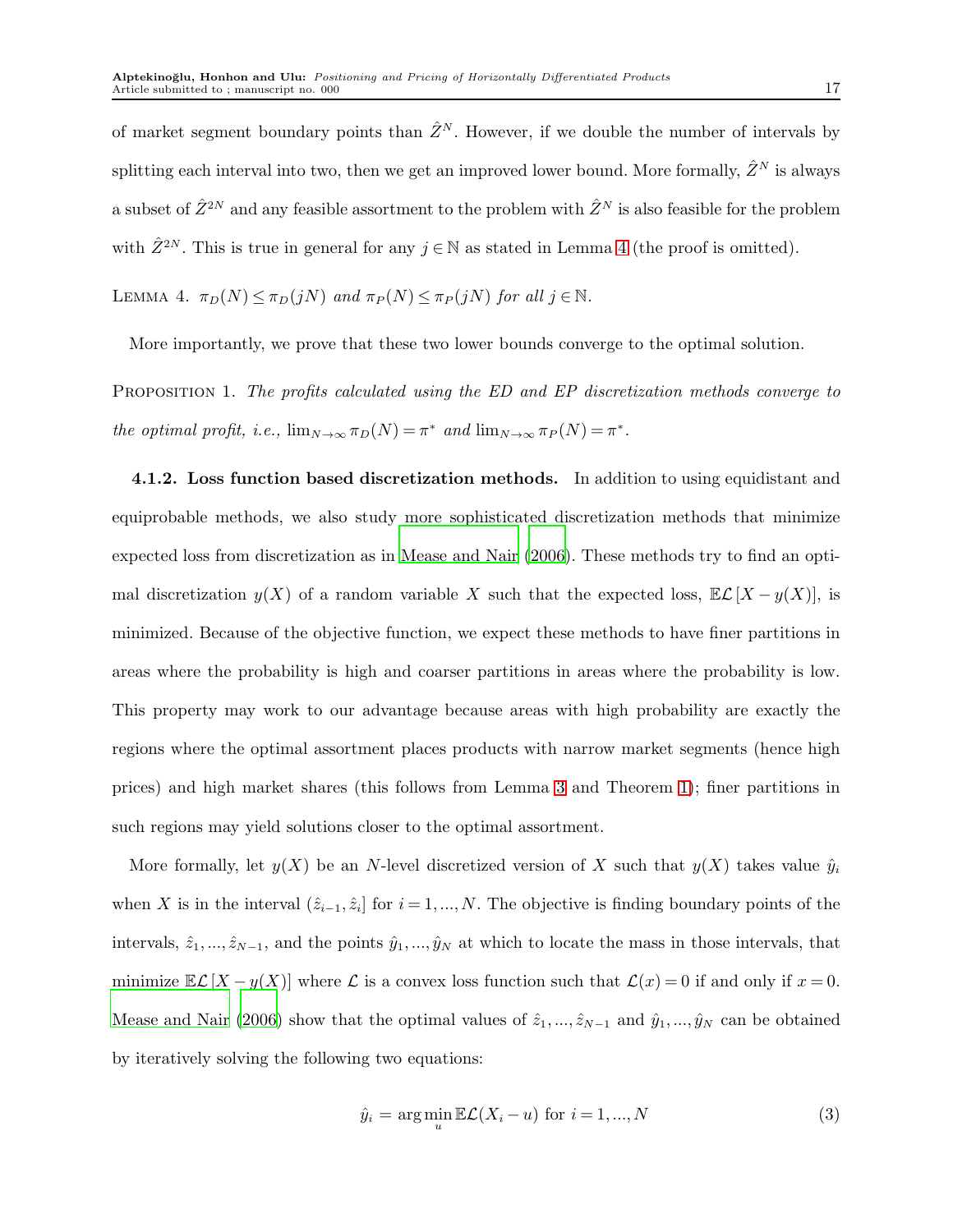$$
\mathcal{L}(\hat{z}_i - \hat{y}_i) = \mathcal{L}(\hat{z}_i - \hat{y}_{i+1})
$$
\n(4)

where  $X_i$  is the random variable X truncated into the *i*-th interval  $(\hat{z}_{i-1}, \hat{z}_i], \hat{z}_0 = 0$  and  $\hat{z}_N = 1$ .

We use two very common loss functions: the squared loss function  $\mathcal{L}(x) = x^2$  and the absolute loss function  $\mathcal{L}(x) = |x|$  to guide partitioning of the product space  $\Omega$ . For a given partition,  $\hat{z}_1, ..., \hat{z}_{N-1}$ , the squared loss (absolute loss) function requires placing the probability mass in each interval at the conditional mean (median); these are the optimal  $\hat{y}_i$  points. Then, the boundary points,  $\hat{z}_i$ , given  $\hat{y}_i$  need to be such that the boundary points are equidistant from adjacent  $\hat{y}_i$ 's. To start the iteration process, we use the  $\hat{z}_i$  obtained with the ED method.

Note that we only need the partition on the product space,  $\hat{z}_0, \ldots, \hat{z}_N$ ; the values of  $\hat{y}_1, \ldots, \hat{y}_N$  are not useful in our setting. While we expect these methods to perform well, there is no guarantee of optimality as in [Mease and Nair \(2006](#page-27-8)), since our goal is not to minimize the expected loss function used to calculate the set  $Z$ .

We refer to these two discretization methods as the SL (Squared Loss) and AL (Absolute Loss) methods, respectively. Let  $\pi_S(N)$  and  $\pi_A(N)$  be the lower bound obtained via discretizing the product space using the SL and AL methods, respectively. Unlike the ED and EP methods, we do not necessarily have  $\pi_S(N) \leq \pi_S(jN)$  for  $j \in \mathbb{N}$ , because the set  $\hat{Z}$  is generally not a subset of  $\hat{Z}^{jN}$ . However, we can prove that the two profit values do converge.

<span id="page-17-1"></span><span id="page-17-0"></span>PROPOSITION 2. The profits calculated using the SL and AL discretization methods converge to the optimal profit, i.e.,  $\lim_{N\to\infty} \pi_S(N) = \pi^*$  and  $\lim_{N\to\infty} \pi_A(N) = \pi^*$ .

#### 4.2. Obtaining an Upper Bound by Discretizing the Consumer Taste Distribution

To assess how good the lower bounds from the previous section are, we develop upper bounds on the optimal profit. We use the following basic idea: discretize the consumer taste distribution  $F$  in such a way that the optimal profit for this discrete distribution constitutes an upper bound on the optimal profit under F.

Given a continuous distribution F with support  $\Omega = [0, 1]$ , take an arbitrary set of locations  $\tilde{Z} = \{\tilde{z}_0, \tilde{z}_1, \ldots, \tilde{z}_{N-1}, \tilde{z}_N\}$  such that  $N \geq 2, \tilde{z}_1, \ldots, \tilde{z}_{N-1} \in \Omega$ , and  $0 = \tilde{z}_0 < \tilde{z}_1 < \cdots < \tilde{z}_{N-1} < \tilde{z}_N = 1$ .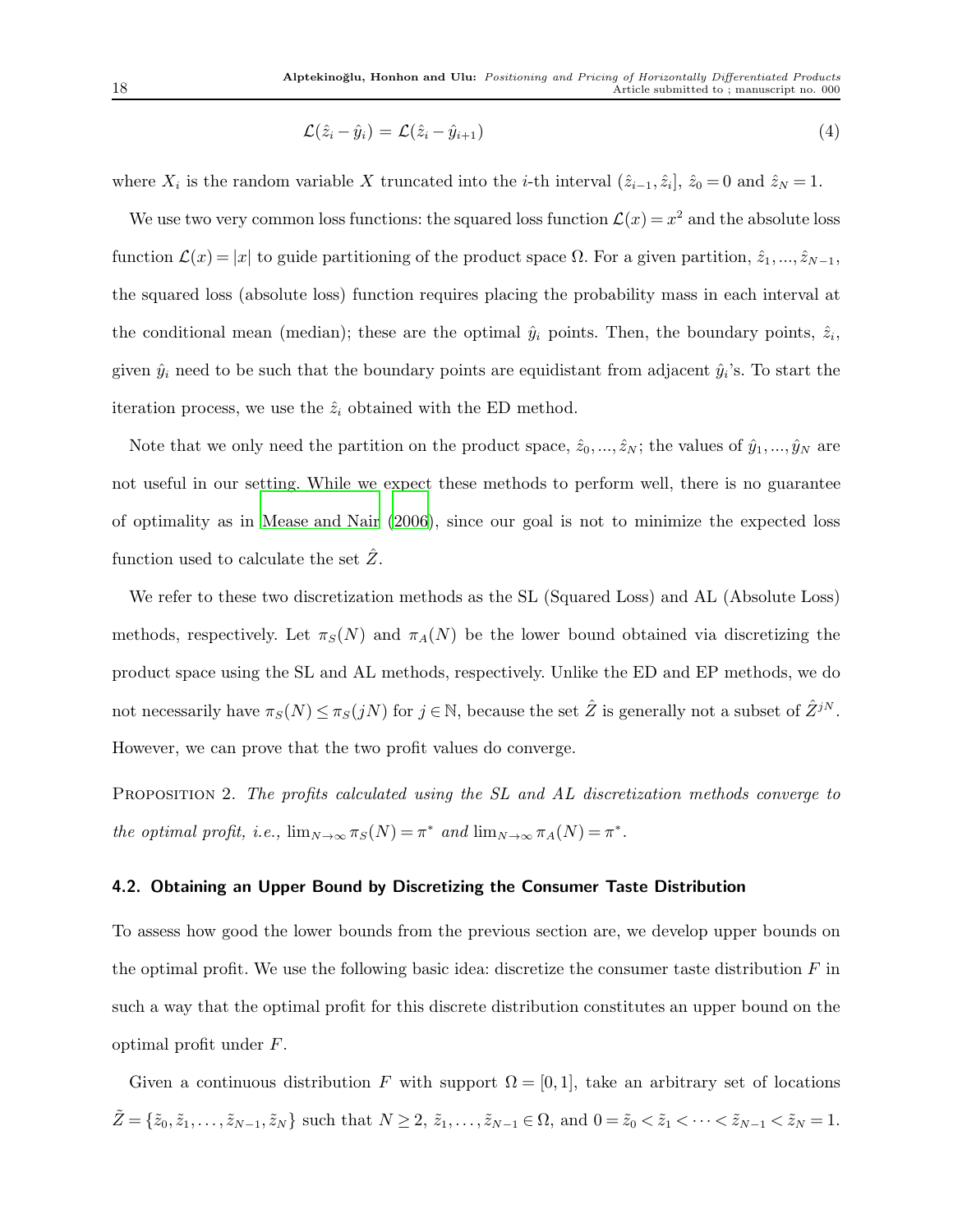For each interval  $[\tilde{z}_{j-1}, \tilde{z}_j]$ , imagine taking all the probability mass in the interval,  $g_j = F(\tilde{z}_j)$  –  $F(\tilde{z}_{j-1})$ , and concentrating it at one point  $\tilde{y}_j \in [\tilde{z}_{j-1}, \tilde{z}_j]$  within the interval. Let  $G^{\tilde{Z}}$  be the discrete distribution that assigns probabilities  $g_1, \ldots, g_N$  to points  $\tilde{y}_1, \ldots, \tilde{y}_N$ , respectively. Now the question is: How should one choose these  $\tilde{y}$  points such that the optimal profit under  $G^{\tilde{Z}}$  is guaranteed to exceed the optimal profit under F?

If tastes exhibit a symmetric unimodal or monotone distribution, obtaining an upper bound is fairly easy. We know that the optimal solution always has the most expensive product cover the mode (Theorem [1c](#page-9-0)). Hence, purchasing consumers who are closer to the mode pay a higher price. Concentrating all the probability mass in each interval at the point closest to the mode would then guarantee that the discrete problem would give a higher optimal profit than the optimal profit  $\pi^*$ .

<span id="page-18-0"></span>PROPOSITION 3. Suppose the pdf of consumer tastes,  $f$ , is symmetric unimodal or monotone with mode M. Let the m<sup>th</sup> interval contain the mode, i.e.,  $M \in [\tilde{z}_{m-1}, \tilde{z}_m)$ . Define  $G^{\tilde{Z}}$  as the discrete distribution that assigns probability  $g_i = F(\tilde{z}_i) - F(\tilde{z}_{i-1})$  to location  $\tilde{y}_i$  for  $i = 1, ..., N$ , where

$$
\tilde{y}_i = \begin{cases} \tilde{z}_i & \text{if } 1 \le i \le m-1, \\ M & \text{if } i = m, \\ \tilde{z}_{i-1} & \text{if } m+1 \le i \le N. \end{cases}
$$

Solve the assortment problem under  $G^{\tilde{Z}}$ . The optimal profit obtained in this discrete problem,  $\tilde{\pi}$ , is an upper bound on the optimal profit  $\pi^*$ .

As we show in Appendix B, solving a discrete problem to optimality requires solving a shortest path problem very similar to the one posed in §[4.1.](#page-13-1) Consequently, the worst-case computational complexity of obtaining an upper bound in symmetric unimodal and monotone cases is  $O(N^2)$ .

More generally, if we allow asymmetric unimodal distributions (that are not monotone), the same method fails to work. The reason is the possibility that the most expensive product may not be covering the mode; it can be one of the products adjacent to the product that covers the mode. We are no longer assured that consumers closer to the mode pay more. In order to handle this, we need to solve  $N+1$  discrete problems, which constitute an exhaustive search for at most one interval in which consumers located closer to the mode pay less in the optimal solution to the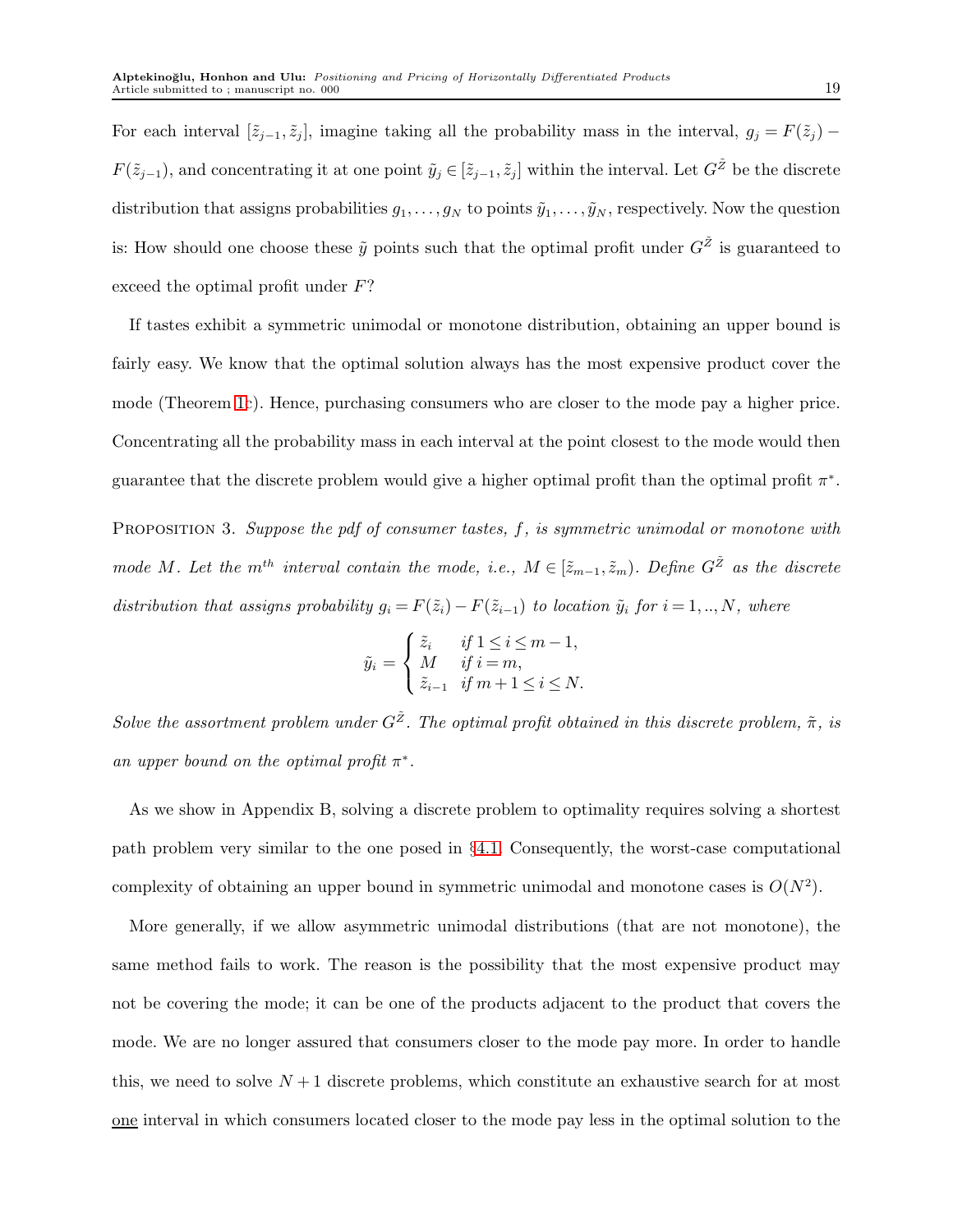continuous problem (this follows from Theorem [1c](#page-9-0)). Discretizing the consumer taste distribution,  $F$ , as we describe below guarantees that every consumer pays a higher price in the solution to at least one of the  $N+1$  discrete problems compared to the optimal solution, hence yielding an upper bound on  $\pi^*$ .

<span id="page-19-0"></span>PROPOSITION 4. Suppose the pdf of consumer tastes, f, is asymmetric unimodal with mode M. Let the  $m^{th}$  interval contain the mode, i.e.,  $M \in [\tilde{z}_{m-1}, \tilde{z}_m)$ . Define  $G_0^{\tilde{z}}$  as the discrete distribution that assigns probability  $g_i = F(\tilde{z}_i) - F(\tilde{z}_{i-1})$  to location  $\tilde{y}_i$  for  $i = 1, ..., N$ , where

$$
\tilde{y}_i = \begin{cases} \tilde{z}_i & \text{if } 1 \le i \le m-1, \\ \tilde{z}_{i-1} & \text{if } m \le i \le N. \end{cases}
$$

Define  $G_j^{\tilde{Z}}$  for  $j = 1, ..., N$  as the discrete distribution that makes the same probability assignments as  $G_0^{\tilde{Z}}$  except that

$$
\tilde{y}_j = \begin{cases} \tilde{z}_{j-1} & \text{if } 1 \le j \le m-1, \\ \tilde{z}_j & \text{if } m \le j \le N. \end{cases}
$$

Solve the assortment problem under each one of these discrete distributions; let  $\tilde{\pi}_j$  denote the optimal profit under  $G_j^{\tilde{Z}}$  for  $j = 0, 1, ..., N$ . The maximum profit obtained,  $\tilde{\pi} \equiv \max_{j=0,1,...,N} \tilde{\pi}_j$ , is an upper bound on the optimal profit  $\pi^*$ .

Given that the upper bound now requires solving  $N+1$  shortest path problems, the worstcase computational complexity becomes  $O(N^3)$ . Therefore, the asymmetric unimodal case can be handled, but at the expense of more computational effort. Figure [6](#page-20-1) presents two discretization examples with Beta distributions: one symmetric and one asymmetric.

Just like for the lower bound,  $Z$  can be chosen using any of the discretization methods discussed in §[4.1.1](#page-15-1) and §[4.1.2.](#page-16-1) Let  $\tilde{\pi}_D(N), \tilde{\pi}_P(N), \tilde{\pi}_S(N), \tilde{\pi}_A(N)$  denote the value of the upper bound calculated when the product space is divided into  $N$  intervals according to the ED, EP, SL and AL methods, respectively. We show that, in all four cases, the upper bound also converges to  $\pi^*$ .

<span id="page-19-1"></span>PROPOSITION 5. We have  $\tilde{\pi}_D(N) \to \pi^*$ ,  $\tilde{\pi}_P(N) \to \pi^*$ ,  $\tilde{\pi}_S(N) \to \pi^*$  and  $\tilde{\pi}_L(N) \to \pi^*$  as  $N \to \infty$ .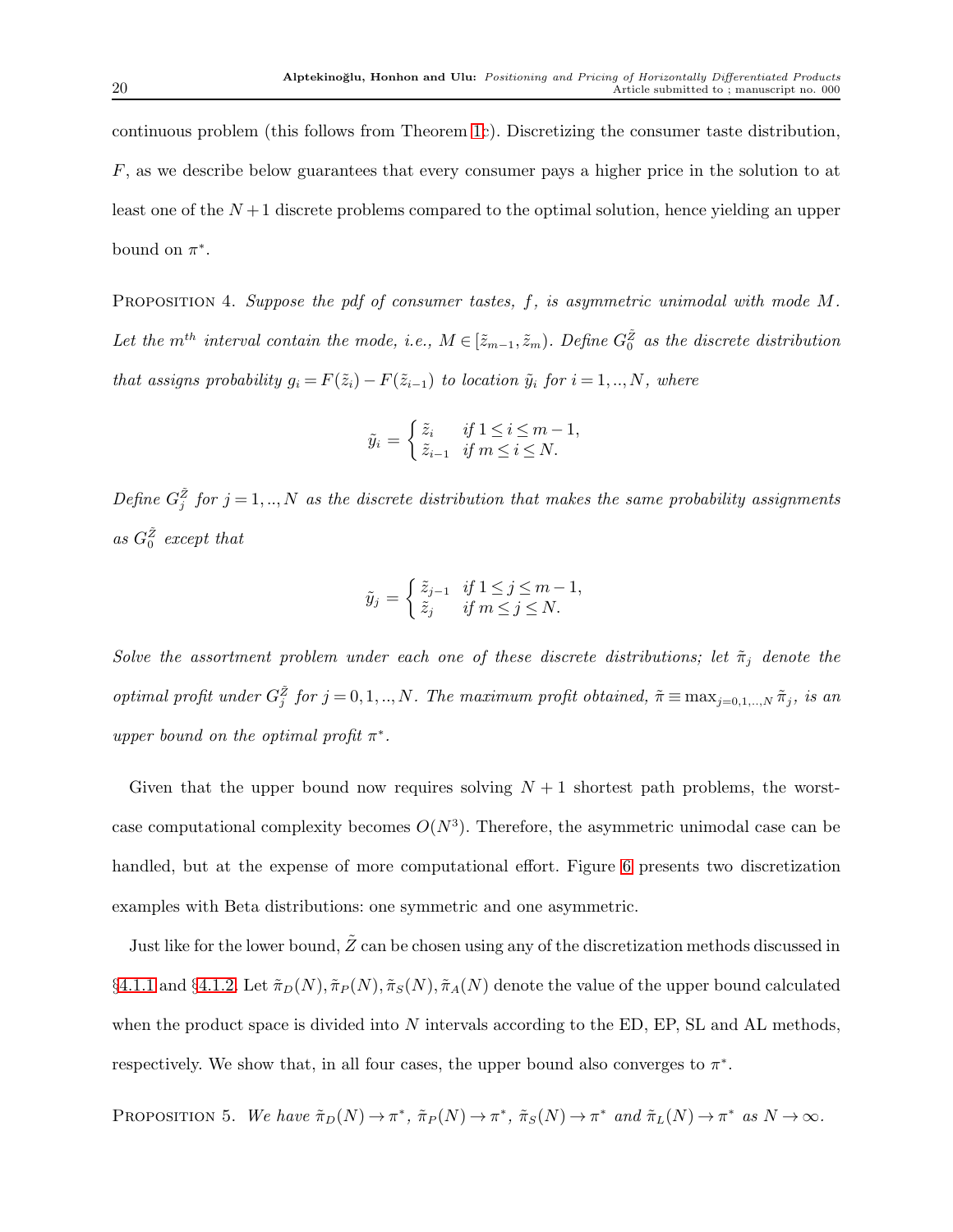<span id="page-20-1"></span>

Figure 6 Examples of discretizing the consumer taste distribution: (a)  $G^{\tilde{Z}}$ , discretization of Beta(2,2) using 11 equidistant locations, defined in Proposition [3;](#page-18-0) (b)  $G_5^{\tilde{Z}}$ , a discretization of Beta(3,6) using 9 equiprobable intervals, defined in Proposition [4](#page-19-0) (height of each solid line corresponds to  $g_i$ , the probabilities).

## <span id="page-20-0"></span>5. Numerical Study

The purpose of our numerical analysis is to (i) illustrate the rate of convergence of the lower and upper bounds, (ii) compare the relative performance of the four discretization methods used in computing these bounds, and (iii) determine how model parameters impact the performance of the discretization methods and identify when it is necessary to use a finer partition (i.e., a larger  $N$ ).

First, we illustrate the convergence of the lower and upper bounds with an example. We use Beta(1,6) and Beta(3,6) as the consumer taste distribution, F, and set  $\bar{p} = 25, c = 5, k = 4, m = 1$ and  $d(z) = 40|z|$ . Figure [7](#page-21-0) plots the four lower bounds  $\pi_D(N), \pi_P(N), \pi_S(N), \pi_A(N)$  and the four upper bounds  $\tilde{\pi}_D(N), \tilde{\pi}_P(N), \tilde{\pi}_S(N), \tilde{\pi}_A(N)$  as a function of  $N \in \{1, ..., 100\}$ . (These two graphs are representative of convergence graphs we obtained using different distributions and parameters.) We see that the convergence of the upper bounds tends to be slower than that of the lower bounds, which suggests that the lower bounds may be closer to the optimal profit  $\pi^*$  than the optimality gaps calculated below indicate. This makes our performance analysis conservative.

Next, to study the performance of the discretization methods, we generate 252 problem instances. We set  $\bar{p} = 25$ ,  $c = 5$  and  $m = 1$ ; vary the fixed cost  $k \in \{1, 2, 3, 4\}$  and the transportation cost  $d(z) = d|z|$  with  $d \in \{20, 40, 80\}$ ; and consider Beta distributions with parameters  $(1,1), (1,1.1),$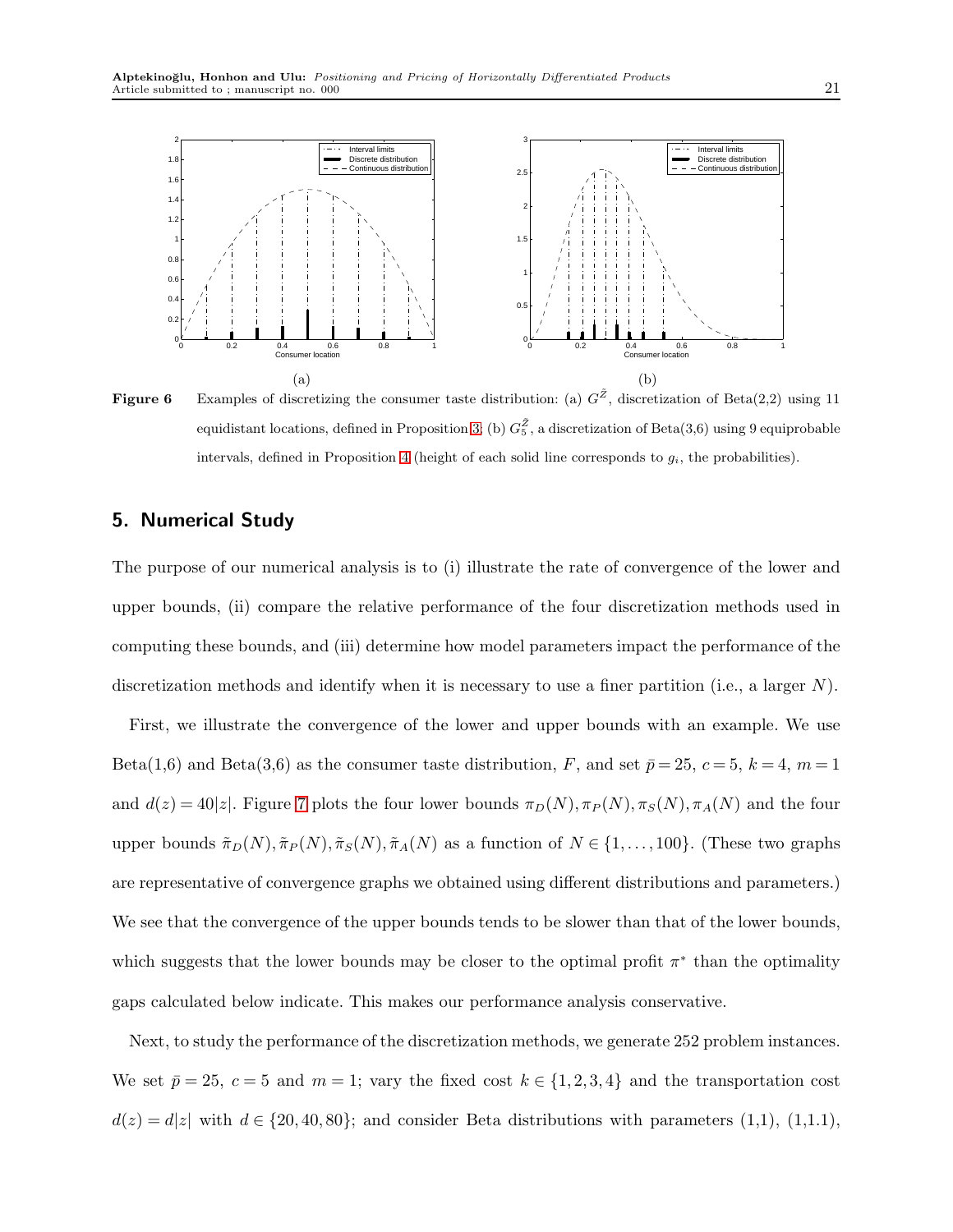<span id="page-21-0"></span>

Figure 7 Convergence of the lower and upper bounds using the four discretization methods for two problem instances with Beta(1,6) and Beta(3,6) ( $\bar{p} = 25$ ,  $c = 5$ ,  $k = 4$ ,  $m = 1$  and  $d(z) = 40|z|$ ).

 $(1,1.4)$ ,  $(1,1.8)$ ,  $(1,2)$ ,  $(1,4)$ ,  $(1,6)$ ,  $(3,3)$ ,  $(6,6)$ ,  $(9,9)$ ,  $(12,12)$ ,  $(15, 15)$ ,  $(3,6)$ ,  $(3,9)$ ,  $(3,12)$ ,  $(6,9)$ ,  $(6,12)$ ,  $(9,12)$  as well as triangular distributions on [0,1] with modes at 0,00.25 and 0.5. All 21 of these distributions are unimodal; 7 of them are monotone, 7 are symmetric, and 7 are asymmetric and non-monotone.

We calculate optimality gaps as follows. For distributions that are symmetric or monotone, we use the ED and EP discretization methods with 10,000 intervals to obtain an upper bound as in Proposition [3](#page-18-0) and calculate the upper bound estimate as  $UB = \min{\{\tilde{\pi}_D(10,000), \tilde{\pi}_P(10,000)\}}$ . Similarly, for asymmetric non-monotone distributions, we use Proposition [4](#page-19-0) with 500 intervals to calculate the upper bound estimate  $UB = \min{\lbrace \tilde{\pi}_D(500), \tilde{\pi}_P(500) \rbrace}$ . We use fewer intervals in latter cases because of the increased complexity of the upper bound calculation  $- O(N^3)$  versus  $O(N^2)$ – as shown in §[4.2.](#page-17-0) For all problem instances and for all N values listed in the tables, we calculate the percentage optimality gap of a particular lower bound on profit,  $LB$ , as  $\frac{UB - LB}{UB} \times 100$ . The optimality gap provides an estimate of the maximum percentage difference between the optimal profit  $\pi^*$  and the lower bound on profit.

Tables [1](#page-22-0) and [2](#page-22-1) compare the average optimality gap of the four discretization methods as a function of N. Using 10,000 (as opposed to 500) intervals in Table [1](#page-22-0) to calculate the upper bound for each problem instance naturally results in tighter upper bounds and lower optimality gaps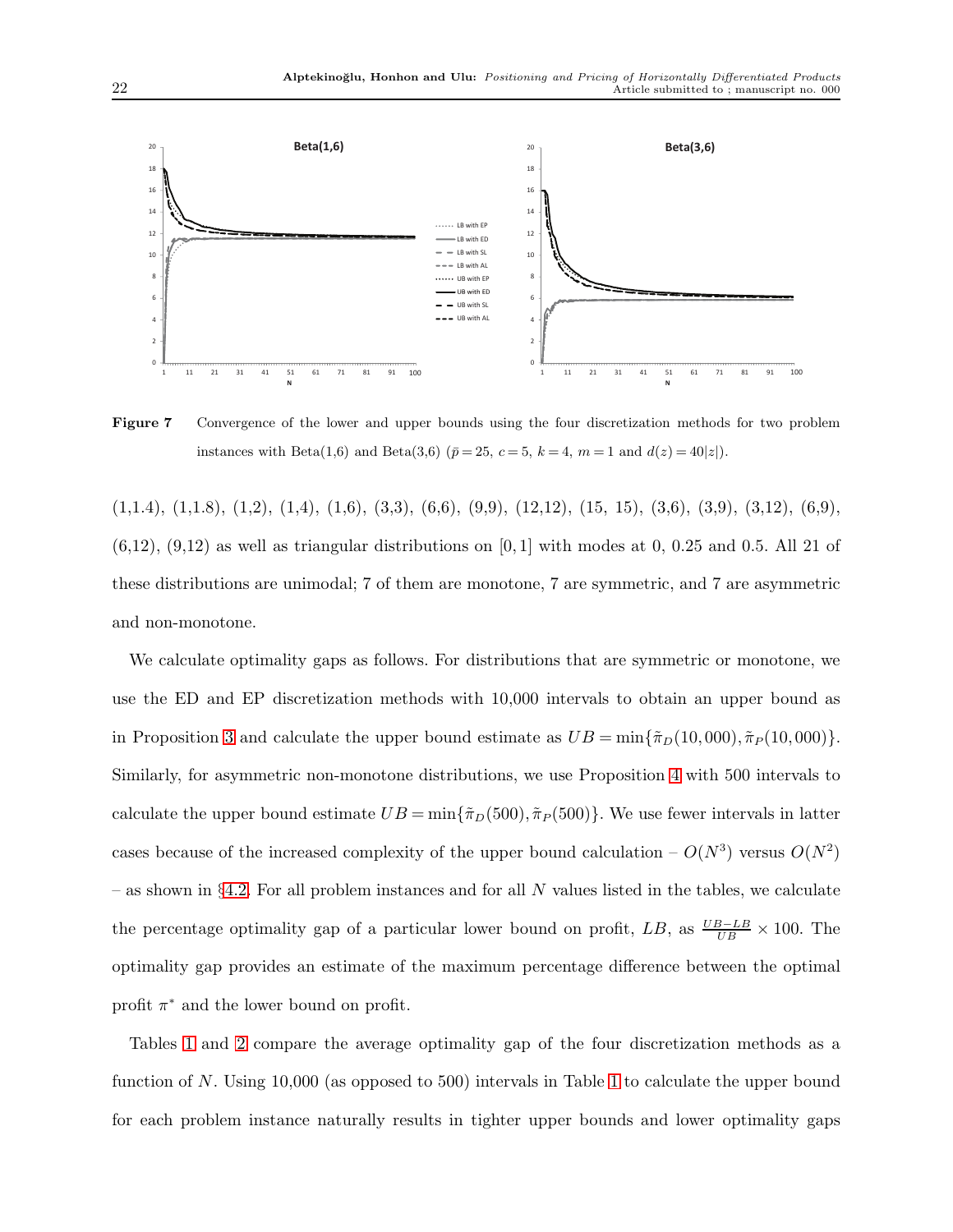<span id="page-22-0"></span>Alptekinoğlu, Honhon and Ulu: Positioning and Pricing of Horizontally Differentiated Products Article submitted to ; manuscript no. 000 23

|                | Optimality gaps $(\%)$ |           |           |           | Computation time (seconds) |         |         |        |
|----------------|------------------------|-----------|-----------|-----------|----------------------------|---------|---------|--------|
| N              | ED                     | EP        | SL        | AL        | ED                         | EP      | SL      | AL     |
| $\overline{5}$ | 7.981\%                | 12.204\%  | 10.472\%  | 11.206\%  | 0.00                       | 0.00    | 0.39    | 0.05   |
| $\,6\,$        | 6.948\%                | 10.103\%  | 5.975%    | $6.540\%$ | 0.00                       | 0.01    | 0.46    | 0.41   |
| $\overline{7}$ | 7.646\%                | 8.177\%   | 4.441\%   | $6.055\%$ | 0.00                       | 0.01    | 0.67    | 0.63   |
| 8              | 3.373\%                | $6.141\%$ | 3.547%    | 4.565%    | 0.00                       | 0.01    | 0.97    | 0.94   |
| 9              | 3.490\%                | 5.665%    | 3.433\%   | $3.421\%$ | 0.00                       | 0.01    | 1.35    | 1.31   |
| 10             | 2.949\%                | $4.067\%$ | 1.870\%   | $2.572\%$ | 0.00                       | 0.01    | 2.38    | 2.38   |
| 50             | $0.170\%$              | $0.232\%$ | 0.175%    | $0.144\%$ | 0.07                       | 0.07    | 69.27   | 11.55  |
| 100            | $0.099\%$              | $0.100\%$ | $0.079\%$ | $0.085\%$ | 0.22                       | 0.24    | 1562.27 | 359.87 |
| 500            | $0.059\%$              | $0.060\%$ |           |           | 5.42                       | 5.55    |         |        |
| 1000           | $0.059\%$              | $0.059\%$ |           |           | 21.90                      | 21.99   |         |        |
| 5000           | $0.058\%$              | $0.058\%$ |           |           | 631.13                     | 778.18  |         |        |
| 10000          | $0.058\%$              | $0.058\%$ |           |           | 2988.00                    | 2990.33 |         |        |

Table 1 Average optimality gaps and computation time of lower bounds as a function of N for 14 monotone or

<span id="page-22-1"></span>symmetric unimodal distributions ( $\bar{p} = 25$ ,  $c = 5$ ,  $k \in \{1, 2, 3, 4\}$ ,  $m = 1$  and  $d(z) = d|z|$  with  $d \in \{20, 40, 80\}$ ).

|                | Optimality gaps $(\%)$ |           |           | Computation time (seconds) |         |         |         |        |
|----------------|------------------------|-----------|-----------|----------------------------|---------|---------|---------|--------|
| N              | ED                     | EP        | SL.       | AL                         | ED      | EP      | SL      | AL     |
| $\overline{5}$ | 9.275%                 | 15.684%   | 10.734%   | 12.397%                    | 0.00    | 0.00    | 0.63    | 0.09   |
| 6              | 8.756%                 | 13.232%   | $6.964\%$ | 8.658\%                    | 0.00    | 0.00    | 0.83    | 0.13   |
| $\overline{7}$ | 8.211\%                | 10.732%   | $6.029\%$ | 7.304\%                    | 0.00    | 0.00    | 1.23    | 0.20   |
| $8\,$          | 7.129%                 | 8.993\%   | $5.500\%$ | 5.896\%                    | 0.00    | 0.00    | 1.76    | 0.29   |
| 9              | 5.490\%                | 7.803\%   | 4.423\%   | 5.333%                     | 0.00    | 0.00    | 2.41    | 0.41   |
| 10             | $4.441\%$              | $6.822\%$ | 3.588%    | $4.399\%$                  | 0.00    | 0.01    | 3.89    | 0.63   |
| 50             | 1.175\%                | 1.353\%   | 1.093\%   | 1.105\%                    | 0.06    | 0.06    | 195.99  | 70.72  |
| 100            | 1.025\%                | 1.067\%   | 1.025\%   | 1.012\%                    | 0.22    | 0.23    | 2134.35 | 643.38 |
| 500            | $0.991\%$              | $0.992\%$ |           |                            | 5.24    | 5.25    |         |        |
| 1000           | $0.990\%$              | $0.990\%$ |           |                            | 21.12   | 21.20   |         |        |
| 5000           | $0.989\%$              | $0.989\%$ |           |                            | 620.75  | 621.01  |         |        |
| 10000          | $0.989\%$              | 0.989%    |           |                            | 2927.23 | 2924.85 |         |        |

**Table 2** Average optimality gaps and computation time of lower bounds as a function of  $N$  for  $7$  non-monotone, asymmetric unimodal distributions ( $\bar{p} = 25$ ,  $c = 5$ ,  $k \in \{1, 2, 3, 4\}$ ,  $m = 1$  and  $d(z) = d|z|$  with  $d \in \{20, 40, 80\}$ ).

compared to Table [2.](#page-22-1) This does not indicate that the performance of the discretization methods is worse with asymmetric unimodal distributions. In fact, our experience is that the optimality gaps are similar if one uses comparable upper bounds. We focus more on Table [1](#page-22-0) in our optimality gap discussion, because it is more representative of the performance of our discretization methods.

We observe that all four methods provide a very accurate solution for  $N = 50$  with an optimality gap of less than 0.3% (see Table [1\)](#page-22-0). As expected, SL and AL methods perform well. These methods generate finer intervals around the mode of the consumer taste distribution allowing the best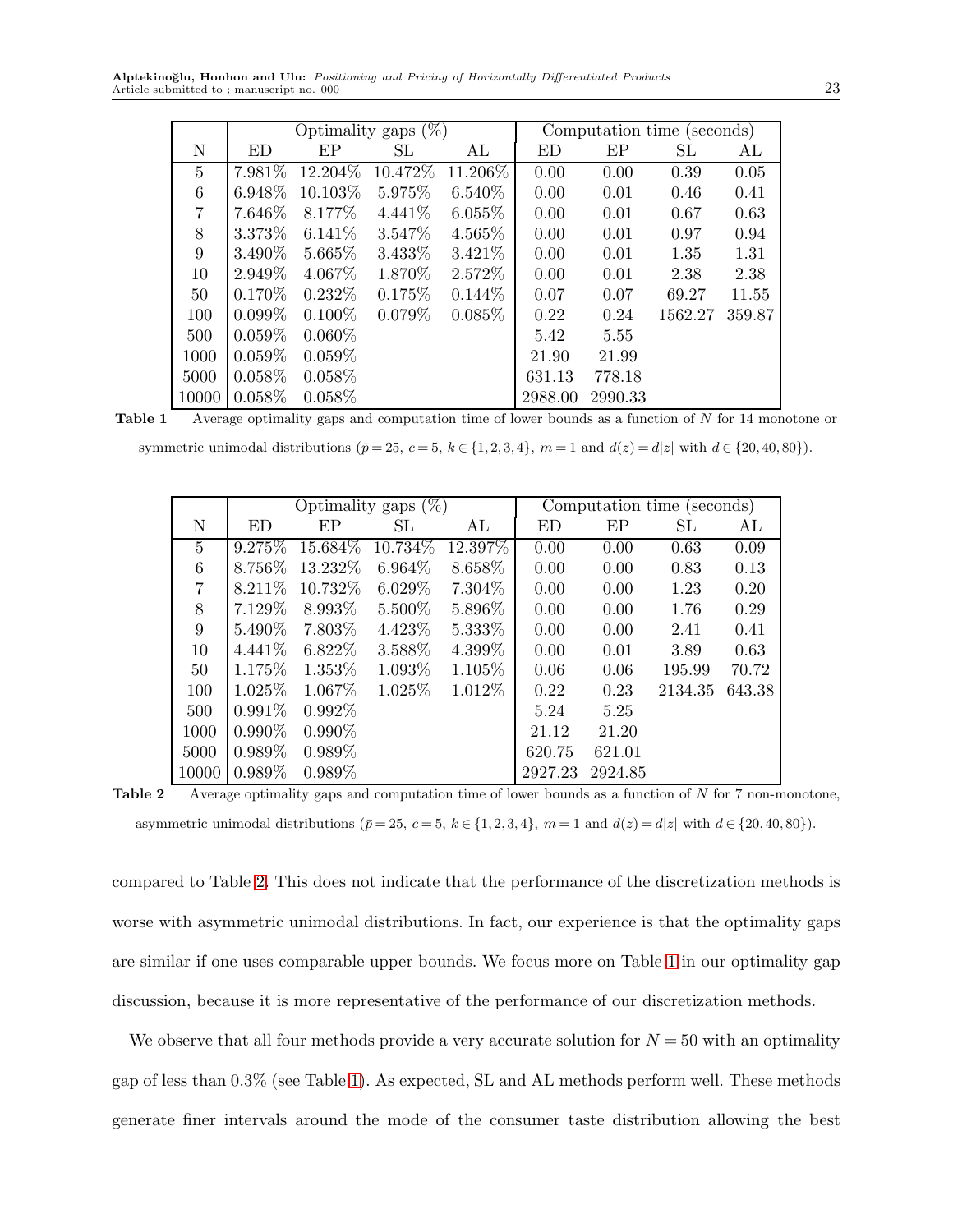|             |                                                                                                                                                                                                        | ED EP SL AL |  |
|-------------|--------------------------------------------------------------------------------------------------------------------------------------------------------------------------------------------------------|-------------|--|
| $k_{\cdot}$ |                                                                                                                                                                                                        |             |  |
|             |                                                                                                                                                                                                        |             |  |
|             |                                                                                                                                                                                                        |             |  |
|             | $\begin{array}{c cccccc} 1 & 0.04\% & 0.08\% & 0.04\% & 0.04\% \\ 2 & 0.07\% & 0.07\% & 0.06\% & 0.06\% \\ 3 & 0.08\% & 0.09\% & 0.07\% & 0.07\% \\ 4 & 0.22\% & 0.18\% & 0.15\% & 0.18\% \end{array}$ |             |  |
|             |                                                                                                                                                                                                        |             |  |
|             |                                                                                                                                                                                                        |             |  |
|             | $\begin{array}{c cccc} d&20&0.02\%&0.06\%&0.02\%&0.02\%\\ 40&0.05\%&0.06\%&0.05\%&0.05\%\\ 80&0.25\%&0.19\%&0.18\%&0.20\% \end{array}$                                                                 |             |  |

<span id="page-23-1"></span>**Table 3** Average optimality gaps of lower bounds as a function of  $k$  and  $d$  for 7 monotone and 7 symmetric unimodal distributions ( $\bar{p} = 25$ ,  $c = 5$ ,  $k \in \{1, 2, 3, 4\}$ ,  $m = 1$ ,  $d(z) = d|z|$  with  $d \in \{20, 40, 80\}$ , and  $N = 100$ ).

solution from these discretization methods to match up closely with the optimal solution, which places products with narrow market segments around the mode as we show in Theorem [1c](#page-9-0) (see Figure [8](#page-24-0) for an illustrative example). It is surprising that the EP method performs consistently worse than all the other methods, especially the ED method, despite the fact that it uses the consumer taste distribution unlike the ED method. The example in Figure [8](#page-24-0) and other examples we saw suggest that the EP method may generate much wider intervals on either end of the product space than the other three methods. Because these intervals still capture a significant portion of the probability mass, they might be covered in the EP solution but yield little profit, because wide intervals mean low prices. In comparison, the corresponding intervals in the other three methods are generally narrower, and they may not be covered so that the solution resembles the best assortment more closely. Eventually, for high  $N$ , all methods yield near-optimal solutions.

Tables [1](#page-23-0) and [2](#page-22-1) also show the average computation times as a function of  $N$ <sup>1</sup>. While generating the set  $\hat{Z}$  for the EP and ED methods is virtually immediate, doing so for the SL and AL methods requires a time-consuming iterative procedure. We can obtain a near-optimal lower bound in under a minute using EP or ED with  $N = 1,000$  intervals, but we could do at most  $N = 100$  with the SL and AL methods (the remaining calculations would take more than 5 hours per problem).

<span id="page-23-0"></span>In an effort to identify when to use a finer partition, Table [3](#page-23-1) focuses on 168 of our problem instances with monotone and symmetric distributions and shows optimality gaps for  $N = 100$  as a function of the fixed cost k and the transportation cost d. We see that an increase in the fixed cost  $1$  We used a X220 Tablet Lenovo Thinkpad with a 2.80 GHz processor and 8 GB of RAM.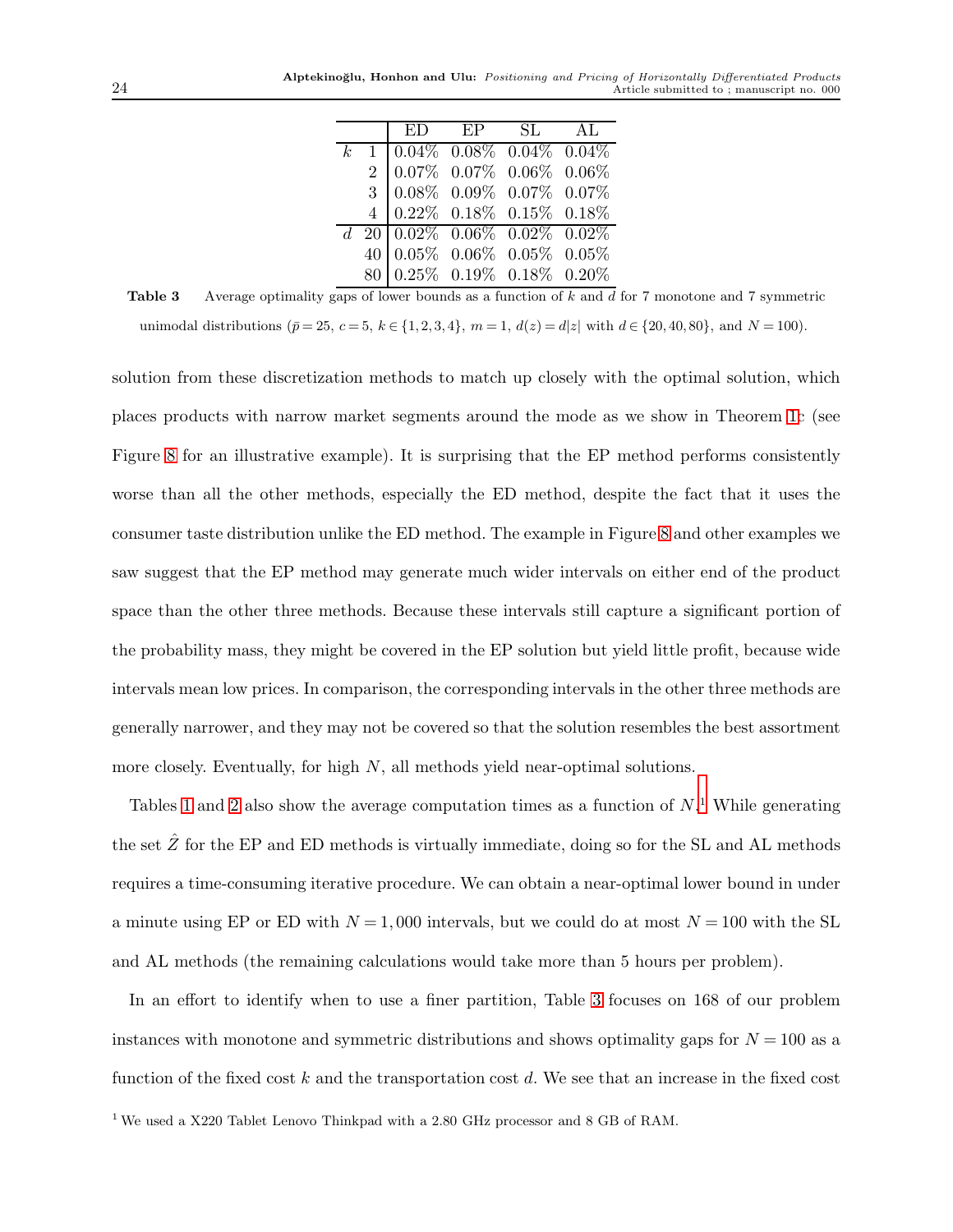<span id="page-24-0"></span>

Figure 8 Comparison of best assortments via the four discretization methods with the optimal assortment  $(\pi^* =$ 12.63) where f is Beta(3,6),  $\bar{p} = 25$ ,  $c = 5$ ,  $k = 1$ ,  $m = 1$ ,  $d(z) = 40|z|$  and  $N = 10$ .

or the transportation cost leads to larger optimality gaps for the ED, SL and AL methods. This is because higher values of  $k$  and  $d$  generally lead to a smaller total market share for the optimal assortment. Hence, in the optimal solution, the covered part of the product space is partitioned into fewer intervals as k and d increase, making the discretization methods less precise.

In conclusion, our results suggest that one does not need to use a very large value of  $N$  in order to get a good estimate of the optimal profit. This is especially true when  $k$  and  $d$  are low. Although these numerical results are restricted to unimodal distributions, our investigations using more general distributions suggest – judging from the speed of convergence of the lower bounds – that these conclusions apply more generally. The performance of discretization methods with as few as 10 intervals is very encouraging. In multi-period assortment planning problems, where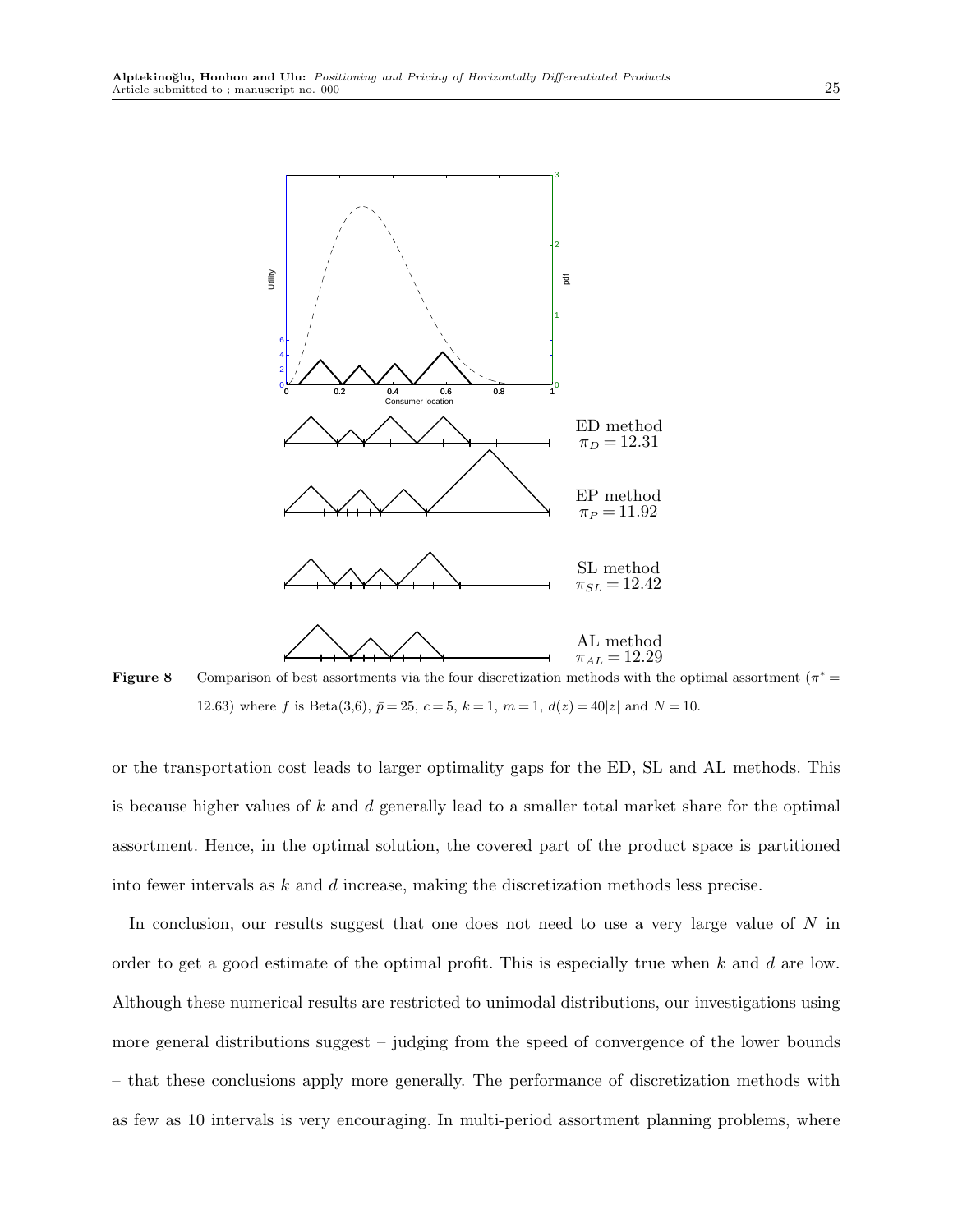the calculation of the optimal assortment has to be repeated at each stage of a DP and the total computational time increases rapidly with  $N$  as in [Ulu et al. \(2012\)](#page-27-9), we advocate using the ED method which combines good performance with short computational time even though it does not use any information about the consumer taste distribution.

## 6. Conclusion

The Hotelling-Lancaster locational choice model has been used extensively in product line design problems to model consumer preferences for horizontally differentiated products. This model presents many advantages such as a convenient visual interpretation of the product space and tractable utility-based expressions for purchase probabilities and market shares.

In this paper we study optimal product line design to achieve horizontal product differentiation. We use a generalization of the basic Hotelling-Lancaster model to (1) any distribution for consumer tastes (typically, uniform distribution is assumed), (2) an asymmetric convex function for substitution disutility (typically, a symmetric linear or quadratic function is assumed), and (3) the possibility of not covering the market fully (typically, full coverage is assumed).

In this general setting, we find that the optimal assortment has a lot of structure especially if the consumer taste distribution is unimodal: a product that carves itself a higher market share also commands a higher price, and those high-ticket popular products are positioned close to the mode. We also prove a novel monotonicity result: as the consumer taste distribution shifts towards one end of the product space, the optimal assortment cannot move in the opposite direction.

To solve for the optimal assortment for any consumer taste distribution, we develop a number of lower bounds using discretizations of the product space and upper bounds using discretizations of the consumer taste distribution, all of which converge to the optimal profit as the discretizations become finer. We describe a shortest path method to calculate these bounds efficiently.

We find that the average optimality gap of the lower bounds is less than  $0.1\%$  when the product space is partitioned into more than 100 intervals, suggesting that the convergence to the optimal profit is quite fast. Moreover, using distributional information when discretizing does not payoff: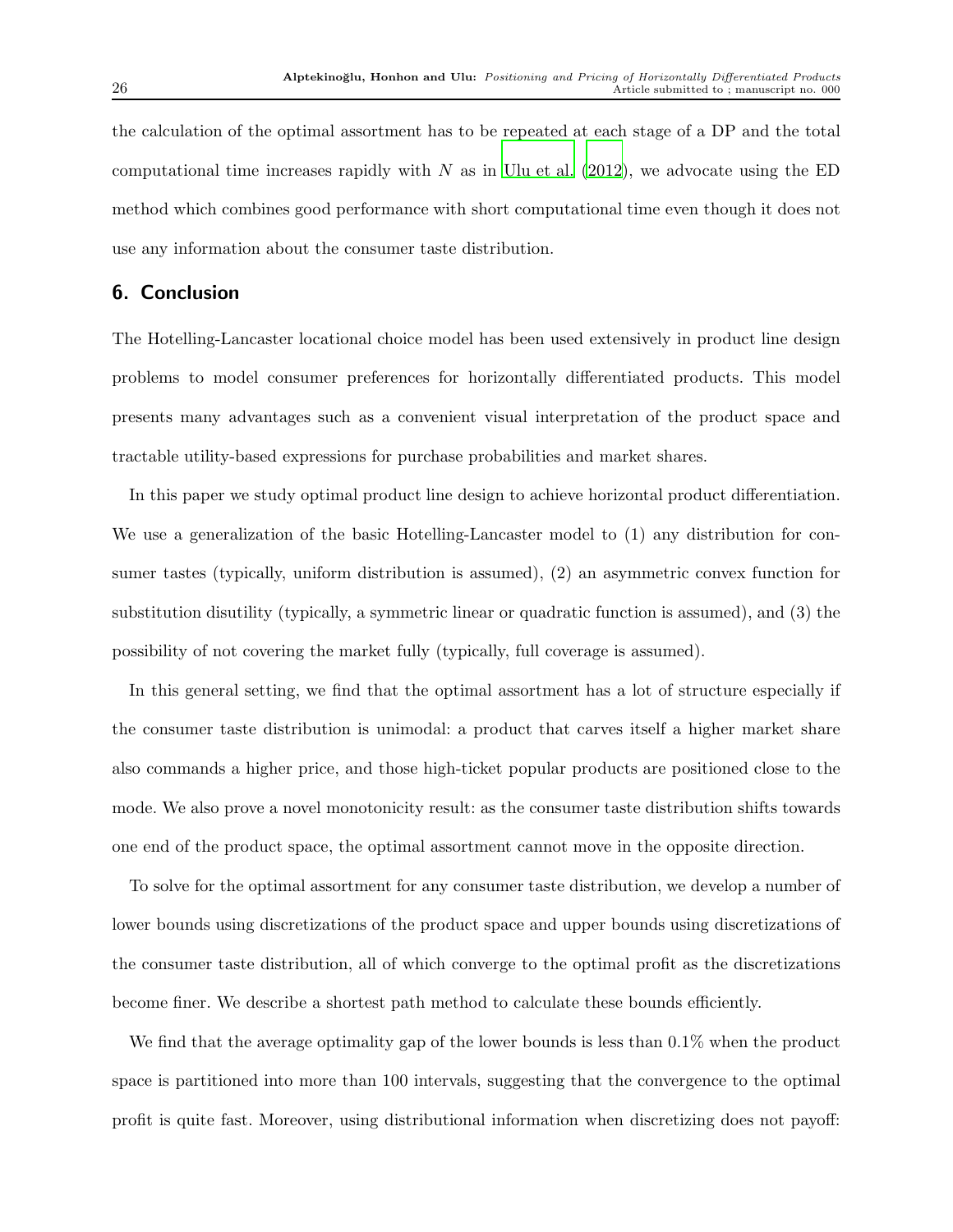equidistant discretization works remarkably well in comparison to the other three methods we tested that do depend on the consumer taste distribution.

Because of its numerous advantages in applicability and practicality, the locational choice model is attractive for exploring new directions in assortment planning. For example, the properties of optimal assortments and the solution methodology we develop in this paper can be helpful in devising heuristic solutions for multi-period dynamic assortment planning problems, which are well known to pose computational challenges [\(Rusmevichientong](#page-27-2) et al. [2010,](#page-27-2) [Ulu et al. 2012](#page-27-9)).

## References

- <span id="page-26-8"></span>Ahuja, R. K., T. L. Magnanti, J. B. Orlin. 1993. Network Flows. Prentice-Hall, New Jersey, NJ.
- Alptekino˘glu, A., C. J. Corbett. 2008. Mass customization vs. mass production: Variety and price competition. Manufacturing Service Oper. Management  $10(2)$  204–217.
- <span id="page-26-5"></span>Alptekinoğlu, A., C. J. Corbett. 2010. Leadtime-variety tradeoff in product differentiation. Manufacturing Service Oper. Management 12(4) 569–582.
- <span id="page-26-7"></span>Aydın, G., E. L. Porteus. 2008. Joint inventory and pricing decisions for an assortment. Operations Research 56(5) 1247–1255.
- <span id="page-26-1"></span>Balasubramanian, S. 1998. Mail vs. mall: A strategic analysis of competition between direct marketers and conventional retailers. Marketing Science 17(3) 181–195.
- <span id="page-26-6"></span>Cachon, G. P., G. Kök. 2007. Category management and coordination in retail assortment planning in the presence of basket shopping consumers. Management Science 53(6) 934–951.
- <span id="page-26-3"></span>Chen, F., J. Eliashberg, P. Zipkin. 1998. Customer preferences, supply-chain costs, and product-line design. In Product Variety Management: Research Advances, T.-H. Ho and C. S. Tang (Eds.), Kluwer Academic Publishers, Norwell, MA.
- <span id="page-26-0"></span>de Groote, X. 1994. Flexibility and marketing/manufacturing coordination. International Journal of Production Economics  $36(2)$  153-167.
- <span id="page-26-2"></span>Dewan, R., B. Jing, A. Seidmann. 2000. Adoption of internet-based product customization and pricing strategies. Journal of Management Information Systems 17(2) 9–30.
- <span id="page-26-4"></span>Gaur, V., D. Honhon. 2006. Assortment planning and inventory decisions under a locational choice model. *Management Science*  $52(10)$  1528-1543.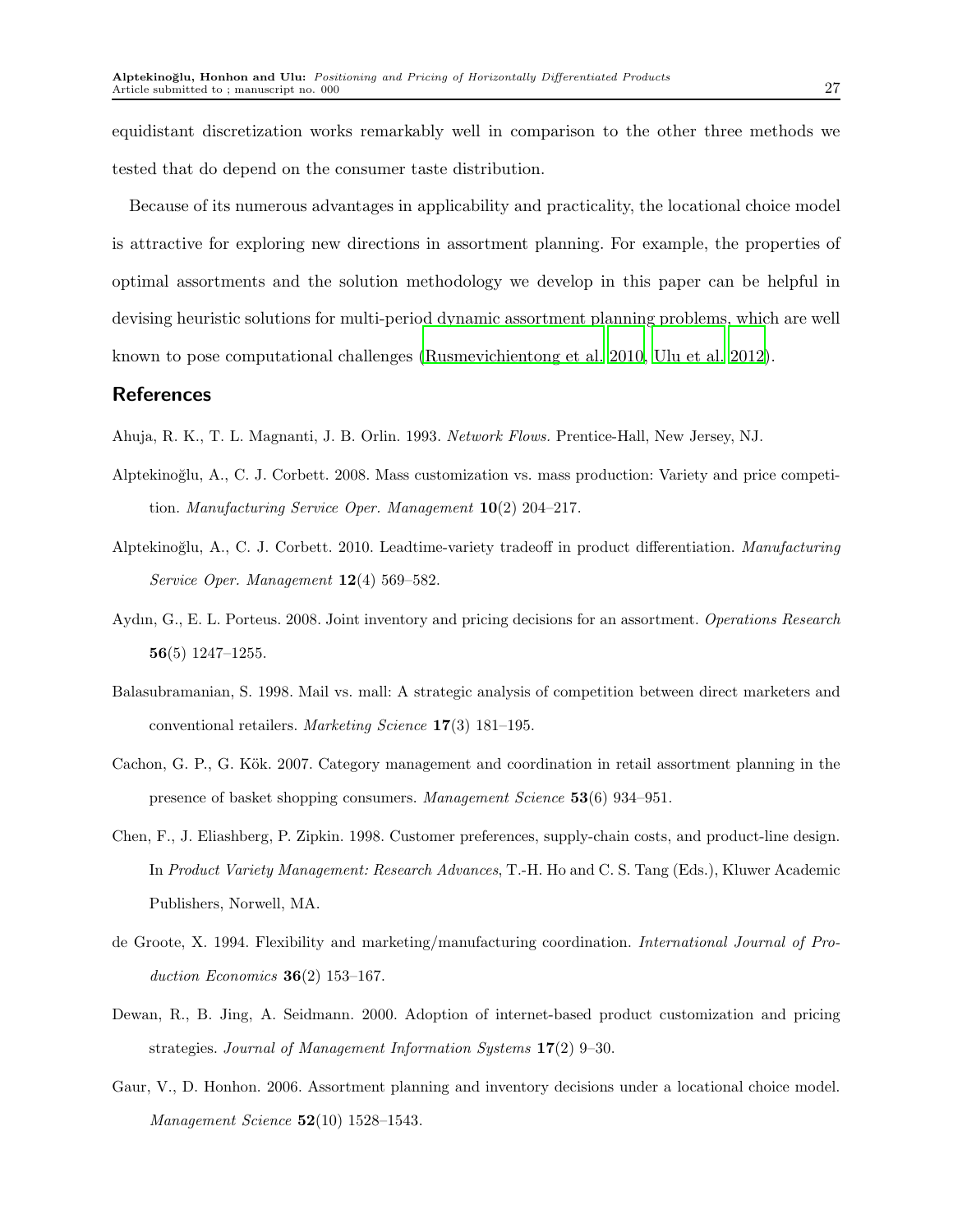<span id="page-27-7"></span>Hotelling, H. 1929. Stability in competition. The Economic Journal 39(153) 41–57.

- <span id="page-27-1"></span>Honhon, D., S. Jonnalagedda, X. A. Pan. 2012. Optimal algorithms for assortment selection under rankingbased consumer choice models. Manufacturing Service Oper. Management 14(2) 279–289.
- <span id="page-27-0"></span>Jiang, K., H. L. Lee, R. W. Seifert. 2006. Satisfying customer preferences via mass customization and mass production. IIE Transactions 38(1) 25–38.
- <span id="page-27-6"></span><span id="page-27-5"></span>Lancaster, K. 1966. A new approach to consumer theory. J. Political Economy  $74(2)$  132–157.
- Lancaster, K. 1975. Socially optimal product differentiation. American Economic Review 65(4) 567–585.
- <span id="page-27-4"></span>Lancaster, K. 1998. Markets and product variety management. In Product Variety Management: Research Advances, T.-H. Ho and C. S. Tang (Eds.), Kluwer Academic Publishers, Norwell, MA.
- <span id="page-27-3"></span>Li, H., W. T. Huh. 2011. Pricing multiple products with the multinomial logit and nested logit models: Concavity and implications. Manufacturing Service Oper. Management 13(4) 549–563.
- <span id="page-27-8"></span>Mease, D., V. N. Nair. 2006. Unique optimal partitions of distributions and connections to hazard rates and stochastic ordering. Statistica Sinica 16(4) 1299–1312.
- <span id="page-27-10"></span>Milgrom, P., C. Shannon. 1994. Monotone Comparative Statics. Econometrica 62(1) 157–180.
- <span id="page-27-2"></span>Rusmevichientong, P., M. Shen, D. Shmoys. 2010. Dynamic assortment optimization with a multinomial logit choice model and capacity constraint. Operations Research 58(6) 1666–1680.
- <span id="page-27-11"></span>Strulovici, B., K.-H. Quah. 2009. Comparative statics, informativeness, and the interval dominance order. Econometrica 77(6) 1949–1992.
- <span id="page-27-9"></span>Ulu, C., D. Honhon, A. Alptekinoglu. 2012. Learning consumer tastes through dynamic assortments. Forthcoming in Operations Research.

## Appendix A: Proofs

## Proof of Lemma [1](#page-6-0)

We prove the result by a series of contradiction arguments. First, contiguity of market segments is implied by the following simple fact. If the consumers located at  $y_j$  and  $y_{j'}$   $(y_j < y_{j'})$  optimally buy product *i*, so do all the consumers located at any point in  $(y_j, y_{j'})$ . So, any form of non-contiguity would create a contradiction; market segments are closed intervals in R.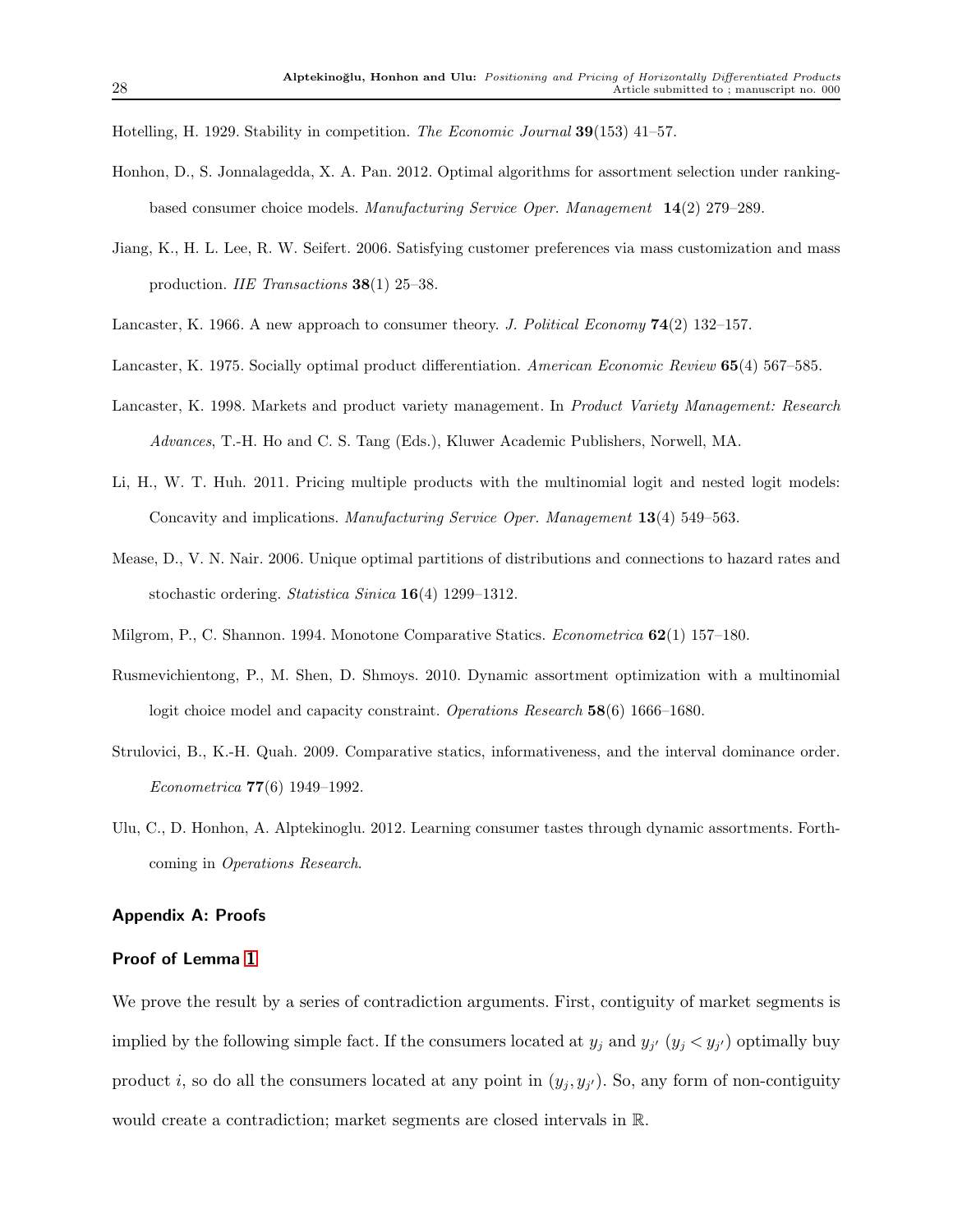Second, suppose the optimal assortment includes a product i such that  $\underline{x}_i = \overline{x}_i$ . Because  $F(\cdot)$  is a continuous distribution, the market share of this product would be zero, hence the firm would prefer not to offer product  $i$  and save the fixed cost, which contradicts optimality.

Third, suppose the optimal assortment includes a product i such that  $x_i \langle L(\underline{x}_i, \overline{x}_i)$ . We have  $U(\underline{x}_i, x_i, p_i) > U(\overline{x}_i, x_i, p_i) \ge 0$  by definition of market segments. Since the consumers located at  $\underline{x}_i$ get a strictly positive utility from product i, it is possible to increase  $p_i$  while keeping  $a_i$  (and the rest of the market segments) exactly the same by appropriately shifting  $x_i$  to the right. Hence, the current solution could not be optimal. (The case with  $x_i > L(\underline{x}_i, \overline{x}_i)$  can be treated similarly.)

Finally, suppose the optimal solution contains a product i with price  $p_i < \bar{p} - T(\underline{x}_i, \overline{x}_i)$ . (The case with > would imply that the consumers at the boundaries of the market segment get strictly negative utility from product  $i$ , which is not possible by definition of the market segments.) This implies that  $U(\underline{x}_i, x_i, p_i) = U(\overline{x}_i, x_i, p_i) > 0$ . Since consumers located at  $\underline{x}_i$  and  $\overline{x}_i$  get a strictly positive utility from product i, it is possible to increase  $p_i$  while keeping  $x_i$  and  $a_i$  (and the rest of the market segments) exactly the same. Hence, we have a contradiction. Q.E.D.

## Proof of Lemma [2](#page-8-0)

Given a positive constant  $\xi > 0$ , define  $L(\xi) \in [0, \xi]$  as the unique solution to the equation  $d(L(\xi)) =$  $d(L(\xi) - \xi)$ , and let  $T(\xi) = d(L(\xi)) = d(L(\xi) - \xi)$ .

Differentiating both sides of  $d(L(\xi)) = d(L(\xi) - \xi)$ , we obtain

$$
L'(\xi) = \frac{d'(L(\xi) - \xi))}{d'(L(\xi) - \xi)) - d'(L(\xi))}
$$

which satisfies  $0 < L'(\xi) < 1$ , because  $d'(L(\xi) - \xi) < 0$  and  $d'(L(\xi)) > 0$ . Using the definition of T, we also have  $T'(\xi) = d'(L(\xi)) \cdot L'(\xi)$  and

$$
T''(\xi) = \frac{d''(L(\xi)) \cdot L'(\xi) \cdot [d'(L(\xi) - \xi)]^2 + d''(L(\xi) - \xi) \cdot [1 - L'(\xi)] \cdot [d'(L(\xi))]^2}{[d'(L(\xi) - \xi) - d'(L(\xi))]^2}
$$

both of which are positive, because  $d'(L(\xi)) > 0$ ,  $0 < L'(\xi) < 1$ , and  $d(\cdot)$  is convex. Q.E.D.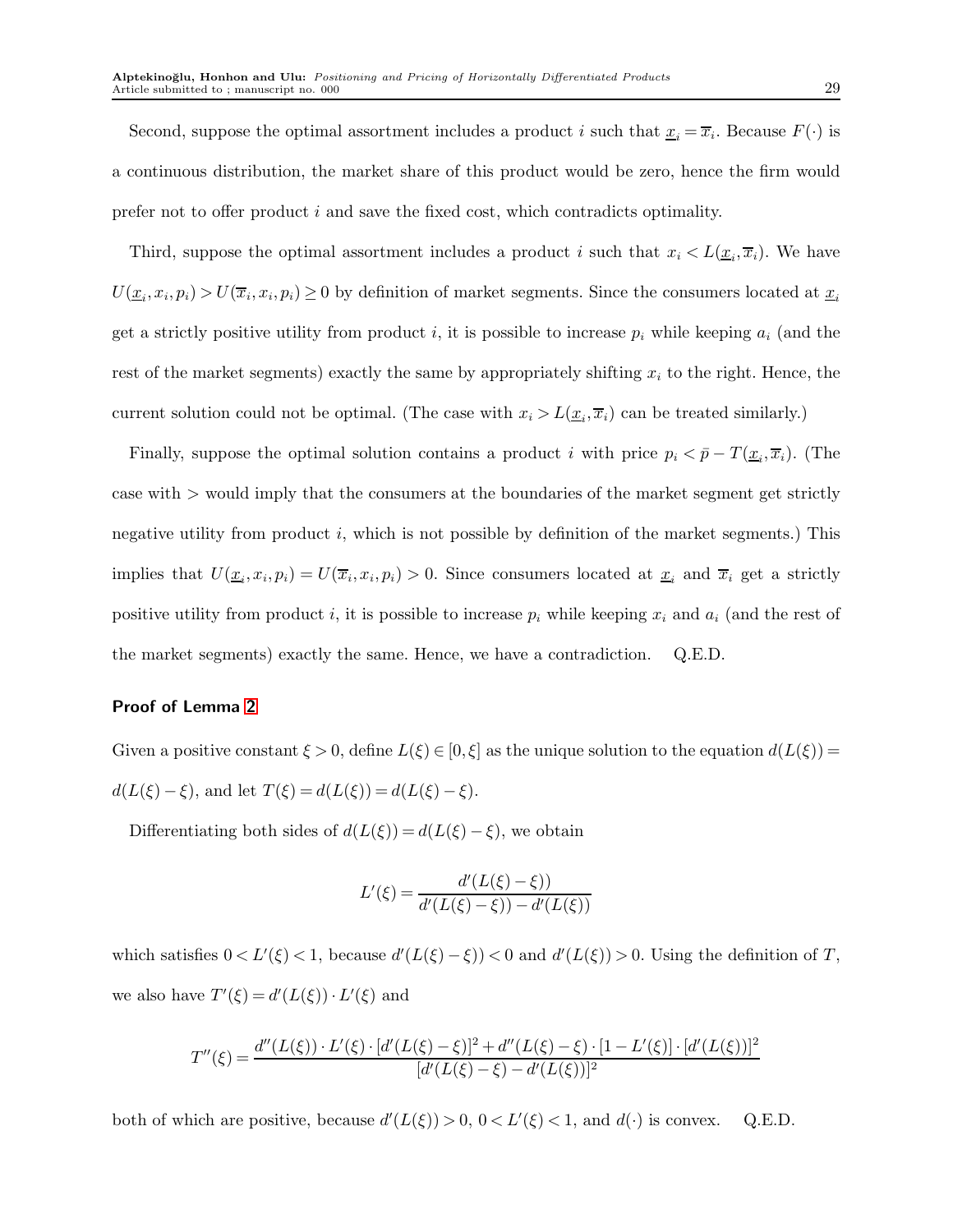## Proof of Lemma [3](#page-8-1)

Suppose  $e \leq (a+b)/2$ . (The proof for  $e \geq (a+b)/2$  holds by symmetry.) The contribution to optimal profit by the two products that cover  $[a, x]$  and  $[x, b]$  as a function of x, and its derivative with respect to  $x$ , can be written as follows:

$$
\pi_{[a,b]}(x) = [\bar{p} - T(x-a) - c][F(x) - F(a)] + [\bar{p} - T(b-x) - c][F(b) - F(x)]
$$
  

$$
\pi'_{[a,b]}(x) = -T'(x-a)[F(x) - F(a)] + T'(b-x)[F(b) - F(x)] + [T(b-x) - T(x-a)]f(x)
$$

We are interested in finding out if the profit can be improved by shifting x, while fixing a and b, and adjusting the product locations and prices accordingly. Note that such a shift would have no impact on the rest of the product line.

**Case 1.** Suppose  $x \in [a, e]$ . Because [a, x] is narrower than [x, b], Lemma [2](#page-8-0) implies that  $T(x-a)$  <  $T(b-x)$  and  $0 < T'(x-a) < T'(b-x)$ . Replacing  $T'(b-x)$  with  $T'(x-a)$  in  $\pi'_{[a,b]}(x)$ , we obtain

$$
\pi'_{[a,b]}(x) > T'(x-a)[F(a) + F(b) - 2F(x)] + [T(b-x) - T(x-a)]f(x).
$$

The right-hand-side is positive, because  $T'(x-a) > 0$  by Lemma [2,](#page-8-0)  $F(a) + F(b) - 2F(x) > 0$  by the hypothesis that  $x \in [a, e]$ , and  $T(b-x) - T(x-a) > 0$ . Therefore,  $\pi'_{[a, b]}(x) > 0$  for all  $x \in [a, e]$ , and any  $x \in [a, e]$  cannot occur in the optimal solution.

**Case [2](#page-8-0).** Suppose  $x \in [(a+b)/2, b]$ . Because  $[a, x]$  is a wider segment than  $[x, b]$ , Lemma 2 implies that  $T(x-a) > T(b-x)$  and  $T'(x-a) > T'(b-x) > 0$ . Replacing  $T'(b-x)$  with  $T'(x-a)$  in  $\pi'_{[a,b]}(x)$ , we obtain

$$
\pi'_{[a,b]}(x) < T'(x-a)[F(a) + F(b) - 2F(x)] + [T(b-x) - T(x-a)]f(x).
$$

The right-hand-side is negative, because  $T'(x-a) > 0$  by Lemma [2,](#page-8-0)  $F(a) + F(b) - 2F(x) < 0$  by the hypothesis that  $x \in [(a+b)/2, b]$ , and  $T(b-x) - T(x-a) < 0$ . Therefore,  $\pi'_{[a,b]}(x) < 0$  for all  $x \in [(a+b)/2, b]$ , and any  $x \in [(a+b)/2, b]$  cannot occur in the optimal solution. It follows from cases 1 and 2 that  $x \in [e,(a+b)/2]$  must be true for the current assortment to be optimal. Q.E.D.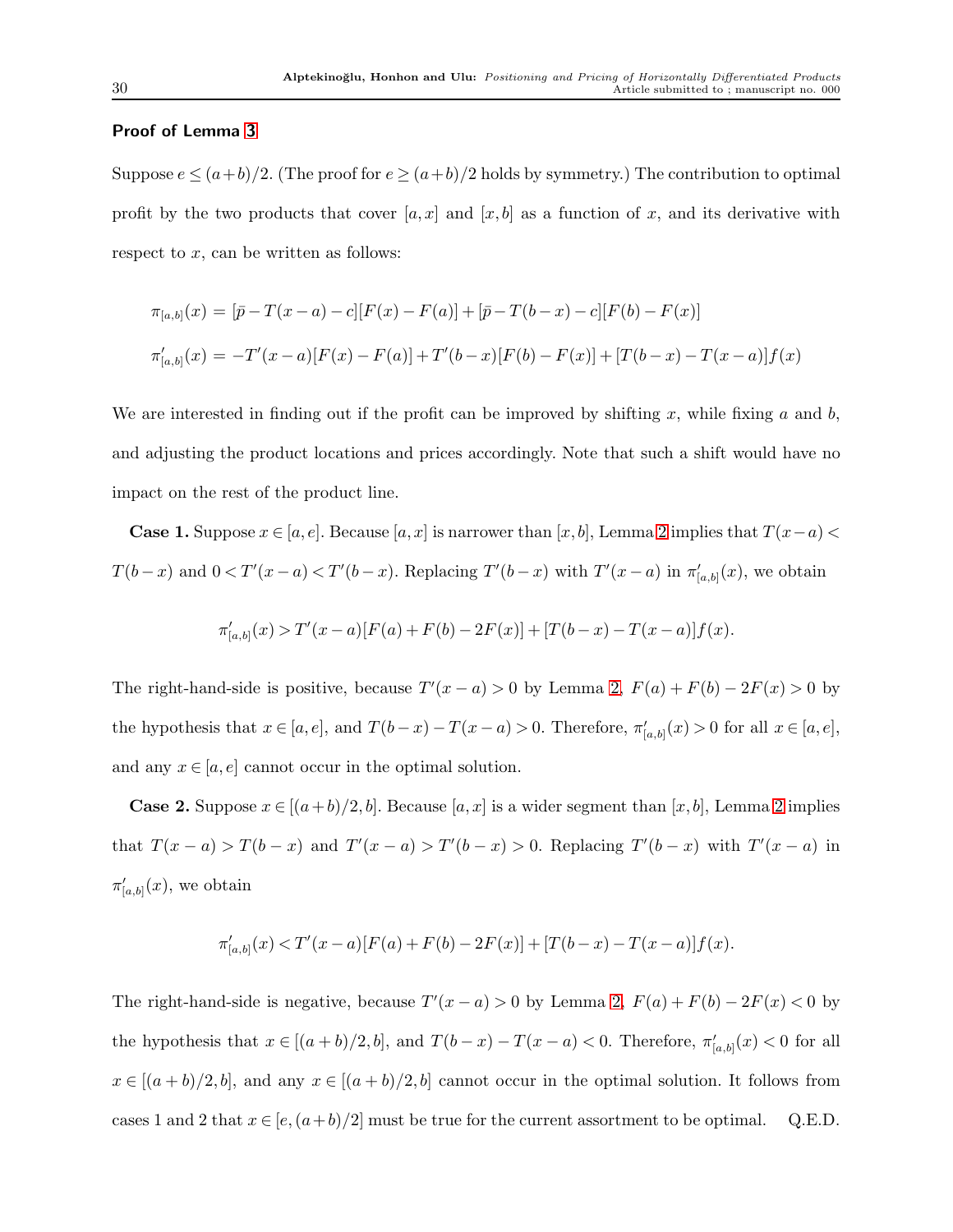#### Proof of Theorem [1](#page-9-0)

Part a. The proof is by contradiction. Suppose the mode  $M$  is not covered in  $a^*$ . Find product i to the left of M that minimizes  $M - \overline{x}_i^*$ . It must be that the segment  $(\overline{x}_i^*, M]$  is not covered. Shifting the location of product i to the right – while keeping its market segment length and price the same  $-$  such that its upper boundary point coincides with the mode,  $\overline{x}_i^* = M$ , would strictly improve the profit. This follows from unimodality of  $F$ ; the market share of product i would increase, hence its profit contribution. Note that this shift has no impact for the rest of the assortment.

Part b. The proof is by contradiction. Suppose  $a^*$  contains two consecutive products i and  $i+1$  to the left of M such that  $\overline{x}_i^* < \underline{x}_{i+1}^*$  and  $\underline{x}_{i+1}^* < M$ . Therefore, consumers in  $(\overline{x}_i^*, \underline{x}_{i+1}^*)$  do not purchase. Shifting product  $i$  to the right – while keeping its market segment length and price the same – such that its market segment becomes adjacent to that of product  $i+1$ , i.e.,  $\overline{x}_i^* = \underline{x}_{i+1}^*$ , would strictly improve the profit. This follows from unimodality of  $F$ ; the market share of product i would increase, hence its profit contribution. Note that this shift has no impact for the rest of the assortment. (The proof works similarly for products on the right-side of the mode.)

Part c. Suppose the optimal assortment has two products that cover adjacent market segments  $[a, b]$  and  $[b, c]$  to the right of the mode  $(a \geq M)$ . Let e be the point that divides  $[a, c]$  into two equiprobable intervals, i.e.,  $F(e) - F(a) = F(c) - F(e)$ . Because F is unimodal and [a, c] lies to the right of the mode, we have  $e < (a + c)/2$ . Then, Lemma [3](#page-8-1) implies that  $b \in [e, (a + c)/2]$ . This in turn implies that  $[b, c]$ , the segment further away from the mode, is wider and has a smaller market share than  $[a, b]$ . By Lemma [2,](#page-8-0) a wider segment means a lower price. The proof for products with market segments that lie to the left of the mode in their entirety holds by symmetry.

If f is monotone decreasing (increasing), then  $M$  is the lower (upper) boundary of the product space, hence the argument above is sufficient to establish the result. To prove that prices and market shares are unimodal for any unimodal  $f$ , we need to rule out the following possibility: the product that covers the mode has a lower price and a lower market share than both products adjacent to it. Suppose the optimal assortment has three market segments [a, b], [b, c] and [c, d],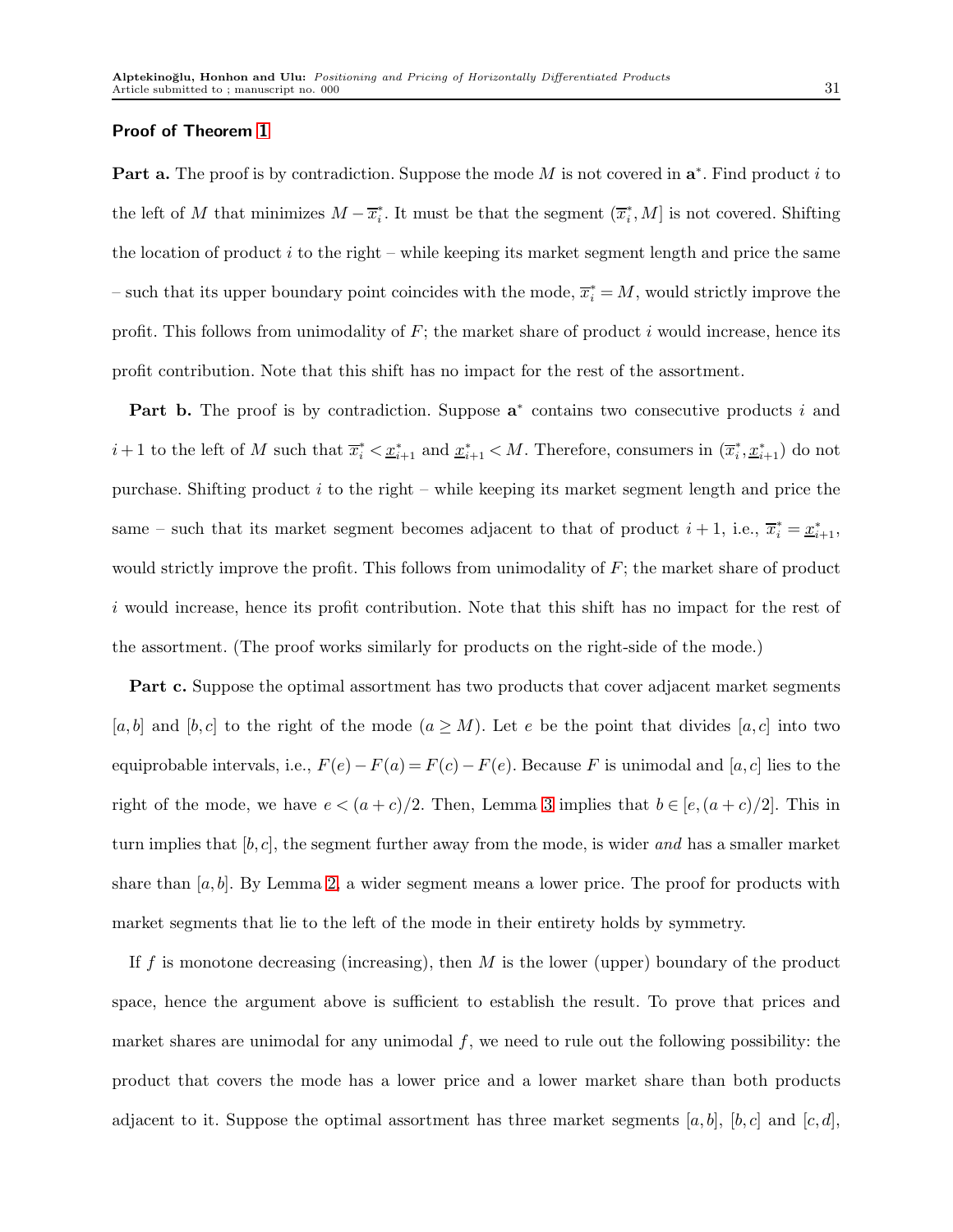where  $M \in [b, c]$ , that satisfy the above property. Lemma [3](#page-8-1) implies that  $b \in [e_{[a,c]}, (a+c)/2]$  and  $c \in [(b+d)/2, e_{[b,d]}],$  where  $e_{[a,c]}$  and  $e_{[b,d]}$  are the points that divide segments  $[a, c]$  and  $[b, d]$  each into equiprobable intervals. By the mean value theorem, there must exist  $x_0 \in [b, c]$  such that  $F(c) - F(b) = f(x_0)(c - b)$ . For segments [a, b] and [b, c] we then have the following relationships:

$$
F(c) - F(b) = f(x_0)(c - b) > f(x_0)(b - a)
$$
  

$$
F(c) - F(b) < F(b) - F(a) < (b - a)f(b)
$$

which follow from  $M \in [b, c]$ ,  $[b, c]$  is wider and has less market share than  $[a, b]$ , and F is increasing in [a, b]. These imply that  $f(x_0) < f(b)$ . Similarly, for segments [b, c] and [c, d] we have

$$
F(c) - F(b) = f(x_0)(c - b) > f(x_0)(d - c)
$$
  

$$
F(c) - F(b) < F(d) - F(c) < (d - c)f(c)
$$

which imply that  $f(x_0) < f(c)$ . This is a contradiction; we cannot have both  $f(x_0) < f(b)$  and  $f(x_0) < f(c)$ , because  $x_0 \le M$  implies  $f(x_0) > f(b)$  and  $x_0 > M$  implies  $f(x_0) > f(c)$ . Therefore,  $[b, c]$  cannot have larger length and smaller market share than both  $[a, b]$  and  $[c, d]$ .

Finally, to establish the result in the symmetric unimodal case, we take the domain and mode of f to be [0,1] and  $M = 0.5$ . Suppose that the product with the highest price is to the left of the product that covers M (the case where it is to the right is identical). Let [a, b] and [b, c] be the market segments of these two products, and  $M \in [b, c]$ . We have  $F(c) - F(b) > F(2b - a) - F(b)$ , because  $b-a < c-b$  implies  $c > 2b-a$ . If  $2b-a \le M$ , then we directly have  $F(2b-a) - F(b) \ge F(b) - F(a)$ since segments [a, b] and  $[b, 2b - a]$  have the same length but segment  $[b, 2b - a]$  is closer to the mode. Otherwise, if  $2b - a > M$ , we write:

$$
F(2b - a) - F(b) = [F(2b - a) - F(M)] + [F(M) - F(b)]
$$
  

$$
= [F(M) - F(1 - 2b + a)] + [F(M) - F(b)]
$$
  

$$
\geq [F(2b - M) - F(a)] + [F(M) - F(b)]
$$
  

$$
\geq [F(2b - M) - F(a)] + [F(b) - F(2b - M)] = F(b) - F(a)
$$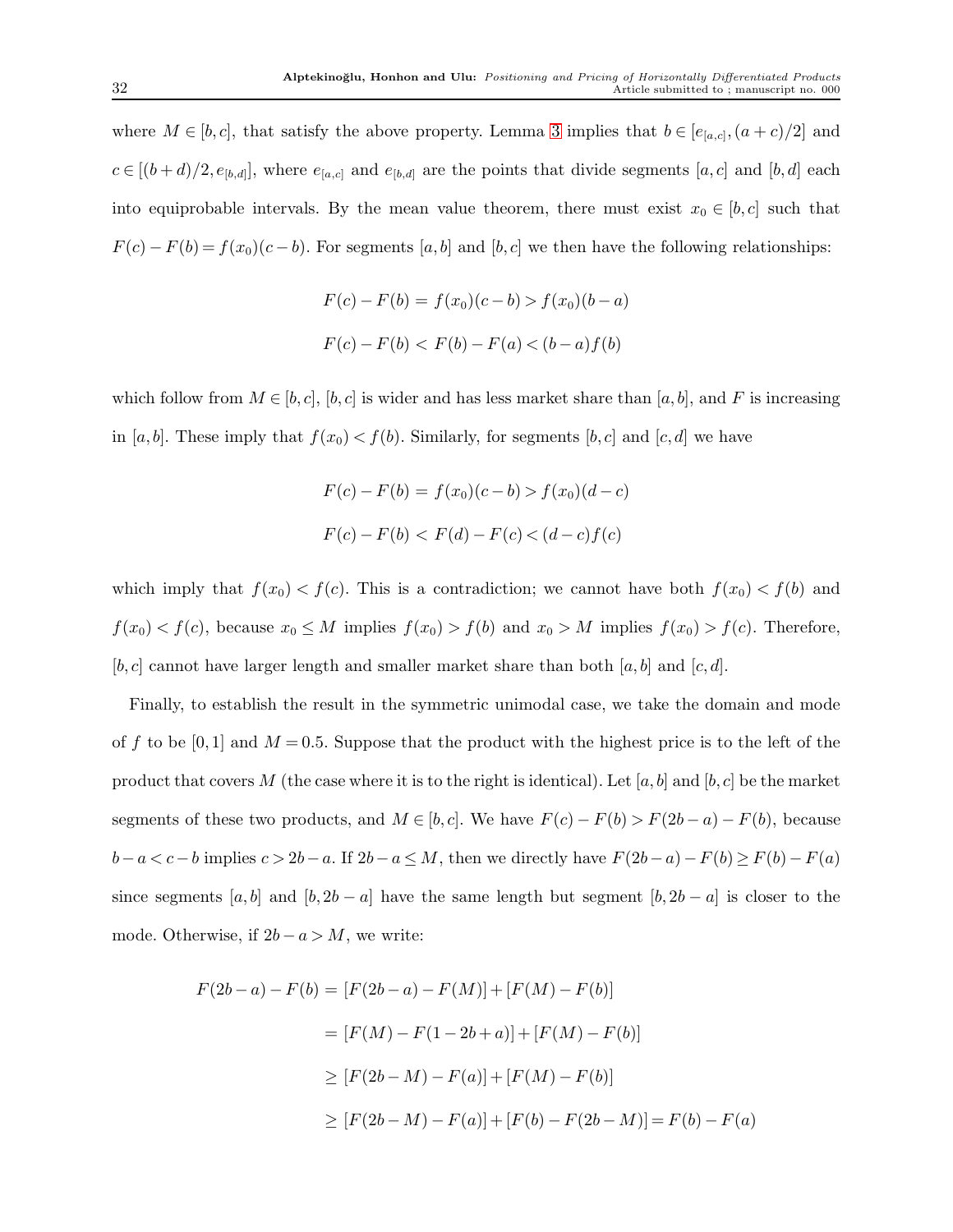The second equality follows from the symmetry of F: in general  $F(y) - F(x) = F(1-x) - F(1-y)$ and  $M = 1 - M$ . The inequalities come from the following observations: segments [a, 2b – M] and  $[1 - 2b + a, M]$  have the same length, but segment  $[1 - 2b + a, M]$  is closer to the mode; segments  $[2b-M, b]$  and  $[b, M]$  have the same length, but segment  $[b, M]$  is closer to the mode. Thus, we conclude that  $F(b) - F(a) < F(c) - F(b)$ , but this creates a contradiction with Lemma [3,](#page-8-1) which implies that  $F(b) - F(a) \ge F(c) - F(b)$  because we must have  $b \in [e_{[a,c]}, (a+c)/2]$ . Q.E.D.

## Proof of Theorem [2](#page-12-2)

<span id="page-32-2"></span>We first need the following two intermediate results:

LEMMA 5 (Lemma 1 in Strulovici and Quah, 2009.). Suppose  $[x^L, x^H]$  is a compact interval of R, and that  $\alpha$  and h are real valued functions defined on  $[x^L, x^H]$ , with h integrable and  $\alpha$ increasing (and thus integrable as well). If  $\int_{\hat{\tau}}^{x^H}$  $x^x$   $h(x) dx \ge 0$  for all  $\hat{x}$  in  $[x^L, x^H]$ , then

$$
\int_{x^L}^{x^H} \alpha(x)h(x) dx \ge \alpha(x^L) \int_{x^L}^{x^H} h(x) dx
$$

<span id="page-32-1"></span>LEMMA 6. Suppose that the optimal assortment under F is  $a^*$  with n products, and that  $a^* \succeq_R a$ . Then,  $\mathbf{a}^*$  has a higher profit contribution than  $\mathbf{a}$  from all consumers in  $[\hat{x}, x^H]$ , i.e.,

$$
\int_{\hat{x}}^{x^H} \rho(x, \mathbf{a}^*) f(x) dx \ge \int_{\hat{x}}^{x^H} \rho(x, \mathbf{a}) f(x) dx, \text{ for all } x_L \le \hat{x} \le x^H,
$$

where  $\rho(x, \mathbf{a}) = p_i(a_i) - c$  if  $x \in a_i$  for some  $i \leq n$ , 0 otherwise, represents the profit margin on sales  $(if any) to consumers in location x.$ 

*Proof.* Notice that if  $\hat{x} = x_L$ , this property is equivalent to  $\pi(\mathbf{a}^*, F) \geq \pi(\mathbf{a}, F)$ , which holds for  $a^*$  is the optimal assortment given F. We prove the property for any  $\hat{x}$  by contradiction. Suppose

<span id="page-32-0"></span>
$$
\int_{\hat{x}}^{x^H} \left(\rho(x, \mathbf{a}^*) - \rho(x, \mathbf{a})\right) f(x) \, dx < 0. \tag{5}
$$

If this is true, we can construct an assortment  $a_{\hat{x}}$  such that it has (weakly) higher profit contributions than  $\mathbf{a} = (\underline{x}_1, \overline{x}_1], \ldots, [\underline{x}_n, \overline{x}_n]$  for any location  $x \geq \hat{x}$  and (weakly) higher profit contributions than  $\mathbf{a}^* = (\underline{x}_1^*, \overline{x}_1^*, \dots, \underline{x}_n^*, \overline{x}_n^*)$  for any location  $x < \hat{x}$ . There are four cases to consider: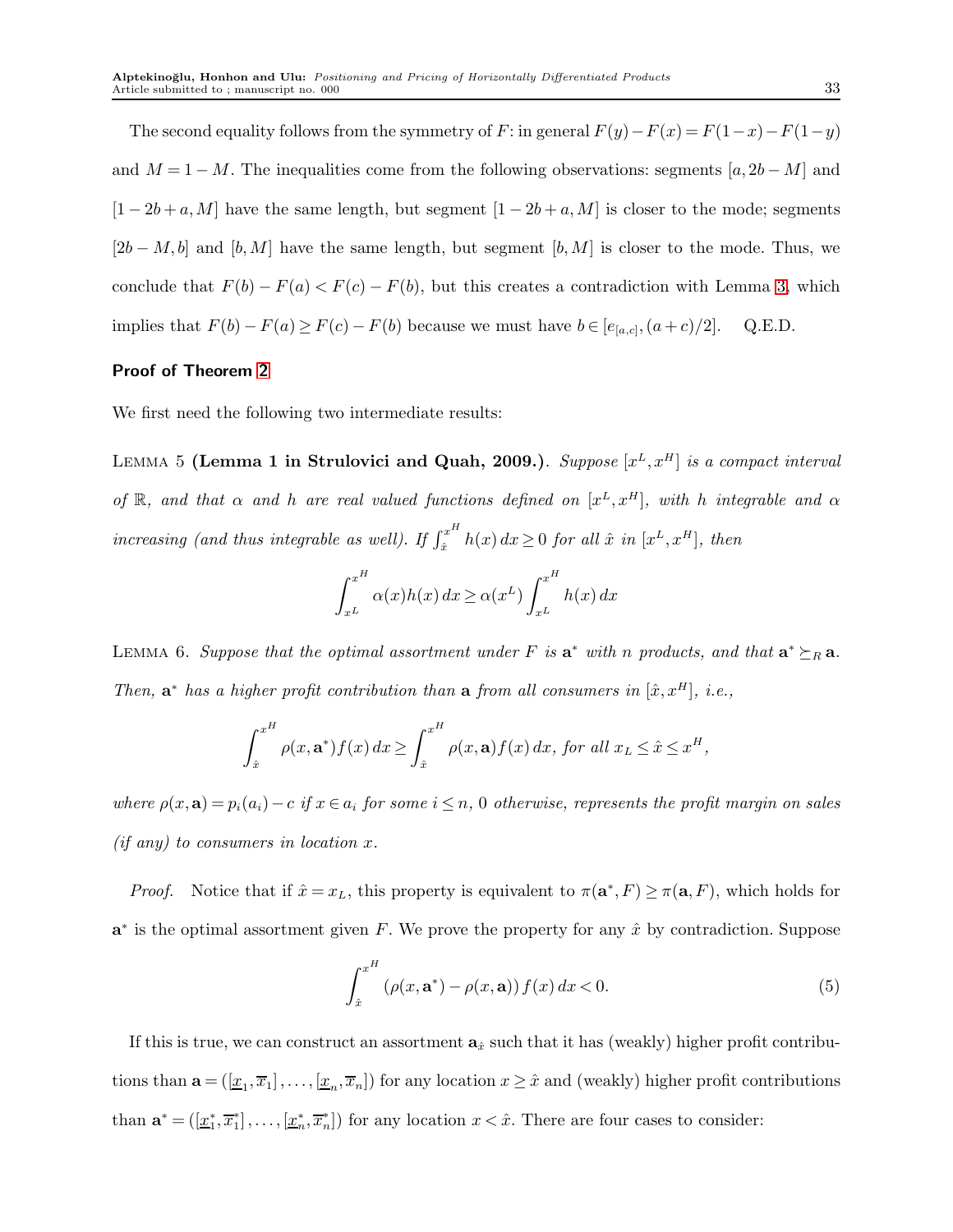1.  $\hat{x}$  is not covered under **a** or  $\mathbf{a}^*$ . Then, there exist two products i and  $i^*$  in **a** and  $\mathbf{a}^*$ , respectively, such that  $i^* \leq i$ ,  $\overline{x}_i < \hat{x} < \underline{x}_{i+1}$ , and  $\overline{x}_{i^*}^* < \hat{x} < \underline{x}_{i^*+1}^*$ . Let  $\mathbf{a}_{\hat{x}} = (\underline{x}_1^*, \overline{x}_1^*], \ldots, [\underline{x}_i^*, \overline{x}_i^*],$  $[\underline{x}_{i+1}, \overline{x}_{i+1}],..., [\underline{x}_n, \overline{x}_n]).$ 

2.  $\hat{x}$  is not covered under **a** but it is covered under  $a^*$ . Then, there exist two products i and  $i^*$  in **a** and  $\mathbf{a}^*$ , respectively, such that  $i^* \leq i$ ,  $\overline{x}_i < \hat{x} < \underline{x}_{i+1}$ , and  $\underline{x}_{i^*}^* \leq \hat{x} \leq \overline{x}_{i^*}^*$ . Let  $\mathbf{a}_{\hat{x}} =$  $([\underline{x}_1^*, \overline{x}_1^*], \ldots, [\underline{x}_{i^*}^*, \hat{x}], [\underline{x}_{i+1}, \overline{x}_{i+1}], \ldots, [\underline{x}_n, \overline{x}_n]).$ 

3.  $\hat{x}$  is covered under **a** but it is not covered under  $\mathbf{a}^*$ . Then, there exist two products i and  $i^*$  in **a** and  $\mathbf{a}^*$ , respectively, such that  $i^* \leq i$ ,  $\underline{x}_i \leq \hat{x} \leq \overline{x}_i$ , and  $\overline{x}_{i^*-1}^* < \hat{x} < \underline{x}_{i^*}^*$ . Let  $\mathbf{a}_{\hat{x}} =$  $([\underline{x}_1^*, \overline{x}_1^*], \ldots, [\underline{x}_{i^*-1}^*, \overline{x}_{i^*-1}^*], [\hat{x}, \overline{x}_i], \ldots, [\underline{x}_n, \overline{x}_n]).$ 

4.  $\hat{x}$  is covered under both **a** and  $\mathbf{a}^*$ . Then, there exist two products i and i<sup>\*</sup> in **a** and  $\mathbf{a}^*$ , respectively, such that  $i^* \leq i$ ,  $\underline{x}_i \leq \hat{x} \leq \overline{x}_i$ , and  $\underline{x}_i^* \leq \hat{x} \leq \overline{x}_i^*$ . If  $i^* = i$ , let  $\mathbf{a}_{\hat{x}} = (\underline{x}_1^*, \overline{x}_1^*], \ldots, [\underline{x}_i^*_{-1}, \overline{x}_i^*_{-1}],$  $[\underline{x}_i^*, \overline{x}_i], \ldots, [\underline{x}_n, \overline{x}_n]$ . If  $i^* < i$ , let  $\mathbf{a}_{\hat{x}} = ([\underline{x}_1^*, \overline{x}_1^*], \ldots, [\underline{x}_{i-1}^*, \overline{x}_{i-1}^*], [\underline{x}_i^*, \hat{x}], [\hat{x}, \overline{x}_i], \ldots, [\underline{x}_n, \overline{x}_n]$ .

In all the cases considered above, it is easy to see that  $a_{\hat{x}}$  has n products or less and satisfies  $\rho(x, \mathbf{a}_{\hat{x}}) - \rho(x, \mathbf{a}) \ge 0 \quad \forall x \ge \hat{x}$ , and  $\rho(x, \mathbf{a}_{\hat{x}}) - \rho(x, \mathbf{a}^*) \ge 0 \quad \forall x < \hat{x}$ , which imply that

<span id="page-33-0"></span>
$$
\int_{\hat{x}}^{x^H} \left( \rho(x, \mathbf{a}_{\hat{x}}) - \rho(x, \mathbf{a}) \right) f(x) dx \ge 0
$$
\n<sup>(6)</sup>

<span id="page-33-1"></span>
$$
\int_{x_L}^{\hat{x}} \left( \rho(x, \mathbf{a}_{\hat{x}}) - \rho(x, \mathbf{a}^*) \right) f(x) dx \ge 0 \tag{7}
$$

[\(5\)](#page-32-0) and [\(6\)](#page-33-0) imply that  $\int_{\hat{x}}^{x^H}$ <sup>x</sup>  $(\rho(x, \mathbf{a}_x) - \rho(x, \mathbf{a}^*)) f(x) dx > 0$ . This inequality together with [\(7\)](#page-33-1) imply that  $\int (\rho(x, \mathbf{a}_x) - \rho(x, \mathbf{a}^*)) f(x) dx > 0$ , which in turn implies  $\pi(\mathbf{a}_x, F) > \pi(\mathbf{a}^*, F)$  because  $\mathbf{a}_x$  has n or fewer products (i.e., fixed cost of  $a_x$  is less than or equal to fixed cost of  $a^*$ ). This creates a contradiction because  $\mathbf{a}^*$  is the optimal assortment for  $F$ . Q.E.D.

We now proceed with the proof of the theorem. We need to show that if  $a^*$  is optimal for  $F$ , then  $\pi(\mathbf{a}^*, G) \geq \pi(\mathbf{a}, G)$  for any assortment **a** and any consumer taste distribution G such that  $\mathbf{a}^* \succeq_R \mathbf{a}$ and  $G \succeq_{LR} F$ . Note that,

$$
\pi(\mathbf{a}^*, G) - \pi(\mathbf{a}, G) = \int [\rho(x, \mathbf{a}^*) - \rho(x, \mathbf{a})] g(x) dx = \int [\rho(x, \mathbf{a}^*) - \rho(x, \mathbf{a})] \frac{g(x)}{f(x)} f(x) dx.
$$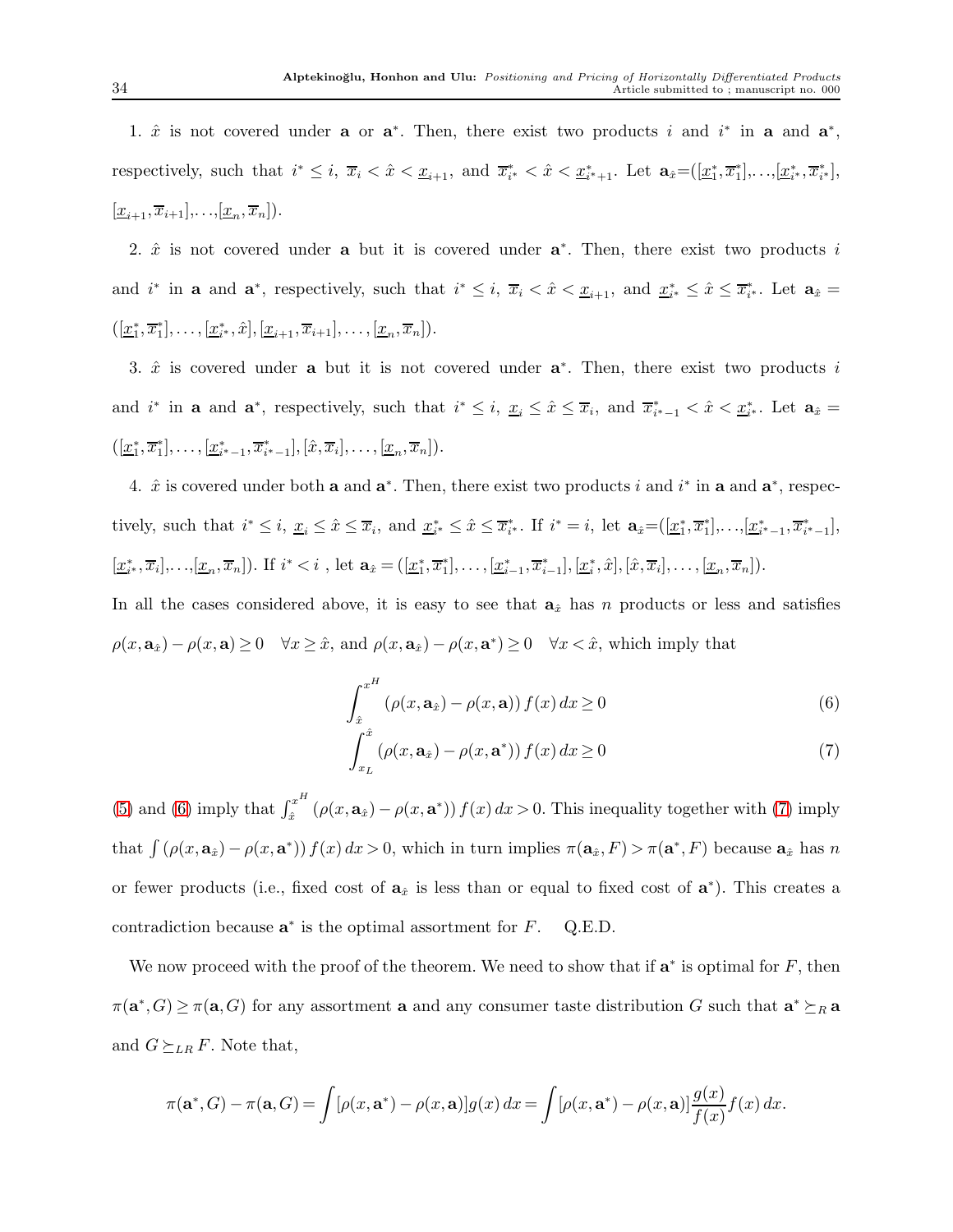Because  $\frac{g(x)}{f(x)}$  is increasing and  $\int_{\hat{x}}^{x^H}$  $\int_{\hat{x}}^{x} [\rho(x, \mathbf{a}^*) - \rho(x, \mathbf{a})] f(x) dx \ge 0$  (from Lemma [6\)](#page-32-1), Lemma [5](#page-32-2) implies  $\int [\rho(x, \mathbf{a}^*) - \rho(x, \mathbf{a})] \frac{g(x)}{f(x)} f(x) dx \ge \frac{g(x^L)}{f(x^L)}$  $f(x^L)$  $\int [\rho(x, \mathbf{a}^*) - \rho(x, \mathbf{a})] f(x) dx$ 

Because  $\frac{g(x^L)}{f(x^L)} \ge 0$  and  $\mathbf{a}^*$  is optimal for F, this implies  $\pi(\mathbf{a}^*, G) - \pi(\mathbf{a}, G) \ge 0$ . Q.E.D.

For use in the next four proofs, let  $\hat{z}_i^N$  denote the *i*-th largest element of  $\hat{Z}$  when the *product* space is partitioned in N intervals and  $\tilde{z}_i^N$  denote the *i*-th largest element of  $\tilde{Z}$  when the *consumer* taste distribution is discretized into  $N+1$  locations.

## Proof of Proposition [1](#page-16-2)

Given a value of  $N$ , we construct the "closest matching" assortment to the optimal assortment  $a^*$ as follows. For  $j = 1, ..., n^*$ , let  $\underline{x}_j^N$  be the value of  $\hat{z}_i$  that is closest to  $\underline{x}_j^*$ . And let  $\overline{x}_j^N$  be the value of  $\hat{z}_i^N$  that is closest to  $\overline{x}_j^*$  and satisfies  $\overline{x}_j^N > \underline{x}_j^N$ . For small values of N, the number of products in the closest matching assortment may be less than  $n^*$  (because the market segments of multiple products from the optimal solution may be inside the same interval), but for N large enough, the number of products in the closest matching assortment is equal to  $n^*$ . In what follows we assume that N is large enough. As N gets larger, the interval lengths tend to zero under both ED and EP methods, i.e.,  $\hat{z}_i^N - \hat{z}_{i-1}^N \to 0$  as  $N \to \infty$ . It follows that the distance between a fixed point y and the closest  $\hat{z}_i^N$  value decreases as  $N \to \infty$ . As a result, we have  $\underline{x}_j^N \to \underline{x}_j^*$  and  $\overline{x}_j^N \to \overline{x}_j^*$  as  $N \to \infty$ . The closest matching assortment is feasible for any given  $N(\overline{x}_{j-1}^N \leq \underline{x}_j^N$  for  $j = 2, ..., n^*$ ), so the profit it generates,  $\hat{\pi}(N)$ , is a lower bound on  $\pi_D(N)$ . We show that  $\hat{\pi}(N)$  tends to  $\pi^*$  as  $N \to \infty$ , as a result  $\pi_D(N)$  tends to  $\pi^*$ . For a given N,  $\hat{\pi}(N)$  is equal to  $\sum_{j=1}^{n^*} \left[ (\bar{p} - T(\overline{x}_j^N - \underline{x}_j^N) - c) \left[ F(\overline{x}_j^N) - F(\underline{x}_j^N) \right] m - k \right]$ , which tends to the optimal profit  $\pi^* = \sum_{j=1}^{n^*} \left[ \left( \bar{p} - T(\overline{x}_j^* - \underline{x}_j^*) - c \right) \left[ F(\overline{x}_j^*) - F(\underline{x}_j^*) \right] m - k \right]$  as  $N \to \infty$ , because  $\underline{x}_j^N \to \underline{x}_j^*$  and  $\overline{x}_j^N \to \overline{x}_j^*$ . Q.E.D.

## Proof of Proposition [2](#page-17-1)

We prove that  $\hat{z}_i^N \to 0$  as  $N \to \infty$ . The rest of the proof is identical to that of Proposition [1.](#page-16-2)

First, we prove that  $\hat{z}_i^N$  is decreasing in N for all  $i=1,...,N$ . Let  $\hat{z}_{i,j}^N$  denote the value of  $\hat{z}_i^N$  in the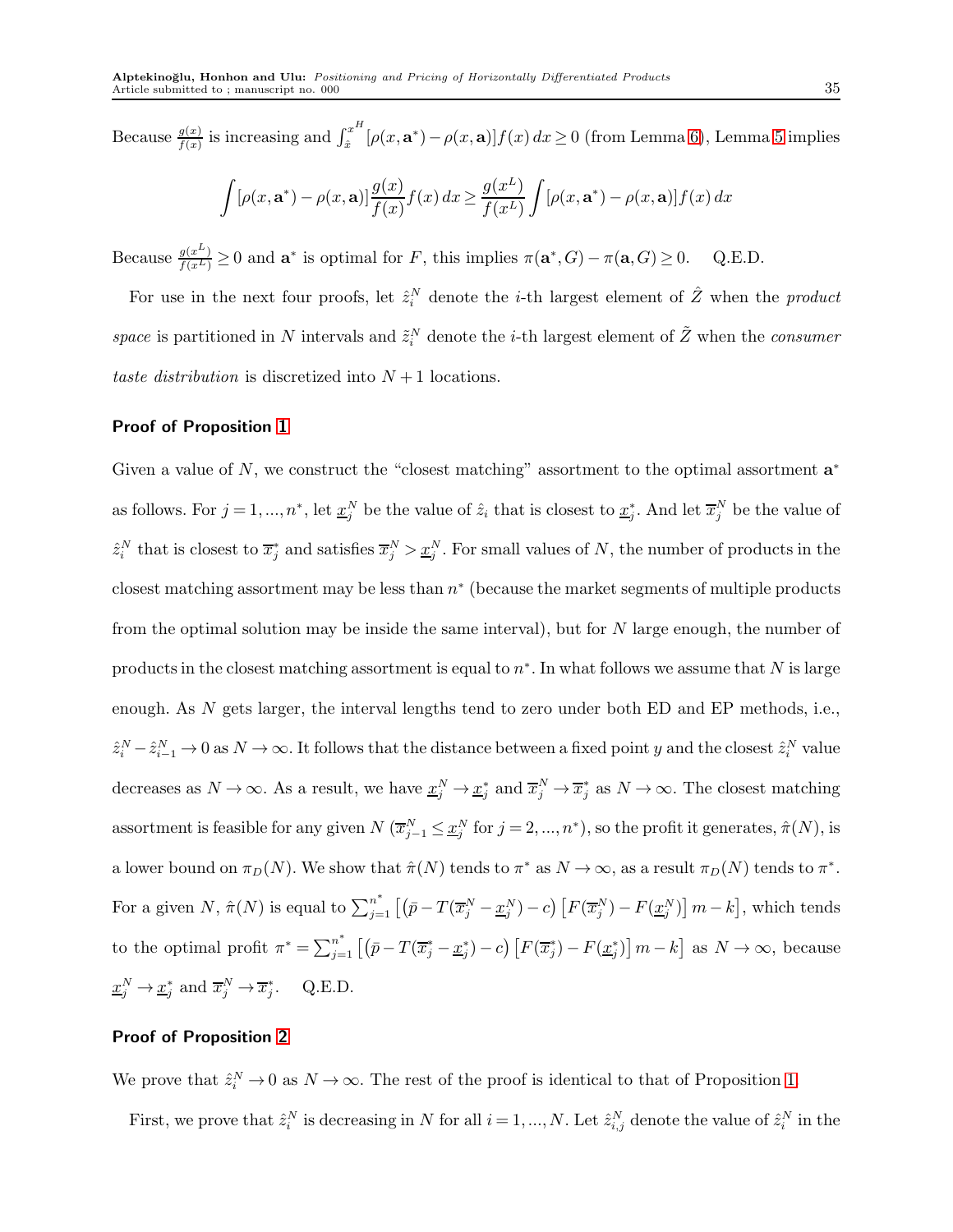j-th iteration of the iterative calculations using equations [\(3\)](#page-16-3) and [\(4\)](#page-16-3) with N intervals. Similarly, let  $\hat{y}_{i,j}^N$  denote the value of  $\hat{y}_i$  in the *i*-th iteration. For the SL method, [\(3\)](#page-16-3) and [\(4\)](#page-16-3) become:

<span id="page-35-1"></span>
$$
\hat{y}_{i,j}^N = \frac{\int_{\hat{z}_{i-1,j}^N}^{\hat{z}_{i,j}^N} x f(x) dx}{F(\hat{z}_{i,j}^N) - F(\hat{z}_{i-1,j}^N)} \text{ for } i = 1, ..., N
$$
\n(8)

<span id="page-35-2"></span>
$$
\hat{z}_{i,j}^N = \frac{\hat{y}_{i,j-1}^N + \hat{y}_{i+1,j-1}^N}{2} \text{ for } i = 1, ..., N-1
$$
\n(9)

For the AL method, the first equation is replaced with:

<span id="page-35-0"></span>
$$
\hat{y}_{i,j}^N = F^{-1}\left(\frac{F(\hat{z}_{i-1,j}^N) + F(\hat{z}_{i,j}^N)}{2}\right) \text{ for } i = 1, ..., N
$$
\n(10)

We show that  $\hat{z}_{i,j}^N$  is decreasing in N for all j by induction. For  $j=1$  we have  $\hat{z}_{i,1}^N = \frac{i}{N} \ge z_{i,1}^{N+1} =$  $\frac{i}{N+1}$  because the initialization is done using the equidistant method. Now assume that  $\hat{z}_{i,j}^N \geq \hat{z}_{i,j}^{N+1}$ for all  $i = 1, ..., N$ . From [\(10\)](#page-35-0) and [\(8\)](#page-35-1), we see that  $\hat{y}_{i,j}^N$  is increasing in  $\hat{z}_{i,j}^N$  and  $\hat{z}_{i-1}^N$ , and therefore  $\hat{y}_{i,j}^N \geq \hat{y}_{i,j}^{N+1}$  for all  $i = 1, ..., N$ . From [\(9\)](#page-35-2), we see that  $\hat{z}_{i,j}^N$  is increasing in  $\hat{y}_{i,j-1}^N$  and  $\hat{y}_{i,j-1}^N$  and therefore  $\hat{z}_{i,j+1}^N \geq \hat{z}_{i,j+1}^{N+1}$ , which proves the induction.

For a given *i*, the sequence of  $\hat{z}_i^N$  values is decreasing in N and we have  $\hat{z}_i^N \ge 0$  for all N. Therefore, by the monotone convergence theorem, it converges to a limit as  $N \to \infty$ . Next we prove that this limit is zero. First we show that  $\hat{z}_1^N \to 0$ . Suppose (contradiction) that this is not the case, i.e., that  $\hat{z}_1^N \to \delta_1 > 0$ . Let  $\tilde{N}$  be such that  $|z_1^N - \delta_1| < \epsilon$  for all  $N \ge \tilde{N}$ . Consider  $N > \tilde{N}$ , we have  $|z_1^N - \delta_1| < \epsilon$ and  $|z_1^{N+1} - \delta_1| < \epsilon$ . We write  $\hat{z}_1^N \simeq \hat{z}_1^{N+1} \simeq \delta_1$  where  $\simeq$  means "identical up to a constant which goes to zero as N goes to  $\infty$ ". From [\(10\)](#page-35-0) or [\(8\)](#page-35-1), this implies that  $y_1^N \simeq y_1^{N+1}$ . From [\(9\)](#page-35-2), we get that  $y_2^N \simeq y_2^{N+1} \simeq 2\delta_1 - y_1^N$ . Because F is continuous, this must mean that  $\hat{z}_2^N \simeq \hat{z}_2^{N+1}$ . Repeating the argument until N, we get  $\hat{y}_N^N \simeq \hat{y}_N^{N+1} < 1$  and  $1 = \hat{z}_N^N \simeq \hat{z}_N^{N+1}$ . However this would imply that  $\hat{z}_{N+1}^{N+1} \simeq \hat{z}_{N+1}^{N+1}$  which would violate  $\hat{z}_{N}^{N+1} \simeq \frac{\hat{y}_{N+1}^{N+1} + \hat{y}_{N+1}^{N+1}}{2}$ . Hence we have a contradiction.

Now suppose that  $\hat{z}_2^N \to \delta_2 > 0$ . Since  $z_1^N \to 0$ , the first interval vanishes and the analysis above eventually applies to  $\hat{z}_2^N$ . Thus, it must be that  $\hat{z}_2^N \to 0$ , and in general  $\hat{z}_i^N \to 0$  for all *i*. Q.E.D.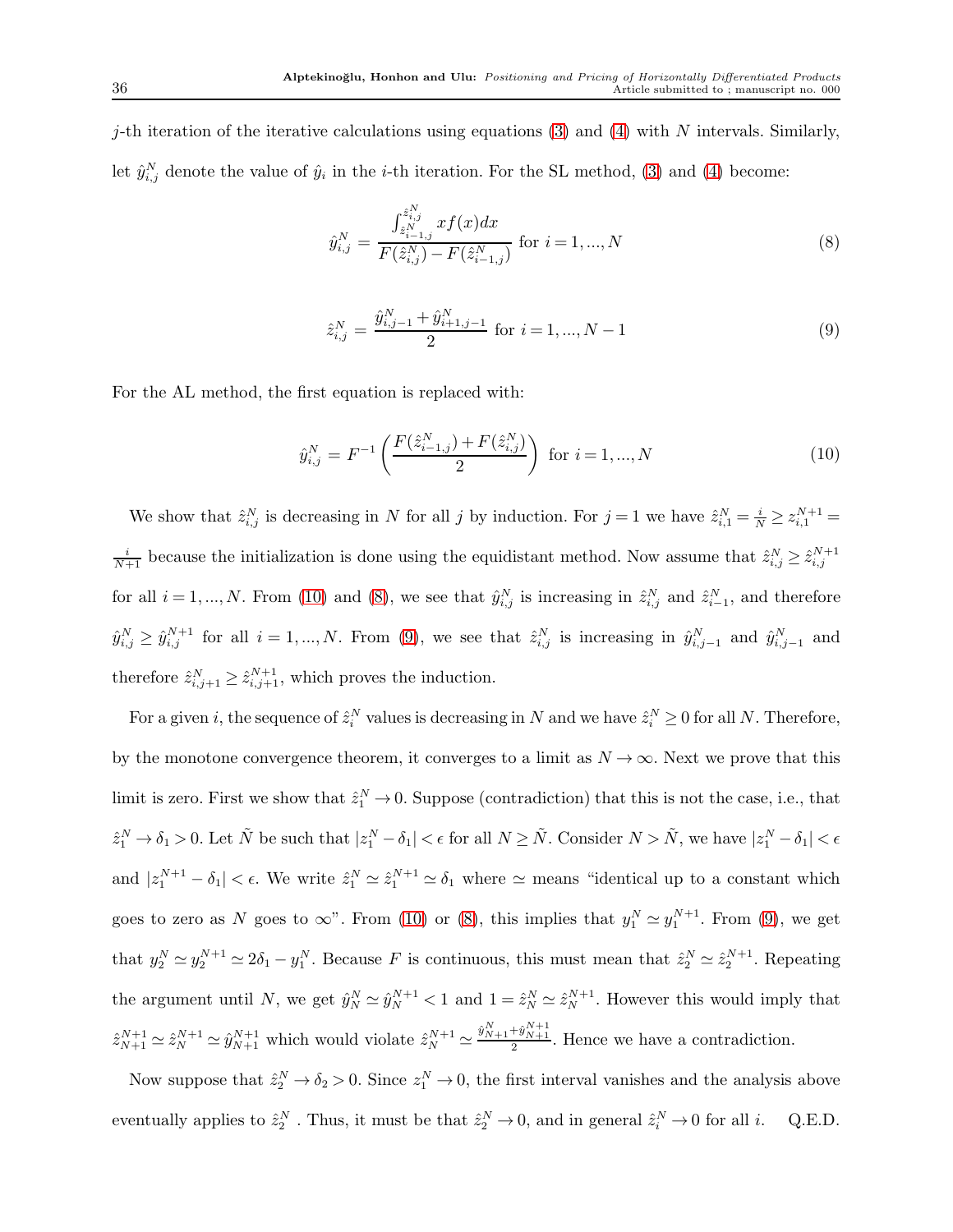## Proof of Propositions [3](#page-18-0) and [4](#page-19-0)

It suffices to identify an assortment **a** that is feasible for the discrete problem under  $G^{\tilde{Z}}$  (for Proposition [3\)](#page-18-0) or any one of the  $N+1$  distributions  $G_j^{\tilde{Z}}$  (for Proposition [4\)](#page-19-0) and yet more profitable than the optimal assortment  $\mathbf{a}^*$  for the continuous distribution F. Let  $i_0$  be the product that has the highest price and market share in  $a^*$ . Let intervals l and u contain the boundary points of its market segment, i.e.,  $\underline{x}_{i_0}^* \in [\tilde{z}_{l-1}, \tilde{z}_l]$  and  $\overline{x}_{i_0}^* \in [\tilde{z}_{u-1}, \tilde{z}_u]$ . Recall that interval m contains the mode, i.e.,  $M \in [\tilde{z}_{m-1}, \tilde{z}_m)$ . We first specify which discrete distribution to use to construct a depending on  $f$  and the relative positions of intervals  $l, u$ , and  $m$ .

If f is symmetric unimodal or monotone, then use  $G^{\tilde{Z}}$ . Otherwise, if f is asymmetric unimodal, then consider the following three distinct cases.

Case 1: Product  $i_0$  covers the mode M. There are four subcases to consider: (a) interval m does not contain  $\underline{x}_{i_0}^*$  or  $\overline{x}_{i_0}^*$   $(l < m < u)$ ; (b) interval m only contains  $\underline{x}_{i_0}^*$   $(l = m < u)$ ; (c) interval m only contains  $\overline{x}_{i_0}^*$  ( $l < m = u$ ); and (d) interval m contains both  $\underline{x}_{i_0}^*$  and  $\overline{x}_{i_0}^*$  ( $l = m = u$ ). Use  $G_m^{\tilde{Z}}$  in case 1b, and  $G_0^{\tilde{Z}}$  in cases 1a, 1c, and 1d.

Case 2: Product  $i_0$  covers a segment to the left of M, i.e.,  $\overline{x}_{i_0}^* < M$ . There are three subcases to consider: (a) interval u does not contain M and  $l < u < m$ ; (b) interval u does not contain M and  $l = u \lt m$ ; (c) interval u contains M  $(l \le u = m)$ . Use  $G_u^{\tilde{Z}}$  in case 2a, and  $G_0^{\tilde{Z}}$  in cases 2b and 2c.

Case 3: Product  $i_0$  covers a segment to the right of M, i.e.,  $\underline{x}_{i_0}^* > M$ . There are three subcases to consider: (a) interval l does not contain M and  $m < l < u$ ; (b) interval l does not contain M and  $m < l = u$ ; (c) interval l contains M  $(m = l \le u)$ . Use  $G_{l}^{\tilde{Z}}$  for 3a,  $G_{0}^{\tilde{Z}}$  for 3b, and  $G_{m}^{\tilde{Z}}$  for 2c.

We use the appropriate discrete distribution to determine the  $\tilde{y}$  points (as defined in the propositions). We then construct assortment a as follows. Offer no products to cover those intervals that  $a^*$  does not cover at all. Offer one dedicated product (priced at  $\bar{p}$ ) to cover the  $\tilde{y}$  point for those intervals that contain one or more market segments of  $a^*$  in their entirety. For all the remaining intervals, identify groups of  $\tilde{y}$  points that fall inside each of the market segments covered by  $\mathbf{a}^*$ , and offer one product for each group that covers exactly those points.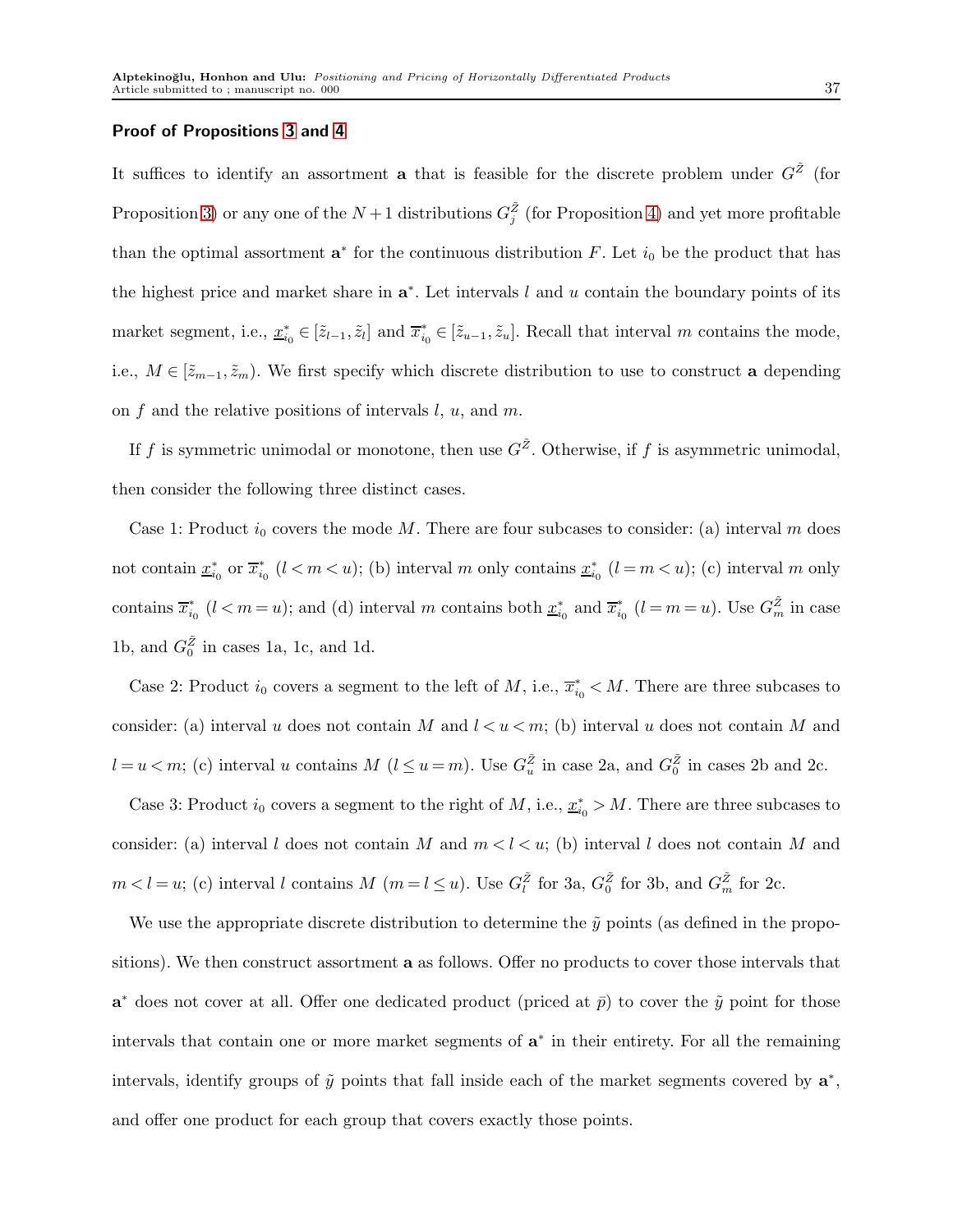In all of the above cases, assortment  $a$  will have the same number of products as  $a^*$  or fewer, and every consumer who rationally buys one of its products will be charged a higher price than they would be under  $a^*$  (in weak sense). Therefore, assortment a is more profitable than  $a^*$ , which implies that the optimal solution to the assortment problem under the discrete distribution constitutes an upper bound to the optimal profit  $\pi^*$  for the continuous distribution F.

The key is to make sure that everyone pays a higher price (in weak sense) under a than under **a**<sup>\*</sup>. To see how this happens, suppose that an arbitrary interval  $[\tilde{z}_{i-1}^N, \tilde{z}_i^N]$  lies to the right of the mode, i.e.,  $\tilde{z}_{i-1}^N > M$  (the case of an interval that lies to the left of the mode is similar). If there are multiple market segments in  $a^*$  that overlap with this interval, we know from Theorem [1c](#page-9-0) that the market segment on the far left (the one closest to  $M$ ) pays the highest price. Therefore, moving all the probability mass to the lower boundary point  $\tilde{z}_{i-1}^N$  of the interval can only increase the price paid in **a** by the consumers from interval  $[\tilde{z}_{i-1}^N, \tilde{z}_i^N]$  compared to the price they pay in  $\mathbf{a}^*$ . Q.E.D.

## Proof of Proposition [5](#page-19-1)

We showed in the proof of Propositions [1](#page-16-2) and [2](#page-17-1) that with the four discretization methods we have  $\tilde{z}_i^N - \tilde{z}_{i-1}^N \to 0$  for all i as  $N \to \infty$ . Consider the assortment **a** constructed as explained in the proofs of Propositions [3](#page-18-0) and [4.](#page-19-0) The fact that the interval lengths shrink as  $N$  becomes larger implies that, for every product j in the optimal assortment  $\mathbf{a}^*, \tilde{z}_{i-1}^N \to \underline{x}_j^*$  or  $\tilde{z}_i^N \to \underline{x}_j^*$  for some interval i, and  $\tilde{z}_{i'-1}^N \to \overline{x}_j^*$  or  $\tilde{z}_{i'}^N \to \overline{x}_j^*$  for some interval i'. Therefore, the market segments in assortment **a** tend to the market segments in  $a^*$ , and the upper bound profit tends to the optimal profit  $\pi^*$ . Q.E.D.

#### Appendix B: Discrete Taste Distributions

<span id="page-37-0"></span>Suppose that F is a discrete distribution over  $\Omega$  with points of positive mass  $Y = \{y_1, ..., y_N\}$ . Let  $\theta_j$ be the probability that a randomly chosen consumer is at location  $y_j$ . Lemma [1](#page-6-0) continues to hold in this case with the following modification to part (a):  $\underline{x}_i^* \leq \overline{x}_i^*$  for  $i = 1, ..., n$  and  $\overline{x}_i^* < \underline{x}_{i+1}^*$  for  $i = 1, \ldots, n-1$ . Further, the following lemma provides extra structure on the optimal assortment. LEMMA 7. Under a discrete distribution with points of positive mass  $Y = \{y_1, \ldots y_N\}$ , the boundary points of each market segment in the optimal assortment,  $\underline{x}_i, \overline{x}_i$ , belong to the set Y.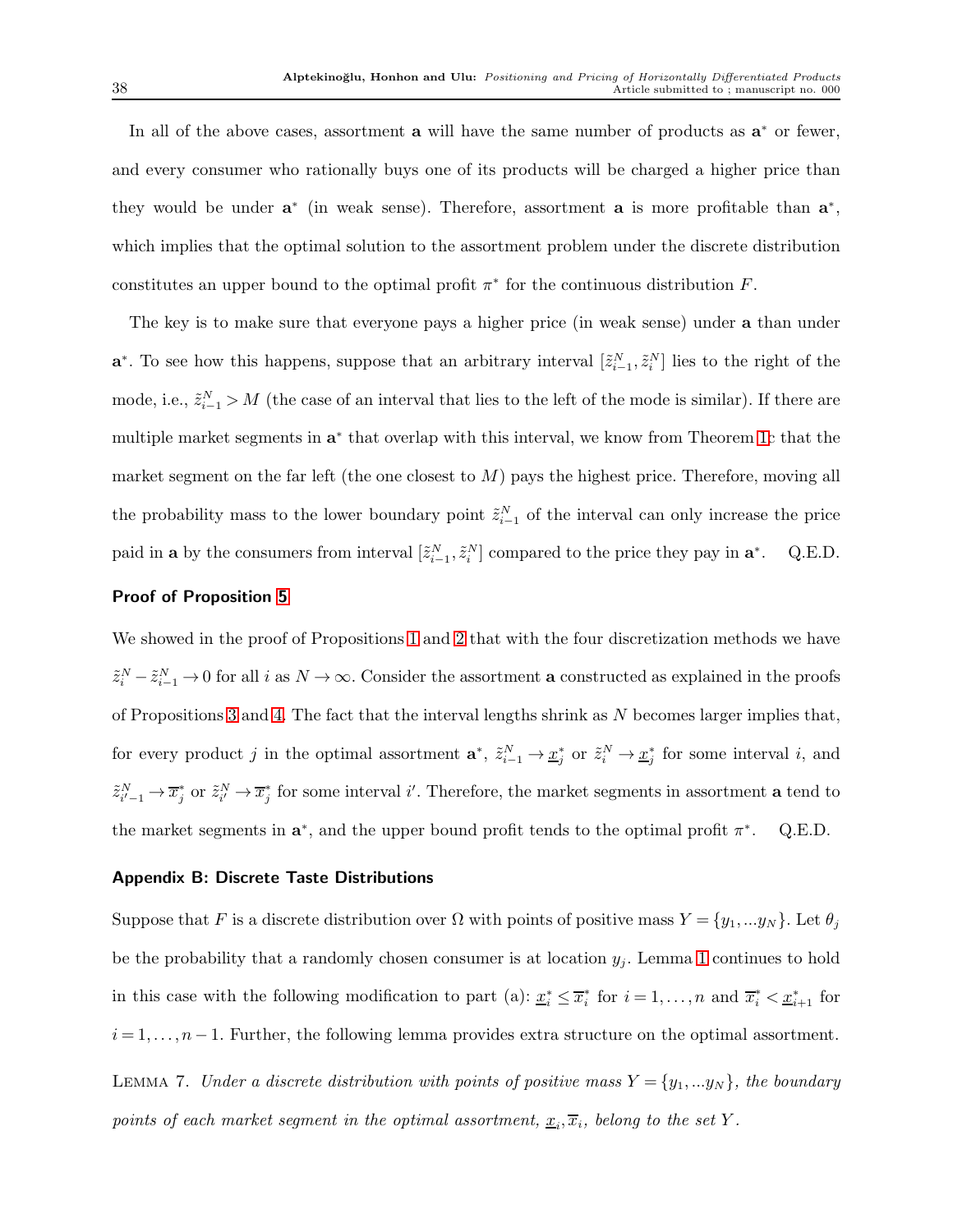Proof. We prove the result via a contradiction argument. Suppose the optimal solution includes a product i such that  $\underline{x}_i \notin Y$  and  $\overline{x}_i \in Y$  (the cases with  $\underline{x}_i \in Y$  and  $\overline{x}_i \notin Y$ , and  $\underline{x}_i, \overline{x}_i \notin Y$  can be treated similarly). Let  $y_j$  be the leftmost consumer location in  $[\underline{x}_i, \overline{x}_i]$ . (If none existed, the firm would prefer not to offer product  $i$  and save the fixed cost, which contradicts optimality.) We have  $x_i \in [\underline{x}_i, \overline{x}_i]$  and  $U(y_j, x_i, p_i) > 0$ , so it is possible to increase  $p_i$  and shift  $x_i$  to the right just so that  $\underline{x}_i$  becomes equal to  $y_j$  and  $\overline{x}_i$  remains the same. Because product i attracts exactly the same market share as before and is offered at a higher price, the current solution could not have been optimal. Therefore, the boundary points of all market segments belong to  $Y$ . Q.E.D.

Given Lemma [7,](#page-37-0) the shortest path method described in  $\S 4.1$  $\S 4.1$  can be modified to provide the *exact* optimal solution to the assortment problem under a discrete distribution. Let  $V = \{1, \ldots, N, N+1\}$ be a set of nodes in an acyclic network. Nodes  $1, \ldots, N$  correspond to consumer locations  $y_1, \ldots, y_N$ , and node  $N+1$  is a dummy node. Let  $A = \{(v, v') : v, v' \in V \text{ and } v < v'\}$  be the set of arcs. We have  $|A| = N(N+1)/2$ . A unit flow on any arc  $(v, v') \in A$  means that consumer locations  $y_v, \ldots, y_{v'-1}$ are either covered by the same product, i.e.,  $[y_v, y_{v'-1}]$  is a market segment in the assortment, or constitute a portion of the product space that is not covered. For each arc  $(v, v') \in A$ , we define r as the profit contribution of the product if the locations are covered and zero otherwise:

$$
r(v, v') = \max \left\{ 0, -k + (\bar{p} - T(y_{v'-1} - y_v) - c) m \sum_{j=v}^{v'-1} g_j^N \right\}.
$$

As in §[4.1,](#page-13-1) the complexity of this method is  $O(N^2)$ .

It is also possible to show that Theorem [2](#page-12-2) continues to hold with the following definition of the likelihood ratio order:

DEFINITION 3. Let  $F$  and  $G$  be two discrete distributions with the same set  $Y$  of consumer locations. Let  $\theta_j$  and  $\theta'_j$  be the probability of a consumer in location  $y_j$  under F and G respectively. G LR-dominates F, or  $G \succeq_{LR} F$ , if  $\frac{\theta'_j}{\theta_j}$  is non-decreasing in j.

## Appendix C: Remarks on Theorem [2](#page-12-2)

The following example shows that Theorem [2](#page-12-2) does not necessarily hold under FOSD.